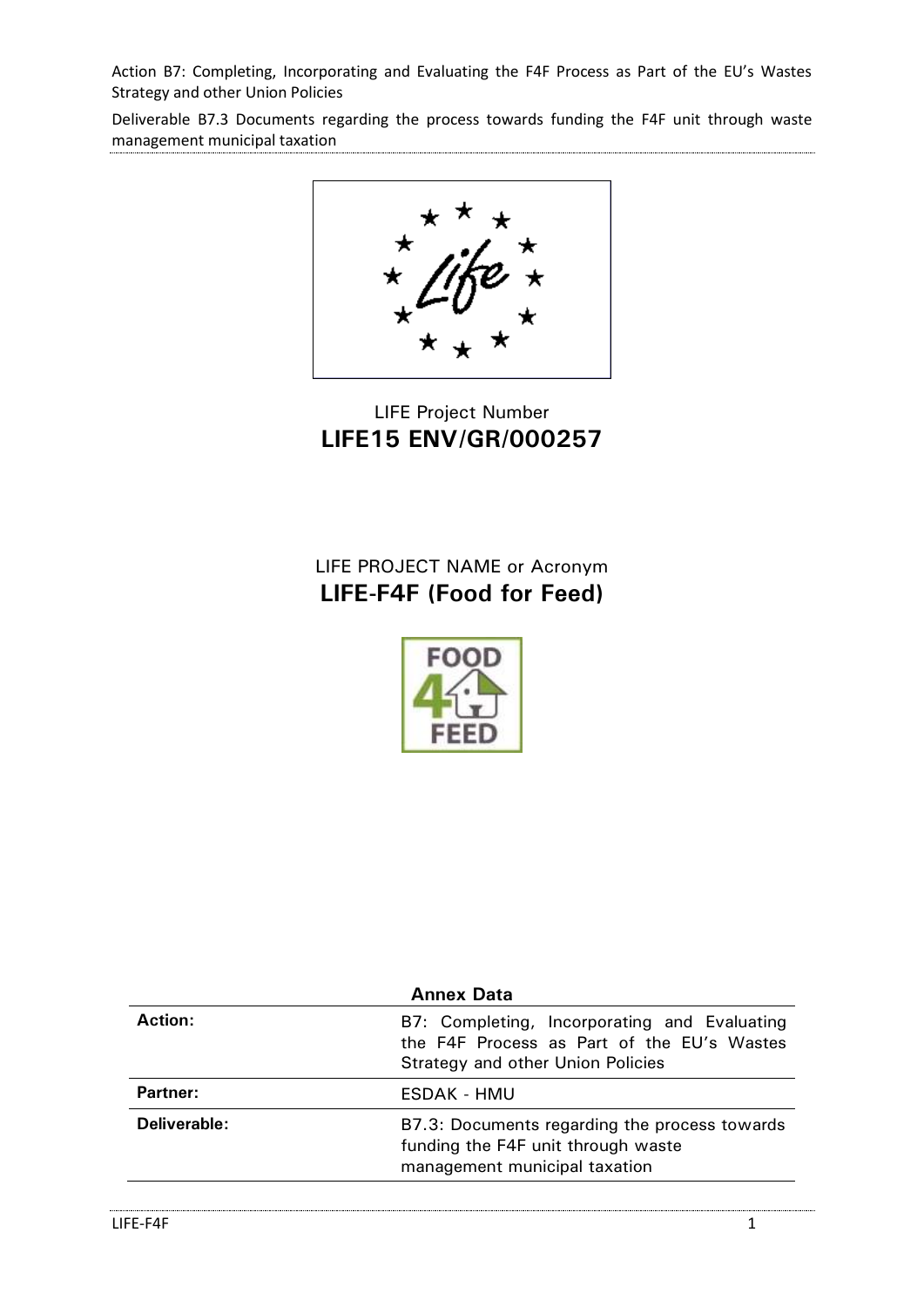Deliverable B7.3 Documents regarding the process towards funding the F4F unit through waste management municipal taxation

# Περιεχόμενα

| 1.         |                                                                                                                                                                                                                                          |
|------------|------------------------------------------------------------------------------------------------------------------------------------------------------------------------------------------------------------------------------------------|
| 2.         |                                                                                                                                                                                                                                          |
| 3.         | ΕΙΣΑΓΩΓΗ - ΝΟΜΙΚΟ ΚΕΙΜΕΝΟ ΓΙΑ ΤΗ ΔΥΝΑΤΟΤΗΤΑ ΧΡΗΜΑΤΟΔΟΤΗΣΗΣ<br>ΤΗΣ ΜΟΝΑΔΑΣ F4F ΜΕΣΩ ΦΟΡΟΛΟΓΗΣΗΣ ΤΩΝ ΠΑΡΑΓΩΓΩΝ ΑΠΟ ΤΑ                                                                                                                      |
|            |                                                                                                                                                                                                                                          |
| Ι.         |                                                                                                                                                                                                                                          |
| Π.         |                                                                                                                                                                                                                                          |
| III.       |                                                                                                                                                                                                                                          |
| IV.        | Αναφορικά με τα απόβλητα τροφίμων (βιολογικά απόβλητα) 12                                                                                                                                                                                |
| 4.         | ΕΠΙΣΗΜΑΝΣΕΙΣ ΚΑΙ ΠΡΟΤΑΣΕΙΣ ΩΣ ΠΡΟΣ ΤΟ Ν. 4819/2021 ΑΝΑΦΟΡΙΚΑ ΜΕ<br>ΤΗ ΣΥΛΛΟΓΗ ΚΑΙ ΔΙΑΧΕΙΡΙΣΗ ΑΠΟΒΛΗΤΩΝ ΤΡΟΦΙΜΩΝ & ΥΠΟΛΕΙΜΜΑΤΩΝ<br>ΤΡΟΦΙΜΩΝ ΠΟΥ ΠΡΟΕΡΧΟΝΤΑΙ ΑΠΟ ΦΟΡΕΙΣ ΜΑΖΙΚΗΣ ΕΣΤΙΑΣΗΣ.  15                                              |
| I.         | Εισαγωγή – Νομικό Πλαίσιο – Περίληψη Τροποποιήσεων, Προσθηκών και Αλλαγών                                                                                                                                                                |
| 1.         |                                                                                                                                                                                                                                          |
| 2.         | Περίληψη Τροποποιήσεων, Προσθηκών και Αλλαγών – Σκοπιμότητα.  17                                                                                                                                                                         |
| П.         |                                                                                                                                                                                                                                          |
| III.       |                                                                                                                                                                                                                                          |
| A.         |                                                                                                                                                                                                                                          |
| $B$ .      | Ως προς την Αρχή «ο ρυπαίνων πληρώνει» σε σχέση με τους Φορείς του άρθρου 50<br>παρ. 2 του Ν. 4819/2021, ήτοι τις επιχειρήσεις μαζικής εστίασης, ανεξαρτήτως                                                                             |
| $\Gamma$ . | Αναφορικά με τον τρόπο υπολογισμού της χρέωσης, σύμφωνα και με την Αρχή «ο<br>ρυπαίνων πληρώνει», σε σχέση με τους Φορείς του άρθρου 50 παρ. 2 του Ν. 4819/2021,<br>ήτοι τις επιχειρήσεις μαζικής εστίασης, ανεξαρτήτως δυναμικότητας 34 |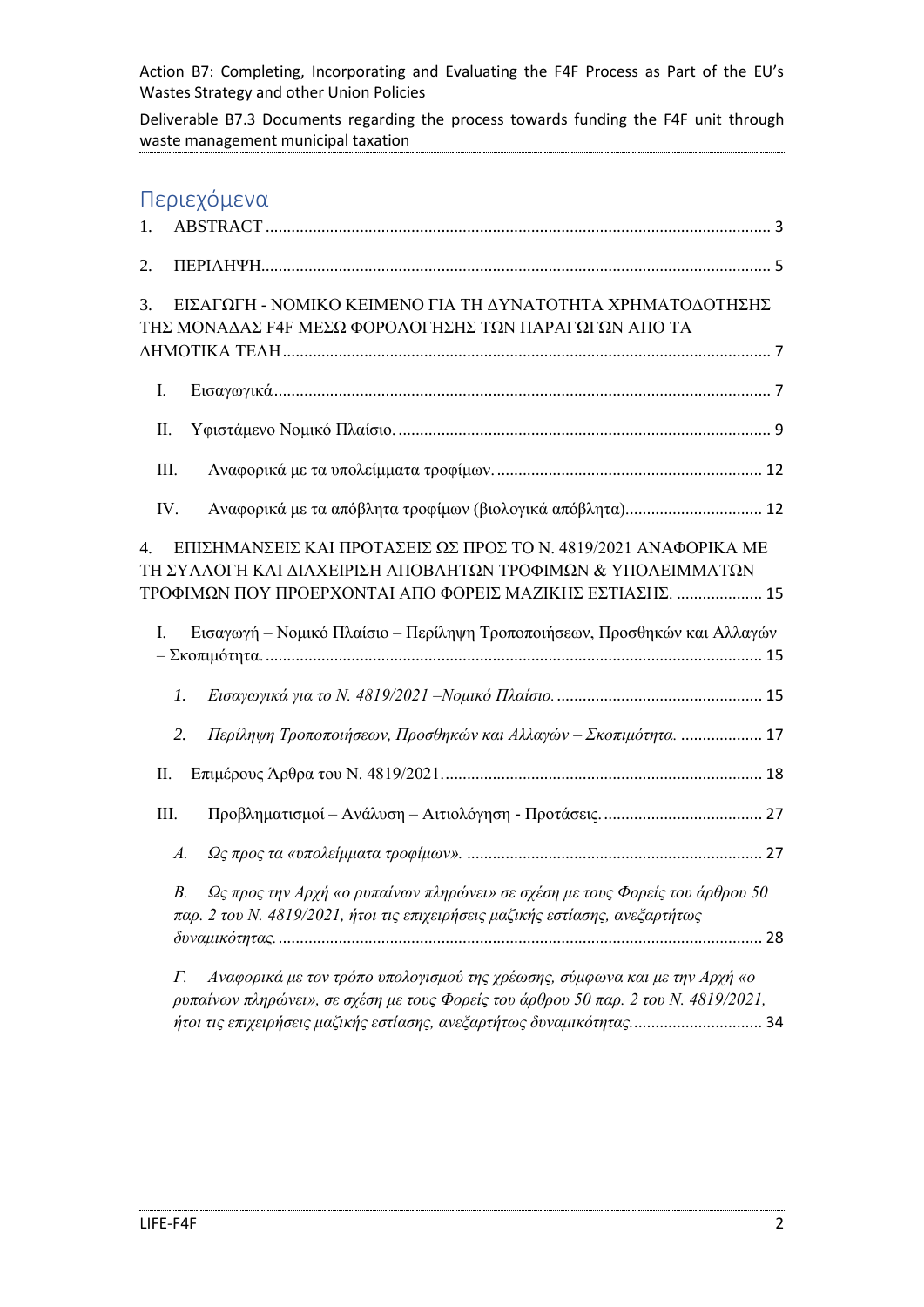Deliverable B7.3 Documents regarding the process towards funding the F4F unit through waste management municipal taxation

# <span id="page-2-0"></span>**1. ABSTRACT**

# **Chapter 2** hereof:

(a) **examines** the capacity of the Entities of article 50 par. 2 of Law 4819/2021, ie the mass food and beverage companies, regardless of capacity (indicatively: hotels, restaurants, etc.), to turn to approved and licensed and legally operating private alternative systems -carriers for the collection, processing and management of **food waste** and to be charged directly by these systems -entities, without the engagement and involvement of the Municipalities.

(b) **examines** the prospect for change and for promoting change - modification of the existing legal and regulatory framework, in order to further improve it, regarding the collection, processing and management **of food waste (as part of biological waste)** produced or derived only by the Entities of article 50 par. 2 of Law 4819/2021, so that:

- either to enable the above Entities, to turn to, if they so choose, approved and licensed and legally operating private alternative systems-entities for collection, processing and management of food waste, without the engagement and involvement of the Municipalities, excluding at the same time these Entities from the proportional charges imposed with the single reciprocal municipal fee for cleaning and lighting services of article 1 of Law 25/1975,

- or provide for the obligation of the Municipalities (First Degree Local Authorities) for them to turn to approved and licensed and legally operating private alternative systems-entities for collection, processing and management of food waste (companies or joint ventures of companies cooperating with other entities, university and technological institutes, etc.), following a relevant public tender, based on the relevant provisions of the legislation concerning the supplies and assignments procedures followed by local authorities. At the same time, it proposes the means and the payment procedure of these entities by the Municipalities for their services.

**Chapter 3** hereof seeks and aims for the phrasing and formulation of specific proposals for the modification, further modernization and further improvement of the existing legal framework regarding the collection, treatment and management of food waste, but only (i) food residues and (ii) ) of food waste that comes and produced only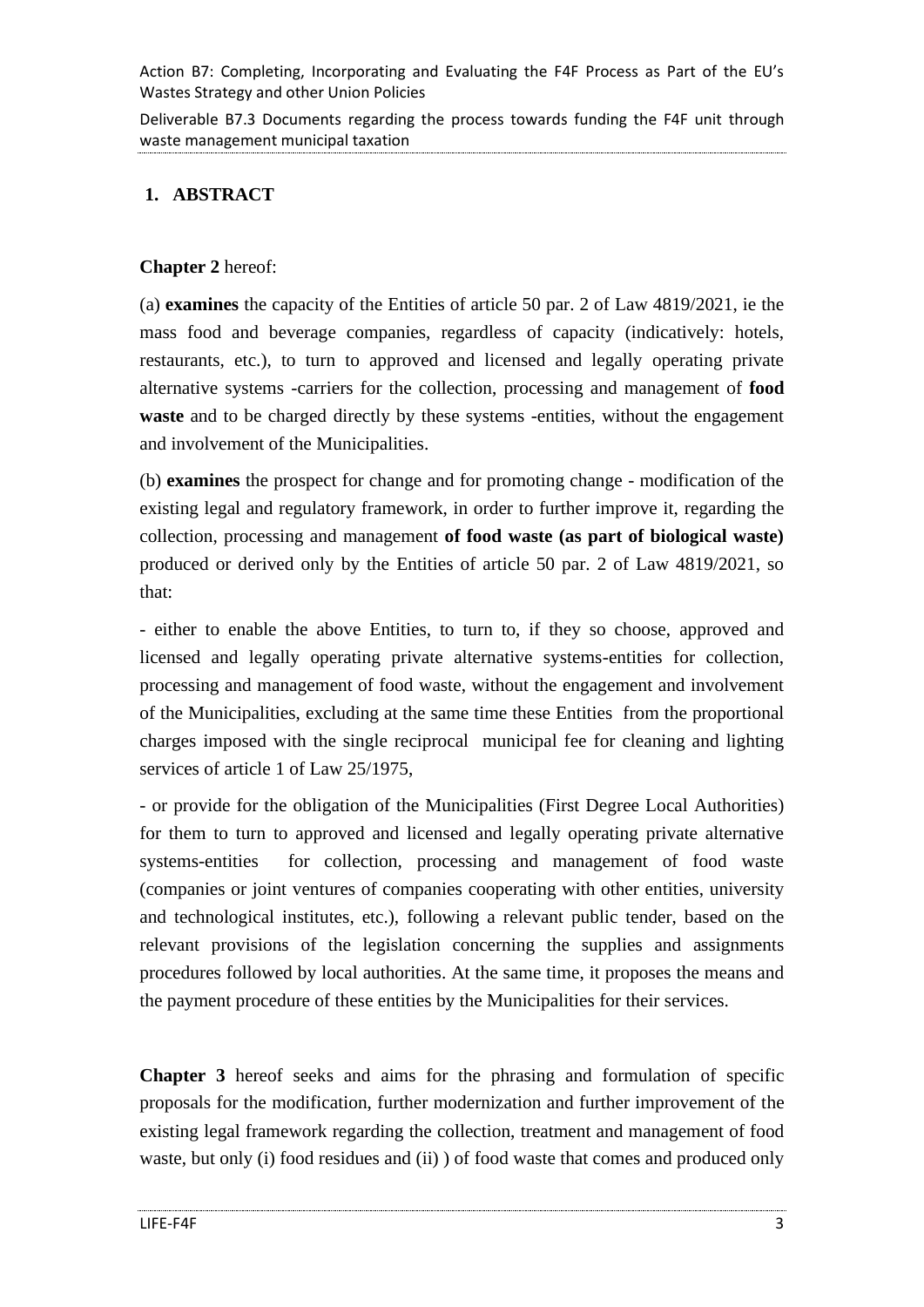Deliverable B7.3 Documents regarding the process towards funding the F4F unit through waste management municipal taxation

from the entities of article 50 par. 2 of Law 4819/2021, ie the mass catering companies, regardless of capacity, and in particular:

(a) The addition to the "Definitions" of Law 4819/2021 and the term "Food Residues", ie food residues coming from the above Entities, in accordance with the relevant management pyramid of the European Union (Hierarchy of Food Materials and EFFPA Drinks).

(b) With regards to the above Entities, the basis for calculation selected by these entities may not necessarily the actual quantity of food waste and food residues produced, rather the quantity of food waste and food residues actually discarded.

Furthermore, the planning and framework of implementation of the system *"πληρώνω όσο πετάω" ("Pay as you throw")* should not be determined by a Decision of the relevant Local Authority, rather it should be determined centrally and uniformly for all Local Authorities, through the issuance of a relevant Joint Ministerial Decision/ decree.

(c) Regarding the method of calculating the charge, in accordance with the Authority "the polluter pays", in relation to the above Entities, they should have the option and the capability to turn to approved and licensed and legally operating alternative private systems-entities for biological waste collection, and to be charged directly by these systems - entites, without the engagement and involvement of the Municipalities.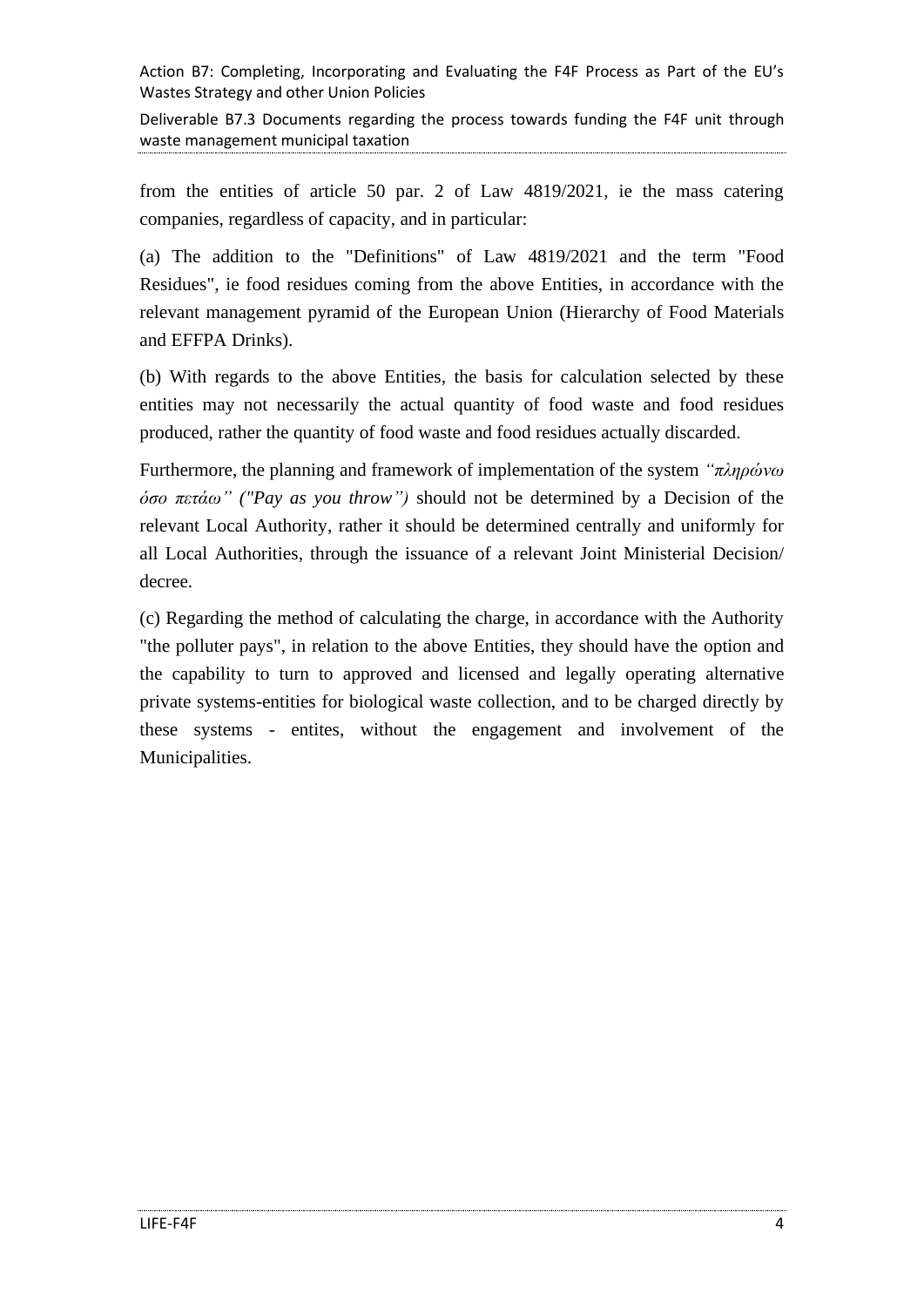Deliverable B7.3 Documents regarding the process towards funding the F4F unit through waste management municipal taxation

# <span id="page-4-0"></span>**2. ΠΕΡΙΛΗΨΗ**

Με το **Κεφάλαιο 2** του παρόντος:

(α) **εξετάζεται** η δυνατότητα των Φορέων του άρθρου 50 παρ. 2 του Ν. 4819/2021, ήτοι οι επιχειρήσεις μαζικής εστίασης, ανεξαρτήτως δυναμικότητας (ενδεικτικά, ξενοδοχεία, εστιατόρια κλπ), να απευθύνονται σε εγκεκριμένα και αδειοδοτημένα και νομίμως λειτουργούντα ιδιωτικά εναλλακτικά συστήματαφορείς συλλογής, επεξεργασίας και διαχείρισης αναφορικά με τα **υπολείμματα τροφίμων** και να χρεώνονται απευθείας από τα εν λόγω συστήματα – φορείς, χωρίς την εμπλοκή και την ανάμιξη των Δήμων.

(β) **εξετάζεται** το ενδεχόμενο να υπάρξει και να προωθηθεί αλλαγή – τροποποίηση του υφιστάμενου νομικού και νομοθετικού πλαισίου, επί σκοπώ περαιτέρω βελτίωσής του, αναφορικά με τη συλλογή, επεξεργασία και διαχείριση **αποβλήτων τροφίμων (ως μέρος των βιολογικών αποβλήτων)** που παράγονται ή προέρχονται μόνο από τους Φορείς του άρθρου 50 παρ. 2 του Ν. 4819/2021, ώστε:

- είτε να παρέχεται η δυνατότητα στους άνω Φορείς, να απευθύνονται, εάν το επιλέξουν, και σε εγκεκριμένα και αδειοδοτημένα και νομίμως λειτουργούντα ιδιωτικά εναλλακτικά συστήματα-φορείς συλλογής, επεξεργασίας και διαχείρισης αποβλήτων τροφίμων, χωρίς την εμπλοκή και την ανάμιξη των Δήμων, με ταυτόχρονη αναλογική απαλλαγή των Φορέων αυτών από τη χρέωσή τους με ενιαίο ανταποδοτικό τέλος καθαριότητας και φωτισμού του άρθρου 1 του Ν. 25/1975,

- είτε να προβλέπεται η υποχρέωση των Δήμων (Ο.Τ.Α. Α' Βαθμού) να απευθύνονται αυτοί σε εγκεκριμένα και αδειοδοτημένα και νομίμως λειτουργούντα ιδιωτικά εναλλακτικά συστήματα-φορείς συλλογής, επεξεργασίας και διαχείρισης αποβλήτων τροφίμων (εταιρείες ή κοινοπραξίες εταιρειών με φορείς, πανεπιστημιακά και τεχνολογικά ιδρύματα κλπ), κατόπιν διενέργειας σχετικού δημοσίου διαγωνισμού, βάσει των σχετικών διατάξεων περί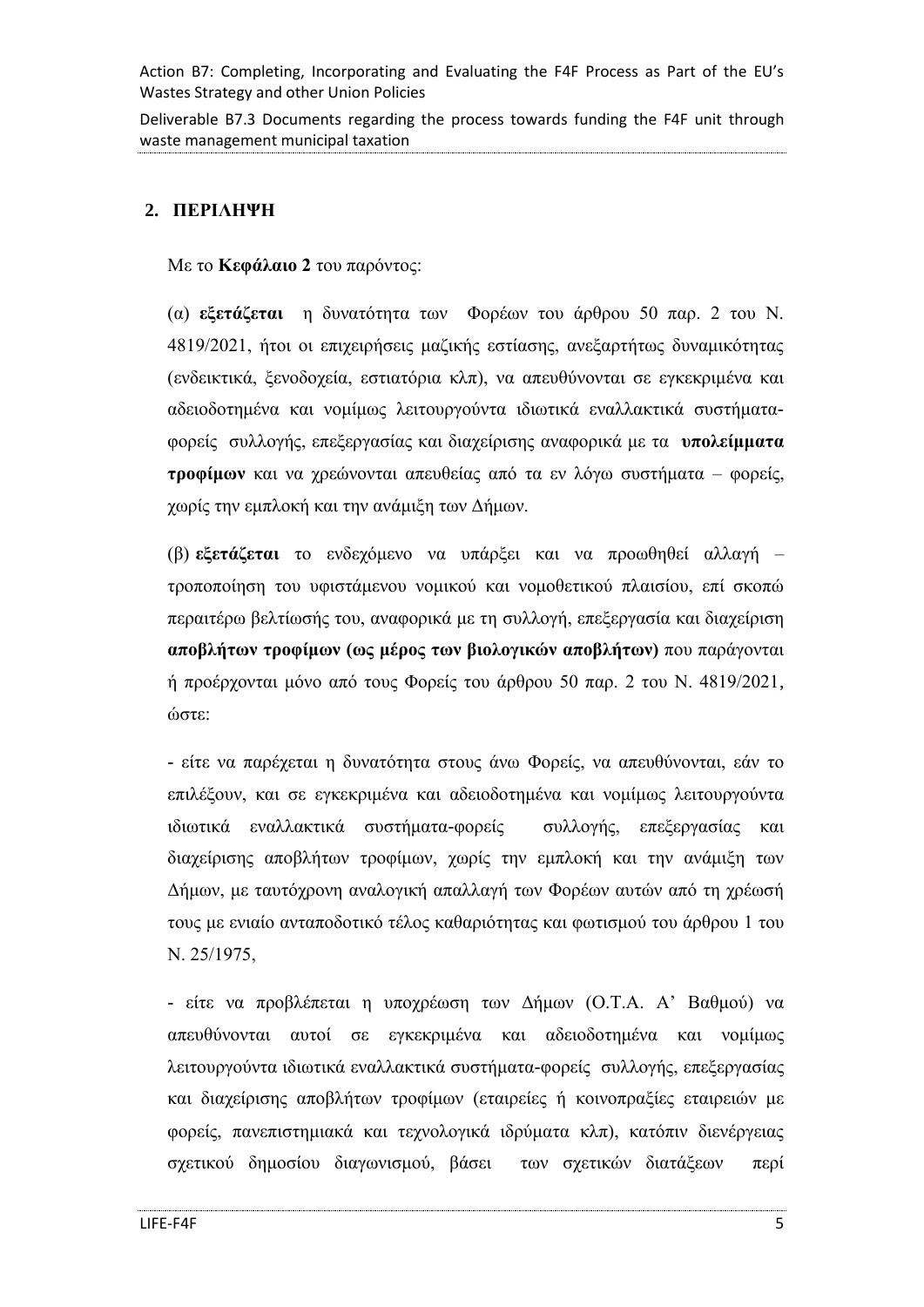Deliverable B7.3 Documents regarding the process towards funding the F4F unit through waste management municipal taxation

προμηθειών και αναθέσεων των Ο.Τ.Α., ενώ προτείνεται και ο τρόπος και η διαδικασία πληρωμής των φορέων αυτών από τους Δήμους για τις παρεχόμενες υπηρεσίες τους.

Με το **Κεφάλαιο 3** του παρόντος **επιδιώκεται και σκοπείται** η διαμόρφωση και η διατύπωση συγκεκριμένων προτάσεων για την τροποποίηση, τον περαιτέρω εκσυγχρονισμό και την περαιτέρω βελτίωση του υφιστάμενου νομοθετικού πλαισίου ως προς τη συλλογή, επεξεργασία και διαχείριση συγκεκριμένα όμως (i) των αποβλήτων τροφίμων και (ii) των υπολειμμάτων τροφίμων που προέρχονται μόνο από τους Φορείς του άρθρου 50 παρ. 2 του Ν. 4819/2021, ήτοι τις επιχειρήσεις μαζικής εστίασης, ανεξαρτήτως δυναμικότητας, και ειδικότερα:

**(α)** Η προσθήκη στους «Ορισμούς» του Ν. 4819/2021 και του όρου «*Υπολείμματα τροφίμων*», δηλαδή τα υπολείμματα τροφίμων που προέρχονται από τους άνω Φορείς, σύμφωνα και με τη σχετική πυραμίδα διαχείρισης της Ευρωπαϊκής Ένωσης (Ιεράρχηση Υλικών από Τρόφιμα και Ποτά της EFFPA).

**(β)** Αναφορικά με τους άνω Φορείς, ως βάση υπολογισμού θα μπορεί να επιλέγεται από τους φορείς αυτούς όχι απαραιτήτως η πραγματική ποσότητα των παραγομένων αποβλήτων τροφίμων και υπολειμμάτων τροφίμων, αλλά η ποσότητα των πραγματικά απορριπτομένων αποβλήτων τροφίμων και υπολειμμάτων τροφίμων.

Περαιτέρω, ο σχεδιασμός και το πλαίσιο εφαρμογής του *συστήματος «πληρώνω όσο πετάω»* να μην καθορίζονται με Απόφαση του οικείου Ο.Τ.Α., αλλά να καθορίζονται κεντρικά και ενιαία για όλους τους Ο.Τ.Α., μέσω της έκδοσης σχετικής Κοινής Υπουργικής Αποφάσεως.

**(γ)** Αναφορικά με τον τρόπο υπολογισμού της χρέωσης, σύμφωνα και με την Αρχή «*ο ρυπαίνων πληρώνει*», σε σχέση με τους άνω Φορείς, αυτοί να έχουν την επιλογή και τη δυνατότητα να απευθύνονται σε εγκεκριμένα και αδειδοτημένα και νομίμως λειτουργούντα εναλλακτικά ιδιωτικά συστήματα-φορείς συλλογής και διαχείρισης βιολογικών αποβλήτων, και να χρεώνονται απευθείας από τα εν λόγω συστήματα – φορείς, χωρίς την εμπλοκή και την ανάμιξη των Δήμων.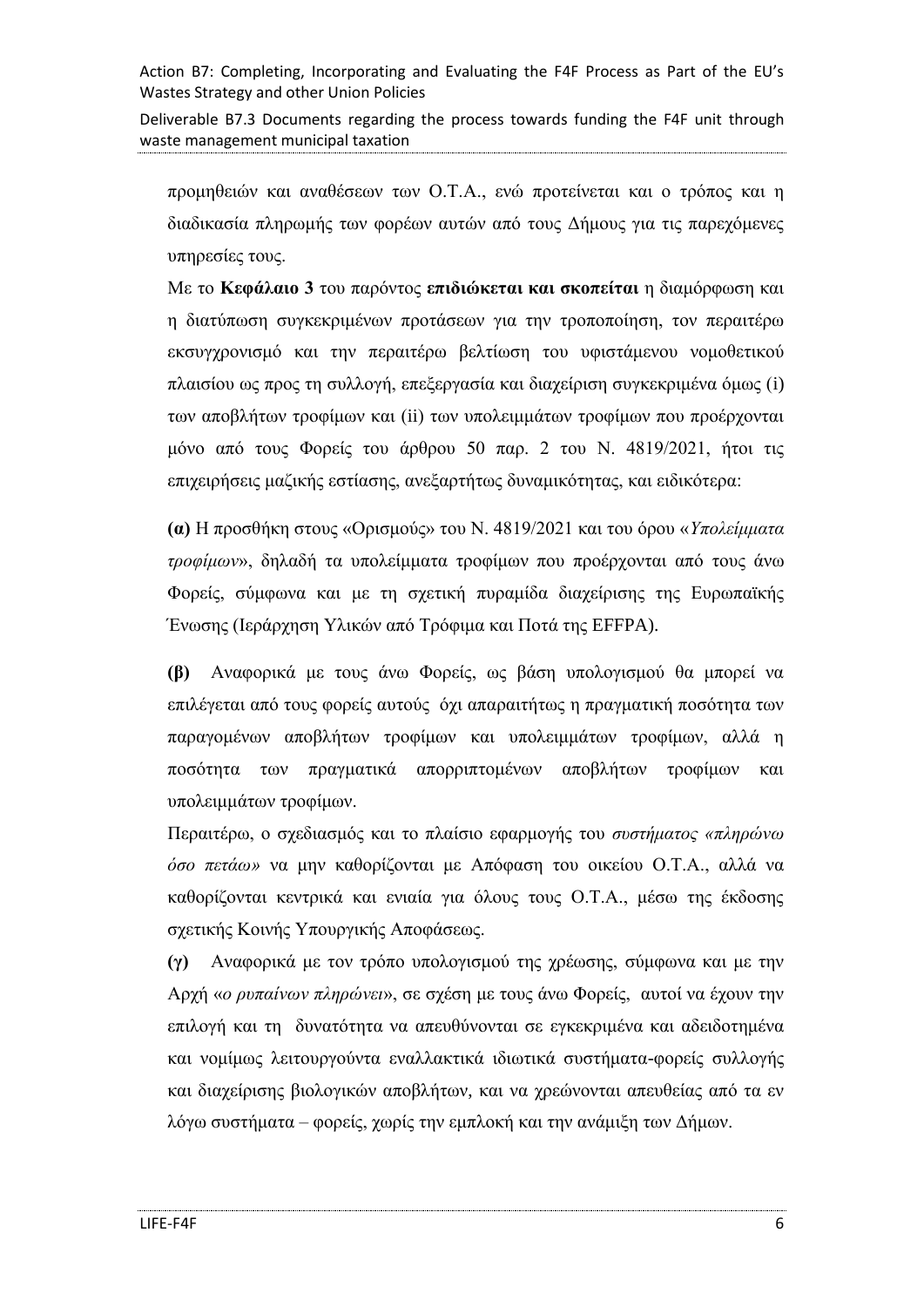Deliverable B7.3 Documents regarding the process towards funding the F4F unit through waste management municipal taxation

# <span id="page-6-0"></span>**3. ΕΙΣΑΓΩΓΗ - ΝΟΜΙΚΟ ΚΕΙΜΕΝΟ ΓΙΑ ΤΗ ΔΥΝΑΤΟΤΗΤΑ ΧΡΗΜΑΤΟΔΟΤΗΣΗΣ ΤΗΣ ΜΟΝΑΔΑΣ F4F ΜΕΣΩ ΦΟΡΟΛΟΓΗΣΗΣ ΤΩΝ ΠΑΡΑΓΩΓΩΝ ΑΠΟ ΤΑ ΔΗΜΟΤΙΚΑ ΤΕΛΗ**

Νομική Άποψη – Γνωμοδότηση, στην οποία γίνεται ανάλυση και πρόταση βάση υφιστάμενων νομικών πλαισίων / κανονισμών για το πώς θα αναγκαστούν να δεσμευθούν οι Δήμοι να παραχωρήσουν σε εταιρείες τη διαχείριση των οργανικών αποβλήτων (με μικρότερο κόστος διαχείρισης και αποκομιδής από το υφιστάμενο), που παράγονται από τους Φορείς του άρθρου 50 παρ. 2 του Ν. 4819/2021, ήτοι τις επιχειρήσεις μαζικής εστίασης, ανεξαρτήτως δυναμικότητας (ενδεικτικά, ξενοδοχεία, εστιατόρια κλπ), λαμβάνοντας, μάλιστα, υπ' όψη ότι παράγεται ένα προϊόν αυξημένης προστιθέμενης αξίας.

#### <span id="page-6-1"></span>**Ι. Εισαγωγικά**

Με το Ν. 4819/2021 «*Ολοκληρωμένο πλαίσιο για τη διαχείριση των αποβλήτων Ενσωμάτωση των Οδηγιών 2018/851 και 2018/852 του Ευρωπαϊκού Κοινοβουλίου και του Συμβουλίου της 30ής Μαΐου 2018 για την τροποποίηση της Οδηγίας 2008/98/ΕΚ περί αποβλήτων και της Οδηγίας 94/62/ΕΚ περί συσκευασιών και απορριμμάτων συσκευασιών, πλαίσιο οργάνωσης του Ελληνικού Οργανισμού Ανακύκλωσης, διατάξεις για τα πλαστικά προϊόντα, επείγουσες διατάξεις για την προστασία του φυσικού περιβάλλοντος, χωροταξικές-πολεοδομικές και ενεργειακές ρυθμίσεις*» (ΦΕΚ τ. Α' αρ. φύλλου 129/23.07.2021), ο οποίος αντικατέστησε το Μέρος Β' του Ν. 4042/2012 και κατήργησε το Ν. 2939/2001, ενσωματώθηκαν στο εθνικό Δίκαιο οι Ευρωπαϊκές Οδηγίες 2018/851 και 2018/852, συμπεριλαμβανομένων των ποσοτικών στόχων που τίθενται από το ενωσιακό δίκαιο για την ανακύκλωση των αστικών αποβλήτων και των συσκευασιών, προάγοντας κατ' αυτόν τον τρόπο **την ανακύκλωση και την κυκλική οικονομία** σε βασικά εργαλεία πολιτικής για την ορθολογική διαχείριση των αποβλήτων, σύμφωνα με τη σύγχρονη ευρωπαϊκή θεώρηση.

Κύριοι στόχοι του Νόμου αυτού είναι η πρόληψη παραγωγής αποβλήτων, η αύξηση της ανακύκλωσης και η μείωση της υγειονομικής ταφής.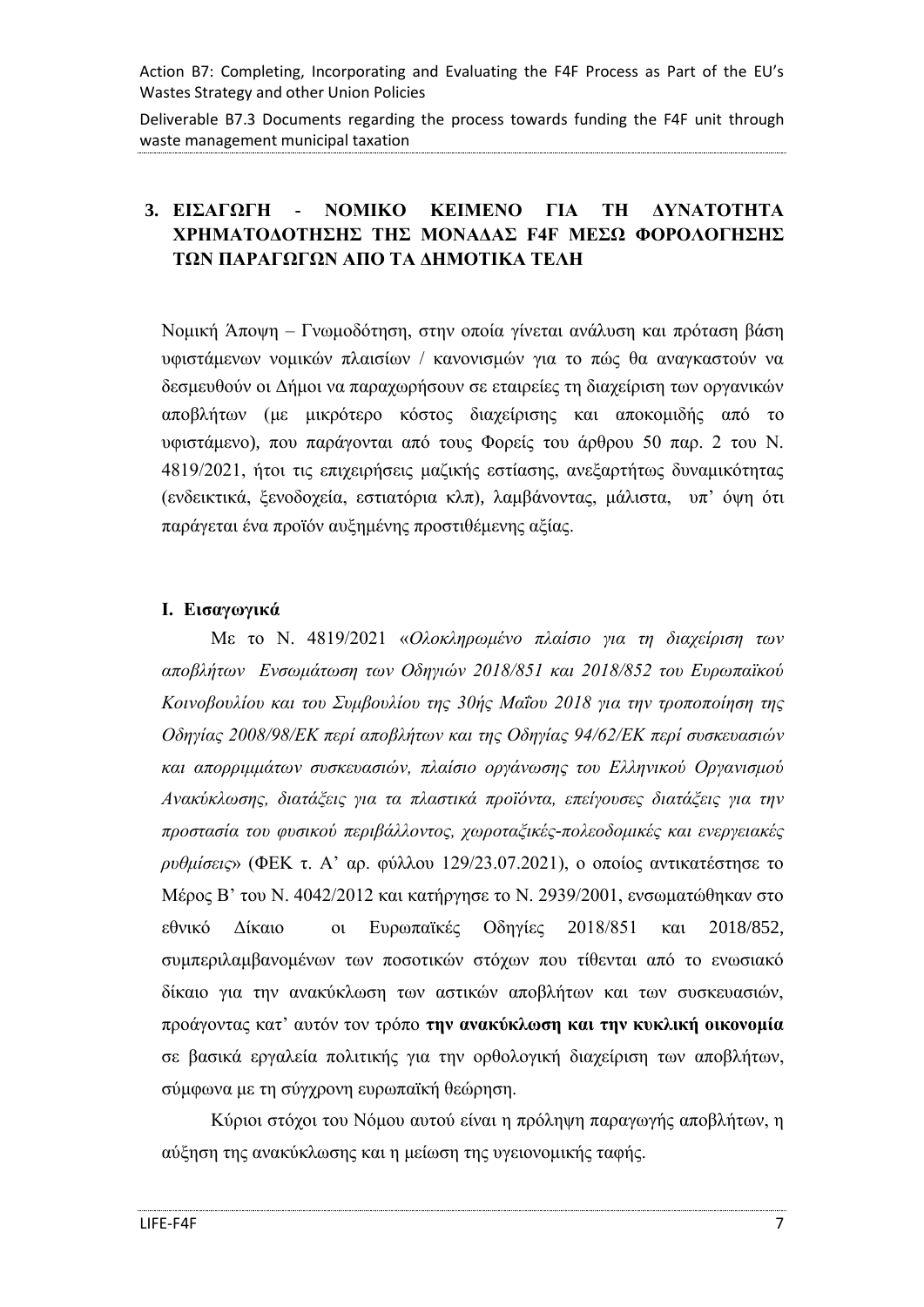Deliverable B7.3 Documents regarding the process towards funding the F4F unit through waste management municipal taxation

Σύμφωνα με το Άρθρο 3 «*Ορισμοί*» του εν λόγω Ν. 4819/2021 (Άρθρο 3 της Οδηγίας 2008/98/ΕΚ, όπως έχει τροποποιηθεί με την παρ. 3 του άρθρου 1 της Οδηγίας (ΕΕ) 2018/851),

«*Στη διαχείριση των αποβλήτων ισχύουν οι ακόλουθοι ορισμοί, με την επιφύλαξη όσων ορίζονται σε ειδικές διατάξεις νόμου:*

*1. «Απόβλητα»: κάθε ουσία ή αντικείμενο, το οποίο ο κάτοχός του απορρίπτει ή προτίθεται ή υποχρεούται να απορρίψει. … 2. … 3. …..*

*4. «Βιολογικά απόβλητα»: Τα βιοαποδομήσιμα απόβλητα κήπων και πάρκων, τα απόβλητα τροφίμων και μαγειρείων από σπίτια, γραφεία, εστιατόρια, χονδρεμπόριο, κυλικεία, παρόχους υπηρεσιών εστίασης και χώρους πωλήσεων λιανικής και τα συναφή απόβλητα από εγκαταστάσεις μεταποίησης τροφίμων.*

*4α. «Απόβλητα τροφίμων»: Όλα τα τρόφιμα, όπως ορίζονται στο άρθρο 2 του Κανονισμού (ΕΚ) αριθμ. 178/2002 του Ευρωπαϊκού Κοινοβουλίου και του Συμβουλίου της 28ης Ιανουαρίου 2002 για τον καθορισμό των γενικών αρχών και απαιτήσεων της νομοθεσίας για τα τρόφιμα, για την ίδρυση της Ευρωπαϊκής Αρχής για την Ασφάλεια των Τροφίμων και τον καθορισμό διαδικασιών σε θέματα ασφαλείας των τροφίμων (L 31), τα οποία έχουν καταστεί απόβλητα*…»*.*

**Ωστόσο**, πουθενά στο Νόμο αυτό δεν γίνεται αναφορά και δεν ορίζεται στο άνω Άρθρο 3 αυτού η εξίσου πολύ σημαντική για την κυκλική οικονομία κατηγορία των υπολειμμάτων τροφίμων, προερχομένων από τους Φορείς του άρθρου 50 παρ. 2 του Ν. 4819/2021, ήτοι τις επιχειρήσεις μαζικής εστίασης, ανεξαρτήτως δυναμικότητας (ενδεικτικά, ξενοδοχεία, εστιατόρια κλπ).

Τα εν λόγω υπολείμματα τροφίμων, προερχόμενα από τους Φορείς αυτούς, σε καμμία περίπτωση δεν μπορούν να θεωρηθούν απόβλητα, αλλά, **αντιθέτως**, όπως προκύπτει και από σχετική πυραμίδα διαχείρισης της Ευρωπαϊκής Ένωσης (Ιεράρχηση Υλικών από Τρόφιμα και Ποτά της EFFPA), σύμφωνα με την οποία η πρόληψη θεωρείται ως η πιο αποδεκτή επιλογή σε σχέση με τις ενέργειες ανακύκλωσης και απόθεσης αποβλήτων, η σκοπούμενη πρόληψη μπορεί να επιτευχθεί, μεταξύ άλλων, και με την επαναδιάθεση υπολειμμάτων τροφίμων στους ανθρώπους, σε αδύναμες οικονομικές ομάδες ανθρώπων, ενδεχομένως σε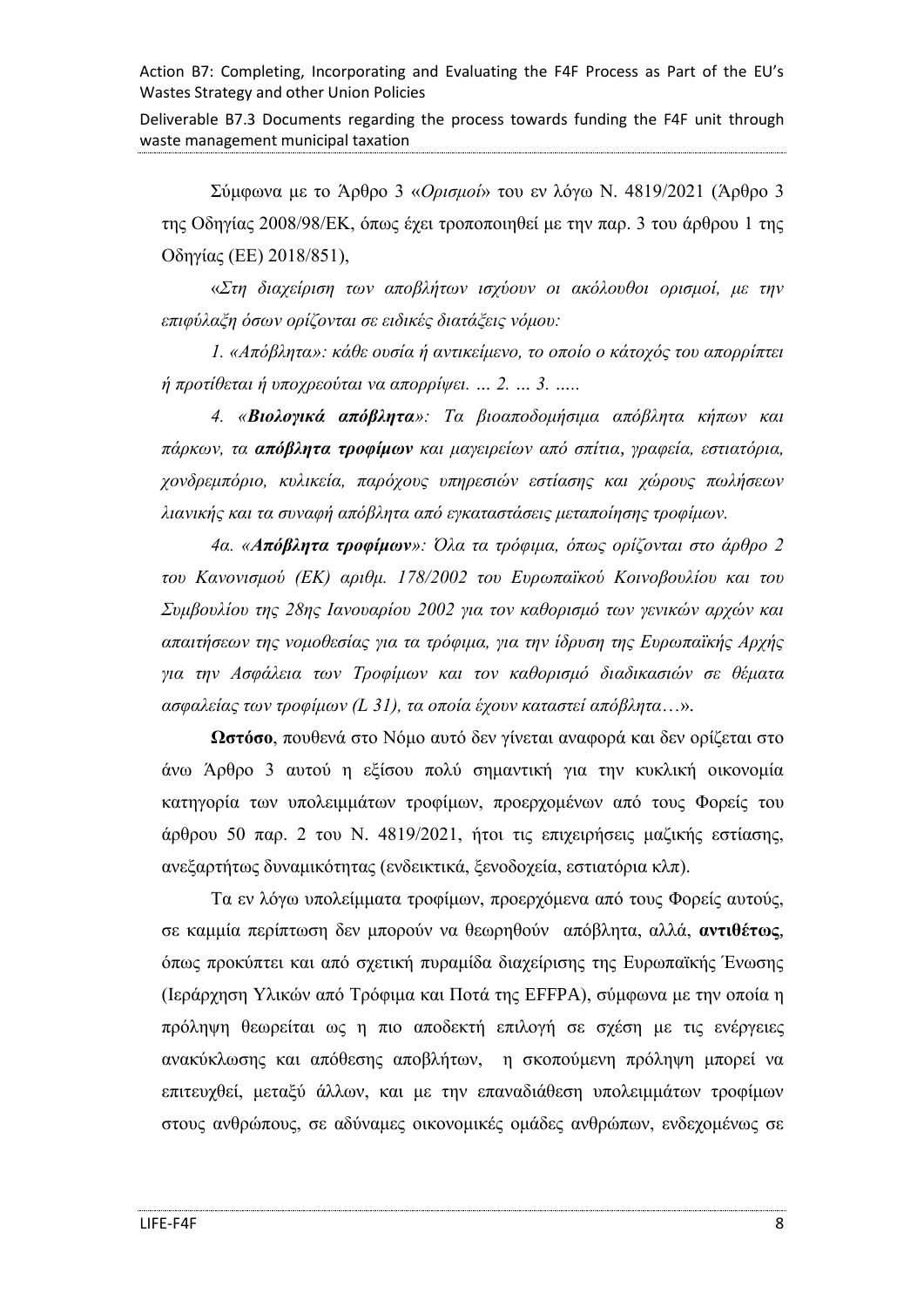Deliverable B7.3 Documents regarding the process towards funding the F4F unit through waste management municipal taxation

κοινωνίες του Τρίτου Κόσμου, αλλά και, κατόπιν σχετικής επεξεργασίας, να διατεθούν για Ζωοτροφές.

### <span id="page-8-0"></span>**ΙΙ. Υφιστάμενο Νομικό Πλαίσιο.**

Με βάση το υφιστάμενο νομικό πλαίσιο η εφαρμογή της συλλογής των βιολογικών αποβλήτων, μέρος των οποίων είναι και τα απόβλητα τροφίμων από χώρους εστίασης, ανήκει στους Δήμους (Ο.Τ.Α. Α' Βαθμού), από τους οποίους προβλέπεται να διενεργείται και η σχετική απ' ευθείας χρέωση των παραγωγών και κατόχων αποβλήτων, μέσω του ενιαίου ανταποδοτικού τέλους καθαριότητας και φωτισμού.

Περαιτέρω, οι εν λόγω Ο.Τ.Α. Α' Βαθμού υποχρεούνται να εφαρμόσουν το σύστημα *«πληρώνω όσο πετάω»* για τα άνω αναφερόμενα **βιολογικά απόβλητα** που παράγονται από τους φορείς της παρ. 2 του άρθρου 50 του Ν. 4819/2021, ήτοι τις επιχειρήσεις μαζικής εστίασης, ανεξαρτήτως δυναμικότητας (ενδεικτικά, ξενοδοχεία, εστιατόρια κλπ), με αντίστοιχη χρέωσή τους με βάση την πραγματική ποσότητα των παραγόμενων από αυτούς αποβλήτων*.*

Συγκεκριμένα:

### **1. Ν. 4555/2018.**

Με το Ν. 4555/2018 (ΦΕΚ τ. Β' αρ. φύλλου 133/19.07.2018) είχε αποδοθεί στους Δήμους (ΟΤΑ Α' Βαθμού) η αρμοδιότητα –μεταξύ άλλων– για:

- Την οργάνωση και εφαρμογή χωριστής συλλογής βιοαποβλήτων που προέρχονται ιδίως από χώρους εστίασης, νοικοκυριά, μεγάλους παραγωγούς και πράσινα απόβλητα πάρκων και κήπων.

- Την ενημέρωση και την ευαισθητοποίηση των δημοτών και των επιχειρήσεων που λειτουργούν στα διοικητικά τους όρια.

- Την κατασκευή και λειτουργία μονάδων επεξεργασίας βιοαποβλήτων μέχρι και Β<sup>'</sup> κατηγορίας της 4ης ομάδας «Συστήματα Περιβαλλοντικών Υποδομών» της υπ' αριθμ. ΔΙΠΑ/37674/2016 (ΦΕΚ Β' 2471/10-8-2016) απόφασης του Υπουργού Περιβάλλοντος και Ενέργειας και με την επιφύλαξη των προβλέψεων του οικείου ΠΕΣΔΑ.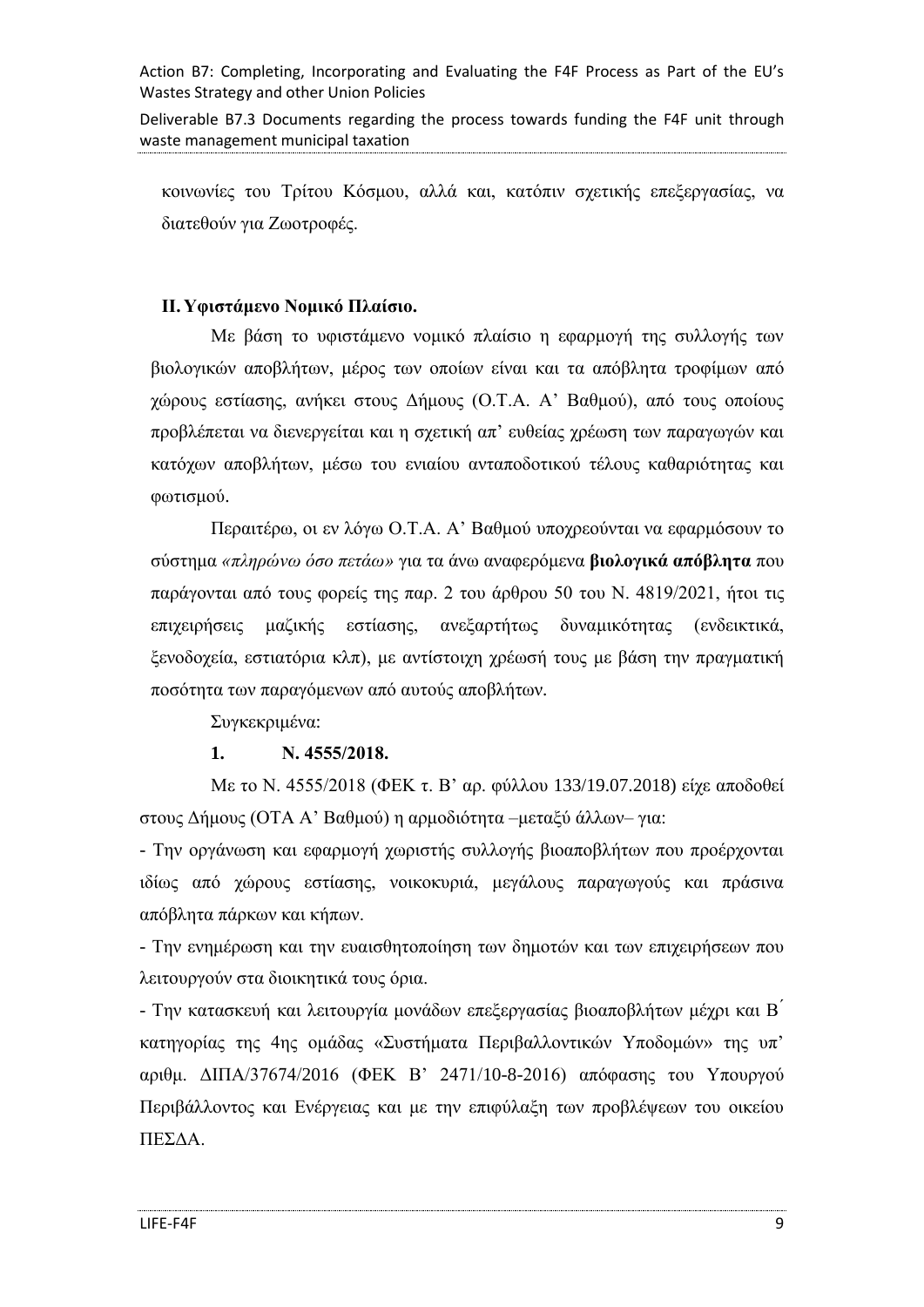Deliverable B7.3 Documents regarding the process towards funding the F4F unit through waste management municipal taxation

Ειδικότερα, σύμφωνα με το άρθρο 228 «*Αρμοδιότητες των Δήμων επί Αστικών Στερεών Αποβλήτων*» παρ. 1 περ. ε' του Ν. 4555/2018 «*Μεταρρύθμιση θεσμικού πλαισίου Τοπικής Αυτοδιοίκησης, Εμβάθυνση της Δημοκρατίας, ΦΟΣΔΑ, Ιθαγένεια κλπ*»,

«*Οι Ο.Τ.Α. α' βαθμού έχουν τις εξής αρμοδιότητες: α. … β. … γ. …. δ. … ε. την οργάνωση και εφαρμογή χωριστής συλλογής βιοαποβλήτων που προέρχονται ιδίως από χώρους εστίασης, νοικοκυριά, μεγάλους παραγωγούς και πράσινα απόβλητα πάρκων και κήπων*…».

**2. Ν. 4819/2021.**

- Κατά το Άρθρο 36 «*Κόστος*» του ίδιου ως άνω Ν. 4819/2021 (Άρθρο 14 της Οδηγίας 2008/98/ΕΚ, όπως έχει αντικατασταθεί με την παρ. 15 του άρθρου 1 της Οδηγίας (ΕΕ) 2018/851),

«*Σύμφωνα με την αρχή «ο ρυπαίνων πληρώνει», το κόστος διαχείρισης των αποβλήτων, συμπεριλαμβανομένου του κόστους της απαιτούμενης υποδομής και της λειτουργίας της, βαρύνει τον αρχικό παραγωγό των αποβλήτων ή τον τρέχοντα ή τους προηγούμενους κατόχους αποβλήτων*».

- Με το Άρθρο 37 του Ν. 4819/2021 (Άρθρο 14 της Οδηγίας 2008/98/ΕΚ, όπως έχει τροποποιηθεί με την παρ. 4 του άρθρου 1 και την παρ. 15 του άρθρου 1 της Οδηγίας (ΕΕ) 2018/851) θεσπίστηκε το σύστημα «*πληρώνω όσο πετάω*» ως εξής:

«*1. Ως σύστημα «πληρώνω όσο πετάω» νοείται το σύστημα με το οποίο οι παραγωγοί αποβλήτων χρεώνονται με βάση την πραγματική ποσότητα των παραγόμενων από αυτούς αποβλήτων.*

*Σε εφαρμογή του συστήματος αυτού, ο υπολογισμός του ενιαίου ανταποδοτικού τέλους καθαριότητας και φωτισμού του άρθρου 1 του ν. 25/1975 (Α` 74) μπορεί να γίνεται και στη βάση της παραγωγής αποβλήτων ανά νοικοκυριό ή κτιριακό συγκρότημα, επαγγελματική δραστηριότητα, πολεοδομική ή δημοτική ενότητα, υπό την προϋπόθεση ότι ο οικείος Ο.Τ.Α. α` βαθμού διαθέτει σύστημα μέτρησης των παραγομένων αποβλήτων ή για κάποιο από τα ρεύματα των παραγόμενων αποβλήτων.*

*Προς τον σκοπό αυτόν, με απόφαση του δημοτικού συμβουλίου του Ο.Τ.Α. α` βαθμού, επιλέγεται η εφαρμογή του συστήματος της παρούσας και καθορίζονται, πέραν των συντελεστών του άρθρου 1 του ν. 25/1975 τα εξής:*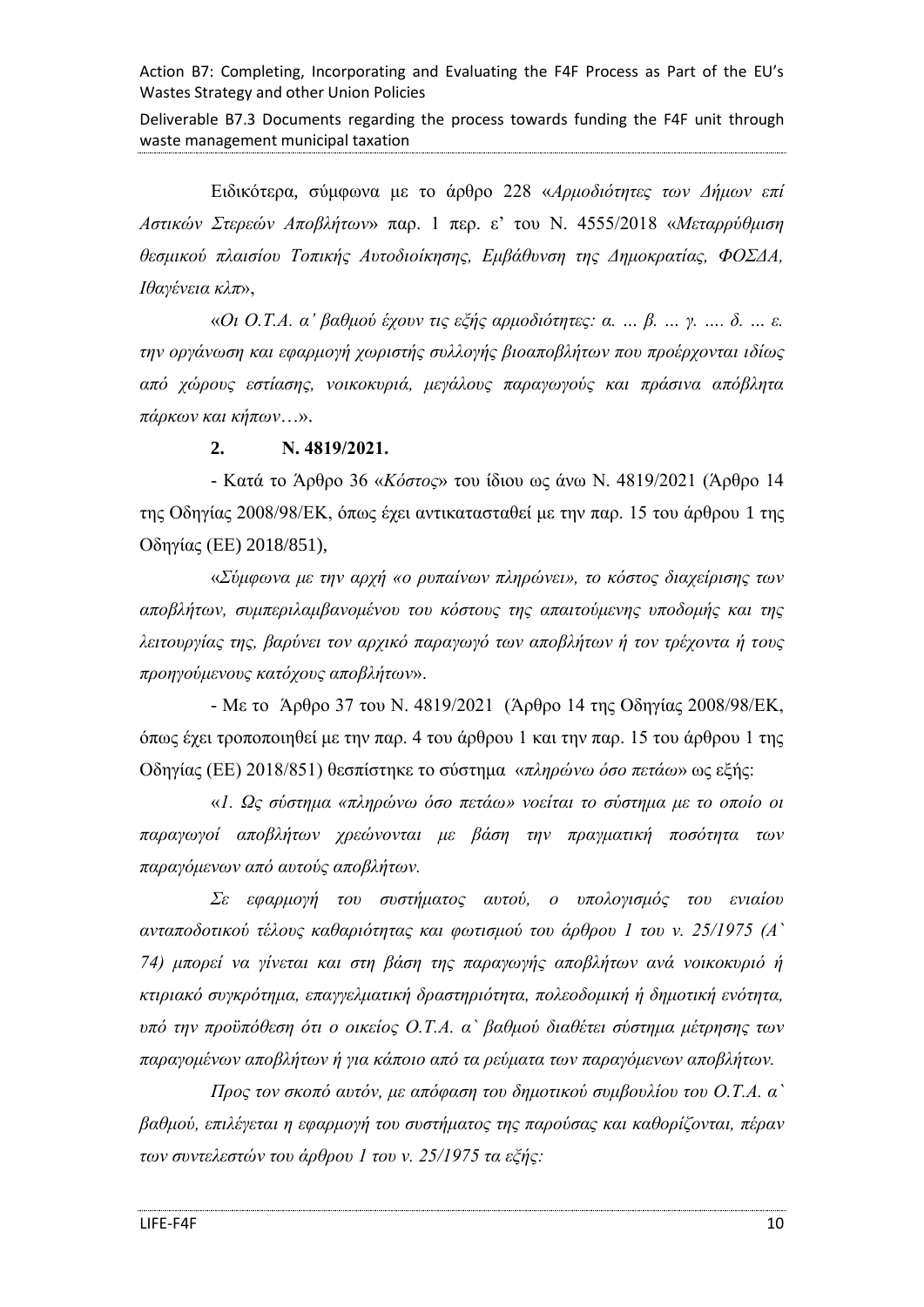Deliverable B7.3 Documents regarding the process towards funding the F4F unit through waste management municipal taxation

*α) τα ρεύματα των αποβλήτων για τα οποία εφαρμόζεται το σύστημα της παρούσας,*

*β) ο καθορισμός των υποχρέων προς απόδοση του τέλους,*

*γ) οι μονάδες μέτρησης (βάρος ή όγκος) και η αντίστοιχη τιμή μονάδος, η οποία μπορεί να διαφοροποιείται ανά κατηγορίες αποβλήτων,*

*δ) η αναλογία των ανταποδοτικών τελών που υπολογίζονται κατά το άρθρο 1 σε σχέση με αυτά που εντάσσονται στο παρόν,*

*ε) οι τρόποι υπολογισμού, είσπραξης ή επιστροφής του μέρους του τέλους που υπολογίζεται βάσει των παραγόμενων αποβλήτων και*

*στ) κάθε θέμα σχετικό με την εφαρμογή του συστήματος της παρούσας.*

*2. Από την 1η Ιανουαρίου 2023 οι Ο.Τ.Α. α' βαθμού με πληθυσμό άνω των είκοσι χιλιάδων (20.000) κατοίκων, υπό την προϋπόθεση ότι βρίσκεται σε λειτουργία Μονάδα Επεξεργασίας Βιοαποβλήτων (ΜΕΒΑ) ή ιδιωτική ΜΕΒΑ που εξυπηρετεί τον οικείο Ο.Τ.Α. α' βαθμού, υποχρεούνται να εφαρμόσουν το σύστημα της παρ. 1 για τα βιολογικά απόβλητα που παράγονται από τους φορείς της παρ. 2 του άρθρου 50, σύμφωνα με την παρ. 1. Για την εφαρμογή του εν λόγω συστήματος, οι Ο.Τ.Α. α' βαθμού:*

*α) υποχρεούνται να διαθέτουν σύστημα μέτρησης των παραγομένων βιολογικών αποβλήτων από τους φορείς της παρ. 2 του άρθρου 50 και*

*β) καθορίζουν, με την απόφαση της παρ. 1, τα προβλεπόμενα στις περ. γ`, δ`, ε` και στ` της παρ. 1.*

*3. Από την 1η Ιανουαρίου 2023 οι Ο.Τ.Α. α` βαθμού με πληθυσμό άνω των δέκα χιλιάδων (10.000) κατοίκων, υποχρεούνται να εφαρμόσουν το σύστημα της παρ. 1 για τα αστικά απόβλητα που παράγονται από τα κύρια ξενοδοχειακά καταλύματα άνω των εκατό (100) κλινών της περ. α` της παρ. 2 του άρθρου 1 του ν. 4276/2014 (Α` 155), καθώς και από τις βιομηχανικές εγκαταστάσεις που λειτουργούν εντός των ορίων της αρμοδιότητάς τους, οι φορείς λειτουργίας των οποίων καθίστανται υπόχρεοι για την απόδοση του τέλους, σύμφωνα με την παρ. 1. Στις βιομηχανικές εγκαταστάσεις συμπεριλαμβάνονται και οι πτηνοκτηνοτροφικές εγκαταστάσεις. Για την εφαρμογή του εν λόγω συστήματος, οι Ο.Τ.Α. α' βαθμού:*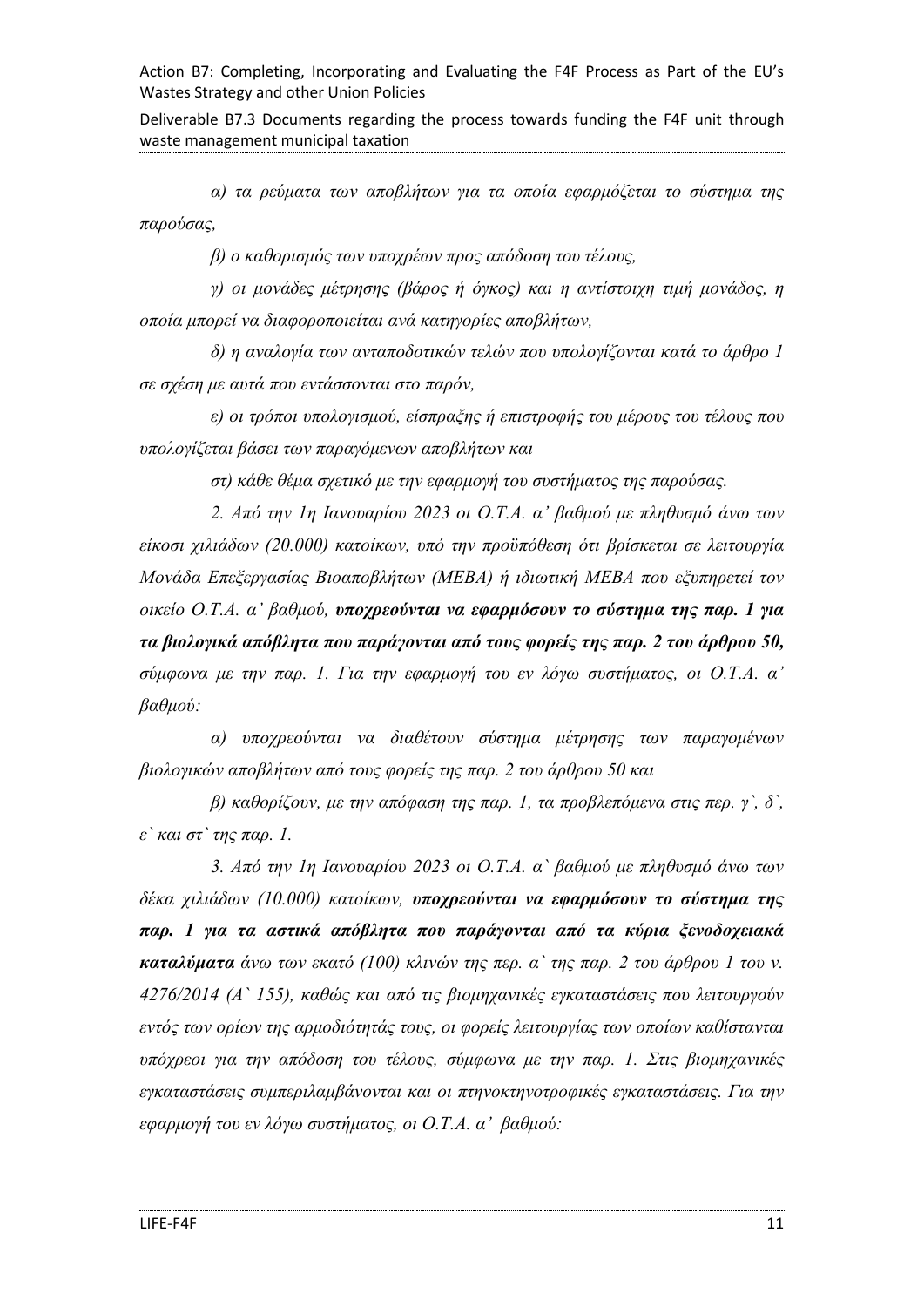Deliverable B7.3 Documents regarding the process towards funding the F4F unit through waste management municipal taxation

*α) υποχρεούνται να διαθέτουν σύστημα μέτρησης των παραγομένων αστικών αποβλήτων από τους φορείς της παρούσας και*

*β) καθορίζουν, με την απόφαση της παρ. 1, τα προβλεπόμενα στις περ. α`, γ`, δ`, ε` και στ` της παρ. 1.*

*4. Από την 1η Ιανουαρίου 2023 οι Ο.Τ.Α. α` βαθμού με πληθυσμό άνω των εκατό χιλιάδων (100.000) κατοίκων υποχρεούνται να εφαρμόσουν το σύστημα της παρ. 1.*

5*. Από την 1η Ιανουαρίου 2028 οι Ο.Τ.Α. α` βαθμού με πληθυσμό άνω των είκοσι χιλιάδων (20.000) κατοίκων υποχρεούνται να εφαρμόσουν το σύστημα της παρ. 1*».

#### <span id="page-11-0"></span>**ΙΙΙ. Αναφορικά με τα υπολείμματα τροφίμων.**

Με βάση τα ανωτέρω, **θεωρούμε και έχουμε την άποψη** ότι αναφορικά με τα **υπολείμματα τροφίμων**, τα οποία δεν προσδιορίζονται και δεν αναφέρονται στον πρόσφατο Ν. 4819/2021, οι Φορείς του άρθρου 50 παρ. 2 του Ν. 4819/2021, ήτοι οι επιχειρήσεις μαζικής εστίασης, ανεξαρτήτως δυναμικότητας (ενδεικτικά, ξενοδοχεία, εστιατόρια κλπ), οι οποίοι είναι και αυτοί που παράγουν τη μεγαλύτερη ποσότητα τέτοιων υπολειμμάτων, δύνανται να απευθύνονται σε **εγκεκριμένα και αδειοδοτημένα και νομίμως λειτουργούντα** εναλλακτικά συστήματα-φορείς συλλογής, επεξεργασίας και διαχείρισης υπολειμμάτων τροφίμων, με καινοτόμες και σύγχρονες διαδικασίες (π.χ. προώθηση της χρήσης τους ως ζωοτροφές) και να χρεώνονται απευθείας από τα εν λόγω συστήματα – φορείς, χωρίς την εμπλοκή και την ανάμιξη των Δήμων, δηλαδή χωρίς χρέωσή τους με το ενιαίο ανταποδοτικό τέλος καθαριότητας και φωτισμού του άρθρου 1 του Ν. 25/1975, αφού η συγκεκριμένη αυτή χρέωση και η επιβάρυνση αφορά απόβλητα και μόνο.

### <span id="page-11-1"></span>**ΙV. Αναφορικά με τα απόβλητα τροφίμων (βιολογικά απόβλητα).**

Ο πρόσφατος Ν. 4819/2021, για την εφαρμογή του συστήματος «*πληρώνω όσο πετάω*» και για τη σχετική χρέωση, «*καταφεύγει*» στο γνώριμο ενιαίο ανταποδοτικό τέλος καθαριότητας και φωτισμού του άρθρου 1 του Ν. 25/1975 (Α'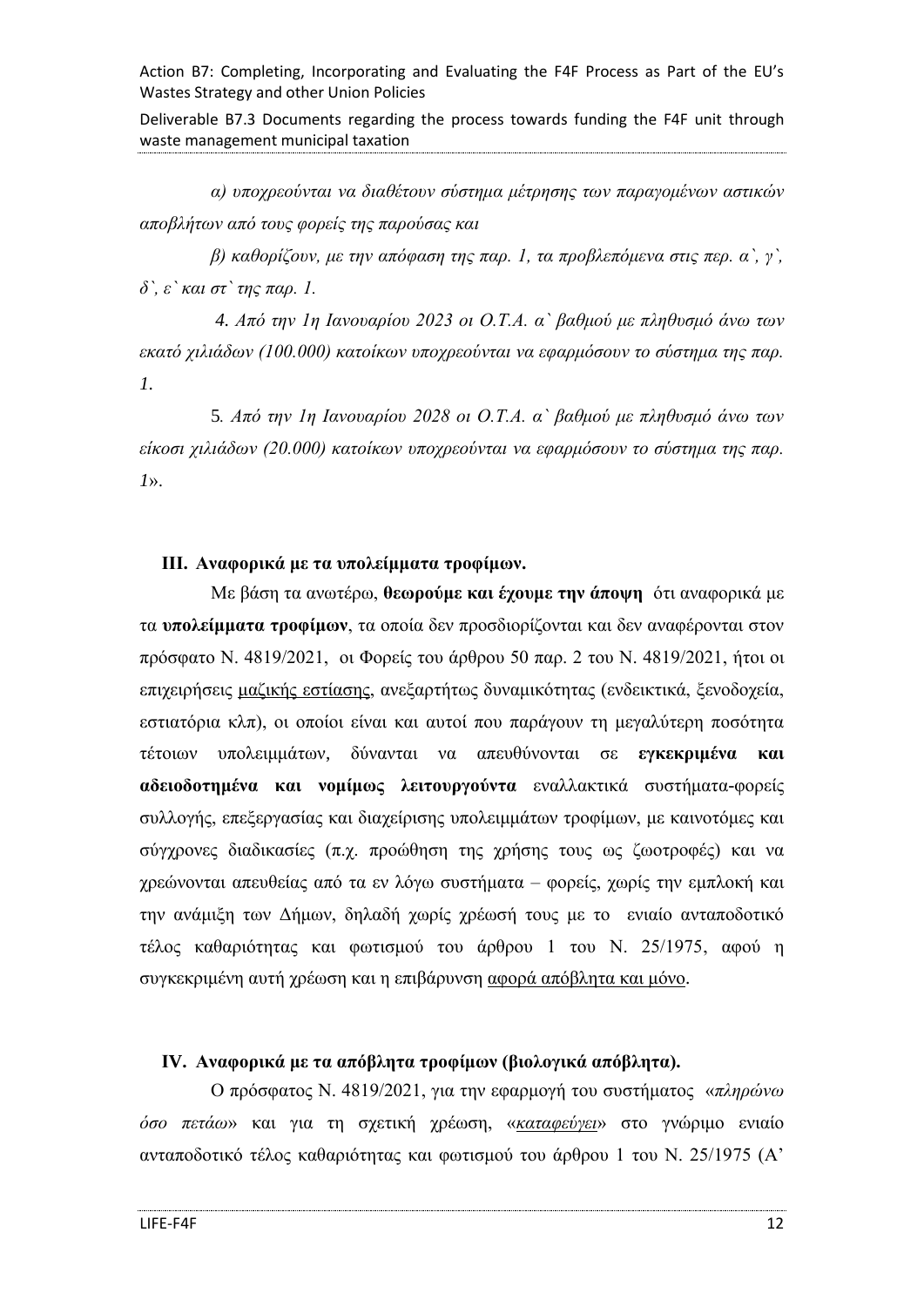Deliverable B7.3 Documents regarding the process towards funding the F4F unit through waste management municipal taxation

74), το οποίο, ως γνωστόν, επιβάλλεται σε κάθε ακίνητο που βρίσκεται εντός της διοικητικής περιφέρειας των Δήμων και προορίζεται αποκλειστικά για την κάλυψη των πάσης φύσεως δαπανών που αφορούν την παροχή των υπηρεσιών της αποκομιδής και διαχείρισης των απορριμμάτων, του ηλεκτροφωτισμού των οδών, των πλατειών και του συνόλου των κοινοχρήστων χώρων, καθώς και κάθε άλλης, παγίως παρεχόμενης από τους Δήμους, υπηρεσίας, που σχετίζεται ή είναι συναφής με αυτές.

Επειδή, ωστόσο, οι Ευρωπαϊκές Οδηγίες 2018/851 και 2018/852, και, κατ' επέκταση, ο Ν. 4819/2021, θεσπίζουν ένα ενιαίο πλαίσιο για τη διαχείριση των αποβλήτων, με έμφαση στην πρόληψη, την προετοιμασία για επαναχρησιμοποίηση και την ανακύκλωσή τους, και δεν περιορίζονται στα απορρίμματα, όπως τα εννοούσε ο Νομοθέτης του Ν. 25/1975, ήτοι σχεδόν μισό αιώνα πριν, **θα μπορούσε να θεωρηθεί** άτοπο και αναχρονιστικό η εφαρμογή του συστήματος «*πληρώνω όσο πετάω*», στα πλαίσια της ανακύκλωσης και της κυκλικής οικονομίας, να γίνεται ακόμα μέσω του ενιαίου ανταποδοτικού τέλους καθαριότητας και φωτισμού.

Εξ' άλλου, σύμφωνα με το Άρθρο 41 «*Ευθύνη για τη διαχείριση των αποβλήτων*» παρ. 1 του Ν. 4819/2021 (Άρθρο 15 της Οδηγίας 2008/98/ΕΚ),

«*1. Οι αρχικοί παραγωγοί ή άλλοι κάτοχοι αποβλήτων πραγματοποιούν οι ίδιοι την επεξεργασία των αποβλήτων ή αναθέτουν την επεξεργασία σε έμπορο ή σε οργανισμό ή σε επιχείρηση που εκτελεί εργασίες επεξεργασίας αποβλήτων ή μέσω διακανονισμού με δημόσιο ή ιδιωτικό οργανισμό συλλογής αποβλήτων σύμφωνα με τα άρθρα 4 και 35…*.».

Με βάση τα ανωτέρω, **θεωρούμε και έχουμε την άποψη** ότι αναφορικά με τα **απόβλητα τροφίμων**, τα οποία αποτελούν μέρος της άνω αναφερομένης κατηγορίας των βιολογικών αποβλήτων, για τους Φορείς του άρθρου 50 παρ. 2 του Ν. 4819/2021, ήτοι οι επιχειρήσεις μαζικής εστίασης, ανεξαρτήτως δυναμικότητας (ενδεικτικά, ξενοδοχεία, εστιατόρια κλπ), οι οποίοι είναι και αυτοί που παράγουν τη μεγαλύτερη ποσότητα βιολογικών αποβλήτων, θα πρέπει να υπάρξει και να προωθηθεί αλλαγή - τροποποίηση, επί σκοπώ περαιτέρω βελτίωσης του υφιστάμενου νομικού και νομοθετικού πλαισίου, ήτοι θα μπορούσε να θεσπιστεί και να νομοθετηθεί: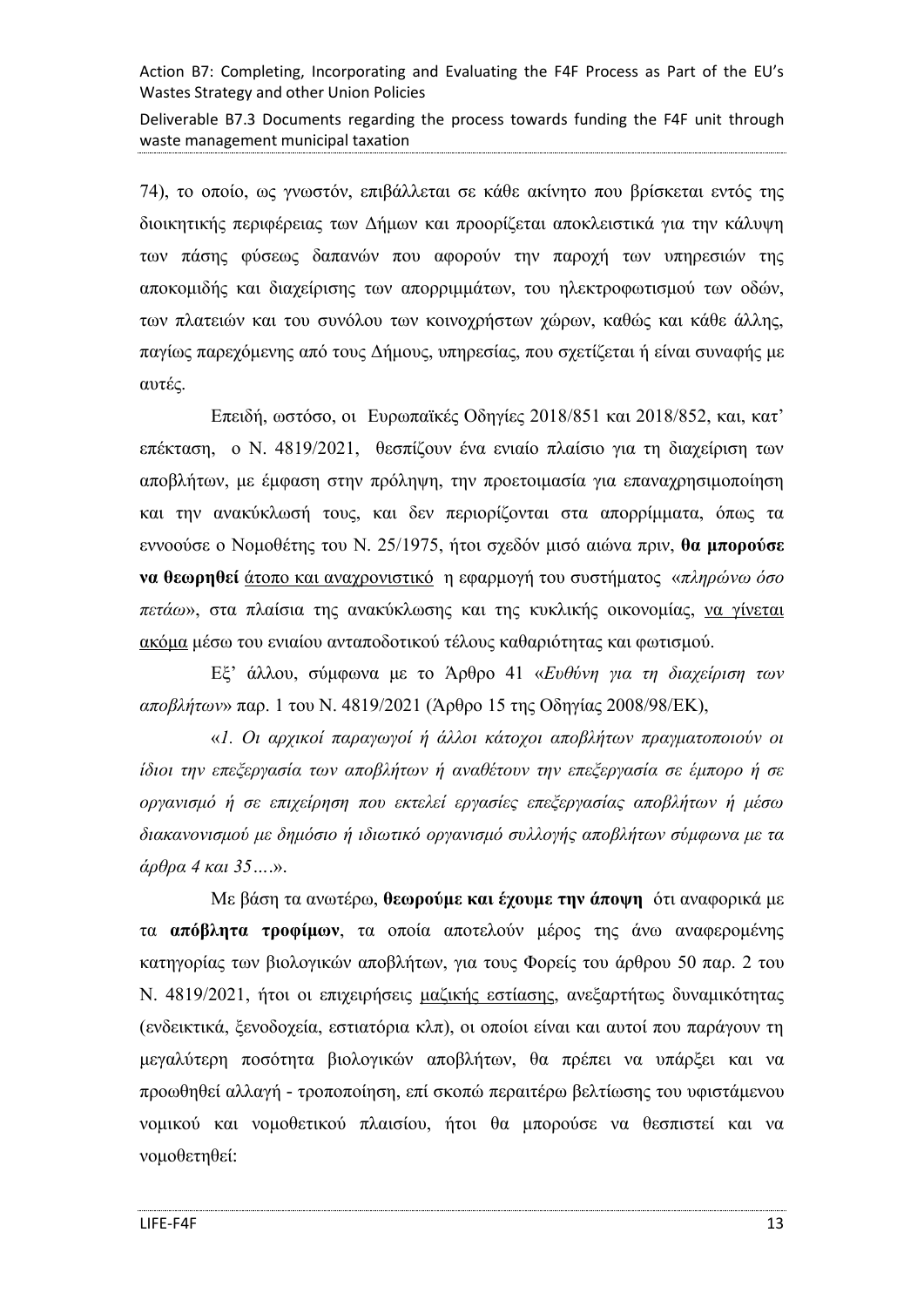Deliverable B7.3 Documents regarding the process towards funding the F4F unit through waste management municipal taxation

**(α) είτε** η επιλογή και η δυνατότητα για τους Φορείς αυτούς να απευθύνονται, εάν το επιλέξουν, βεβαίως, και σε **εγκεκριμένα και αδειοδοτημένα και νομίμως λειτουργούντα** ιδιωτικά εναλλακτικά συστήματα-φορείς συλλογής, επεξεργασίας και διαχείρισης αποβλήτων τροφίμων, με καινοτόμες και σύγχρονες διαδικασίες (π.χ. προώθηση της χρήσης τους ως ζωοτροφές) και να χρεώνονται απευθείας από τα εν λόγω συστήματα – φορείς, χωρίς την εμπλοκή και την ανάμιξη των ήδη βεβαρημένων Δήμων, **με ταυτόχρονη αναλογική απαλλαγή των Φορέων αυτών** από τη χρέωσή τους με ενιαίο ανταποδοτικό τέλος καθαριότητας και φωτισμού του άρθρου 1 του Ν. 25/1975, δηλαδή κατά το μέρος που αφορά και αντιστοιχεί στη συλλογή, επεξεργασία και διαχείριση αποβλήτων τροφίμων (ως μέρος των βιολογικών αποβλήτων),

**(β) είτε** η υποχρέωση των Δήμων (Ο.Τ.Α. Α' Βαθμού) να απευθύνονται αυτοί σε εγκεκριμένα και αδειοδοτημένα και νομίμως λειτουργούντα ιδιωτικά εναλλακτικά συστήματα-φορείς συλλογής, επεξεργασίας και διαχείρισης αποβλήτων τροφίμων (εταιρείες ή κοινοπραξίες εταιρειών με φορείς, πανεπιστημιακά και τεχνολογικά ιδρύματα κλπ), κατόπιν διενέργειας σχετικού δημοσίου διαγωνισμού, βάσει, πάντοτε, των σχετικών διατάξεων περί προμηθειών και αναθέσεων των Ο.Τ.Α.

Η πληρωμή – αμοιβή των εν λόγω Φορέων συλλογής, επεξεργασίας και διαχείρισης αποβλήτων τροφίμων για τις υπηρεσίες τους θα μπορεί να γίνεται με πρωτίστως θεσμοθετημένη και νομοθετημένη και, εν συνεχεία, συμφωνημένη (με βάση την προσφορά τους στο σχετικό Δημόσιο Διαγωνισμό) **απ' ευθείας εκχώρηση, κατά Νόμο**, από τον αντισυμβαλλόμενό τους Δήμο (Ο.Τ.Α. Α' Βαθμού) **έστω** του αναλογούντος μέρους (για τα βιολογικά απόβλητα και μόνο) του ενιαίου ανταποδοτικού τέλους καθαριότητας και φωτισμού που επιβαρύνει εν γένει τις συγκεκριμένες επιχειρήσεις του άρθρου 50 παρ. 2 του Ν. 4819/2021, ήτοι τις επιχειρήσεις μαζικής εστίασης, που ανήκουν και λειτουργούν εντός των διοικητικών ορίων του οικείου Δήμου, εφ' όσον, τελικά, δεν καταστεί δυνατό ή είναι δύσκολο να θεσμοθετηθεί και να νομοθετηθεί εξ' αρχής ένα ανεξάρτητο ειδικό δημοτικό τέλος που να αφορά τη συλλογή και διαχείριση μόνο των βιολογικών αποβλήτων που προέρχονται από τις επιχειρήσεις αυτές και μόνο.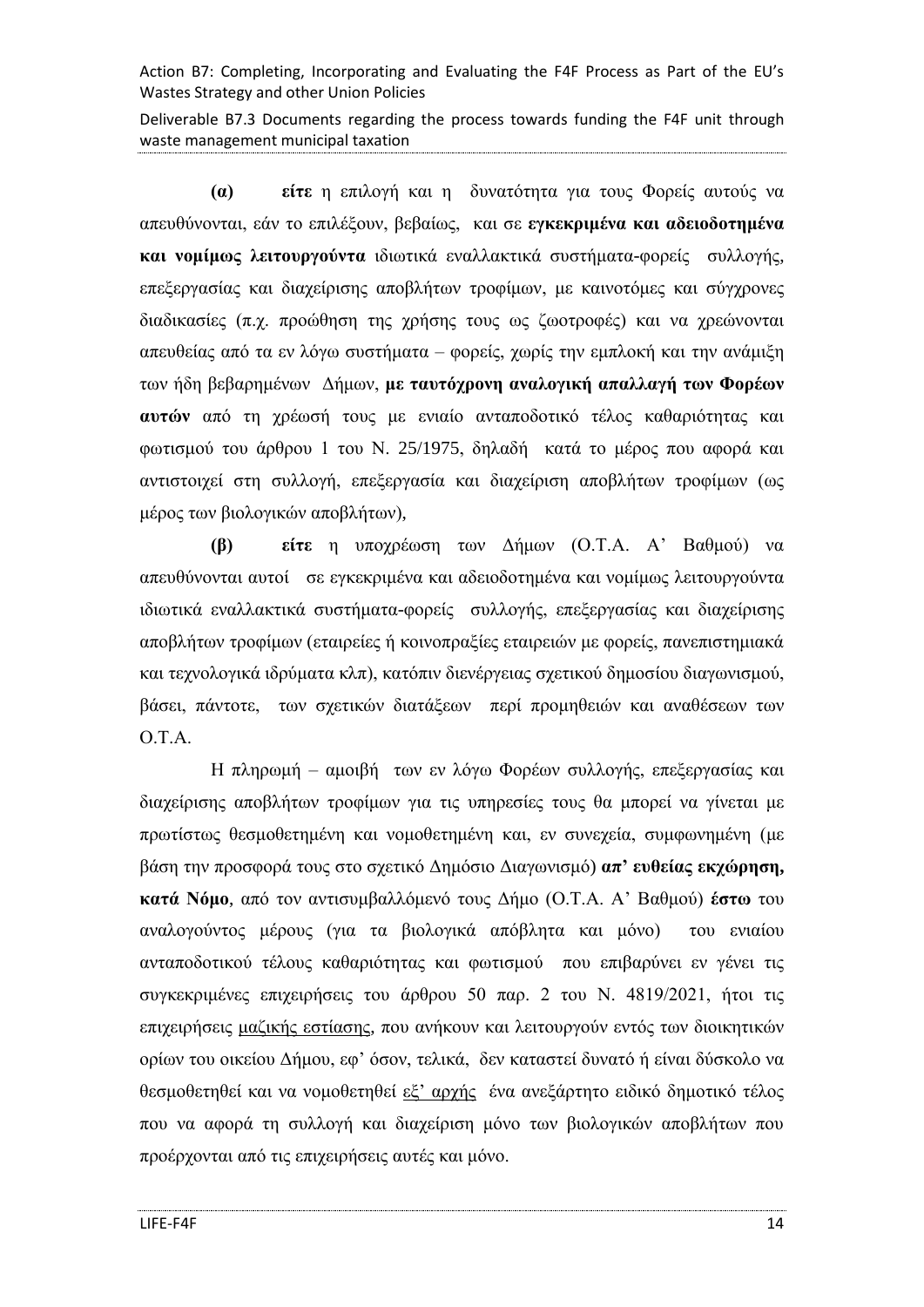Deliverable B7.3 Documents regarding the process towards funding the F4F unit through waste management municipal taxation

# <span id="page-14-0"></span>**4. ΕΠΙΣΗΜΑΝΣΕΙΣ ΚΑΙ ΠΡΟΤΑΣΕΙΣ ΩΣ ΠΡΟΣ ΤΟ Ν. 4819/2021 ΑΝΑΦΟΡΙΚΑ ΜΕ ΤΗ ΣΥΛΛΟΓΗ ΚΑΙ ΔΙΑΧΕΙΡΙΣΗ ΑΠΟΒΛΗΤΩΝ ΤΡΟΦΙΜΩΝ & ΥΠΟΛΕΙΜΜΑΤΩΝ ΤΡΟΦΙΜΩΝ ΠΟΥ ΠΡΟΕΡΧΟΝΤΑΙ ΑΠΟ ΦΟΡΕΙΣ ΜΑΖΙΚΗΣ ΕΣΤΙΑΣΗΣ.**

### <span id="page-14-1"></span>**Ι. Εισαγωγή – Νομικό Πλαίσιο – Περίληψη Τροποποιήσεων, Προσθηκών και Αλλαγών – Σκοπιμότητα.**

#### <span id="page-14-2"></span>*1. Εισαγωγικά για το Ν. 4819/2021 –Νομικό Πλαίσιο.*

Με το Ν. 4819/2021 «*Ολοκληρωμένο πλαίσιο για τη διαχείριση των αποβλήτων Ενσωμάτωση των Οδηγιών 2018/851 και 2018/852 του Ευρωπαϊκού Κοινοβουλίου και του Συμβουλίου της 30ής Μαΐου 2018 για την τροποποίηση της Οδηγίας 2008/98/ΕΚ περί αποβλήτων και της Οδηγίας 94/62/ΕΚ περί συσκευασιών και απορριμμάτων συσκευασιών, πλαίσιο οργάνωσης του Ελληνικού Οργανισμού Ανακύκλωσης, διατάξεις για τα πλαστικά προϊόντα, επείγουσες διατάξεις για την προστασία του φυσικού περιβάλλοντος, χωροταξικές-πολεοδομικές και ενεργειακές ρυθμίσεις*» (ΦΕΚ τ. Α' αρ. φύλλου 129/23.07.2021), ο οποίος αντικατέστησε το Μέρος Β' του Ν. 4042/2012 και κατήργησε το Ν. 2939/2001, ενσωματώθηκαν στο εθνικό Δίκαιο οι Ευρωπαϊκές Οδηγίες 2018/851 και 2018/852, συμπεριλαμβανομένων των ποσοτικών στόχων που τίθενται από το ενωσιακό δίκαιο για την ανακύκλωση των αστικών αποβλήτων και των συσκευασιών, προάγοντας κατ' αυτόν τον τρόπο **την ανακύκλωση και την κυκλική οικονομία** σε βασικά εργαλεία πολιτικής για την ορθολογική διαχείριση των αποβλήτων, σύμφωνα με τη σύγχρονη ευρωπαϊκή θεώρηση.

Κύριοι στόχοι του Νόμου αυτού είναι η πρόληψη παραγωγής αποβλήτων, η αύξηση της ανακύκλωσης και η μείωση της υγειονομικής ταφής.

Ειδικότερα, μεταξύ άλλων:

Ενσωματώθηκαν οι ευρωπαϊκοί στόχοι για την ανακύκλωση. Συγκεκριμένα, η προετοιμασία για επαναχρησιμοποίηση και η ανακύκλωση των αστικών αποβλήτων θα ανέλθουν σε ποσοστό τουλάχιστον 55% το 2025, 60% το 2030 και 65% το 2035, ενώ η ανακύκλωση των συσκευασιών σε ποσοστό τουλάχιστον 65% το 2025 και 70% το 2030.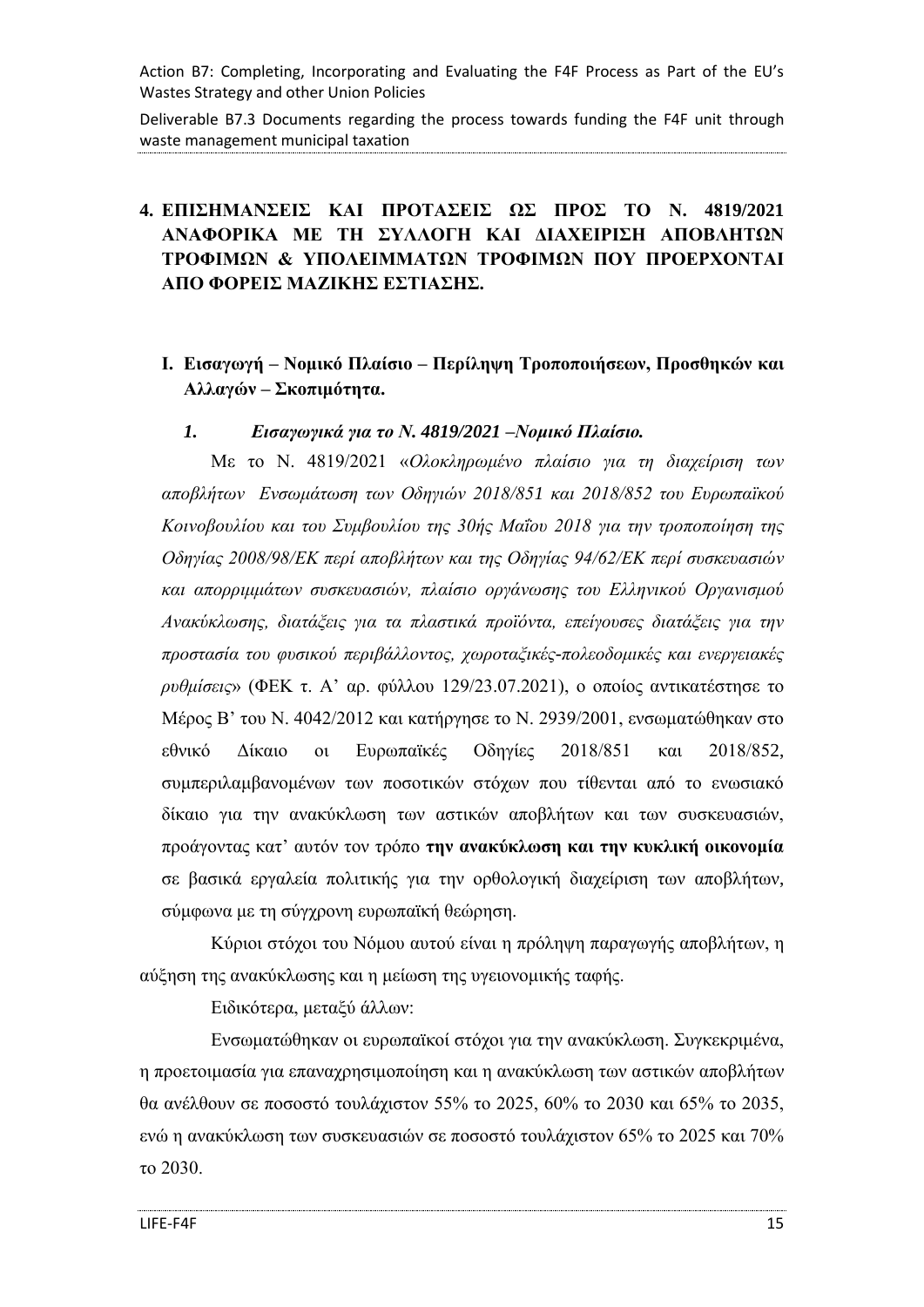Deliverable B7.3 Documents regarding the process towards funding the F4F unit through waste management municipal taxation

Προωθήθηκε η χωριστή συλλογή χαρτιού, γυαλιού, πλαστικών, μετάλλων και βιοαποβλήτων.

Θεσπίσθηκε στόχος μείωσης των αποβλήτων τροφίμων κατά 30% το 2030 σε σχέση με το 2022, ιδίως με την ενθάρρυνση της χρήσης αδιάθετων τροφίμων κατάλληλων για ανθρώπινη κατανάλωση, με την παροχή κινήτρων για τη δωρεά τους ή περαιτέρω με την προώθηση της χρήσης τους ως ζωοτροφής.

Για το σκοπό αυτό, για μια σειρά από επιχειρήσεις, όπως μονάδες επεξεργασίας και μεταποίησης τροφίμων, υπεραγορές τροφίμων, ξενοδοχεία, μεγάλα εστιατόρια, επιχειρήσεις τροφοδοσίας κλπ, γίνεται υποχρεωτική η τήρηση της ιεράρχησης των αποβλήτων και παρακολουθείται μέσω της συστηματικής καταγραφής των πλεονασμάτων τροφίμων.

Από την 1η Ιανουαρίου 2023 προβλέπεται ότι οι επιχειρήσεις που αποτελούν μεγάλους παραγωγούς βιοαποβλήτων (όπως αποβλήτων κήπων, πάρκων και τροφίμων) υποχρεούνται να τα συλλέγουν χωριστά, προκειμένου με δική τους ευθύνη να οδηγηθούν προς ανακύκλωση με παράλληλη ελάφρυνση των δημοτικών τελών. Επίσης, προωθείται η υποχρεωτική αξιοποίηση κτηνοτροφικών αποβλήτων σε μονάδες βιοαερίου ή κομποστοποίησης, εφ' όσον υπάρχουν διαθέσιμες στην περιοχή.

Δίδεται η δυνατότητα στους Δήμους να εφαρμόσουν το σύστημα «*Πληρώνω όσο πετάω*», με τη χρέωση χαμηλότερων δημοτικών τελών σε όλους όσοι παράγουν λιγότερα απόβλητα ή/και ανακυκλώνουν περισσότερο.

Το συγκεκριμένο σύστημα θα καταστεί υποχρεωτικό για όλους τους Δήμους με πληθυσμό άνω των 100.000 κατοίκων από την 1η Ιανουαρίου του 2023 και άνω των 20.000 κατοίκων από την 1η Ιανουαρίου 2028.

Με σκοπό την αποτροπή της ταφής, εφαρμόζεται τέλος ταφής από την 1<sup>η</sup> Ιανουαρίου 2022 ύψους 20 ευρώ/t, με σταδιακή αύξησή του στα 35 ευρώ/t έως το 2025, από την 1η Ιανουαρίου 2026 σε 45 ευρώ/t, ενώ από την 1η Ιανουαρίου 2027 σε 55 ευρώ/t, το οποίο αποδίδεται στον Ελληνικό Οργανισμό Ανακύκλωσης (ΕΟΑΝ) από τους Φορείς Διαχείρισης Στερεών Αποβλήτων (ΦοΔΣΑ) και αξιοποιείται για την ενίσχυση της ανακύκλωσης.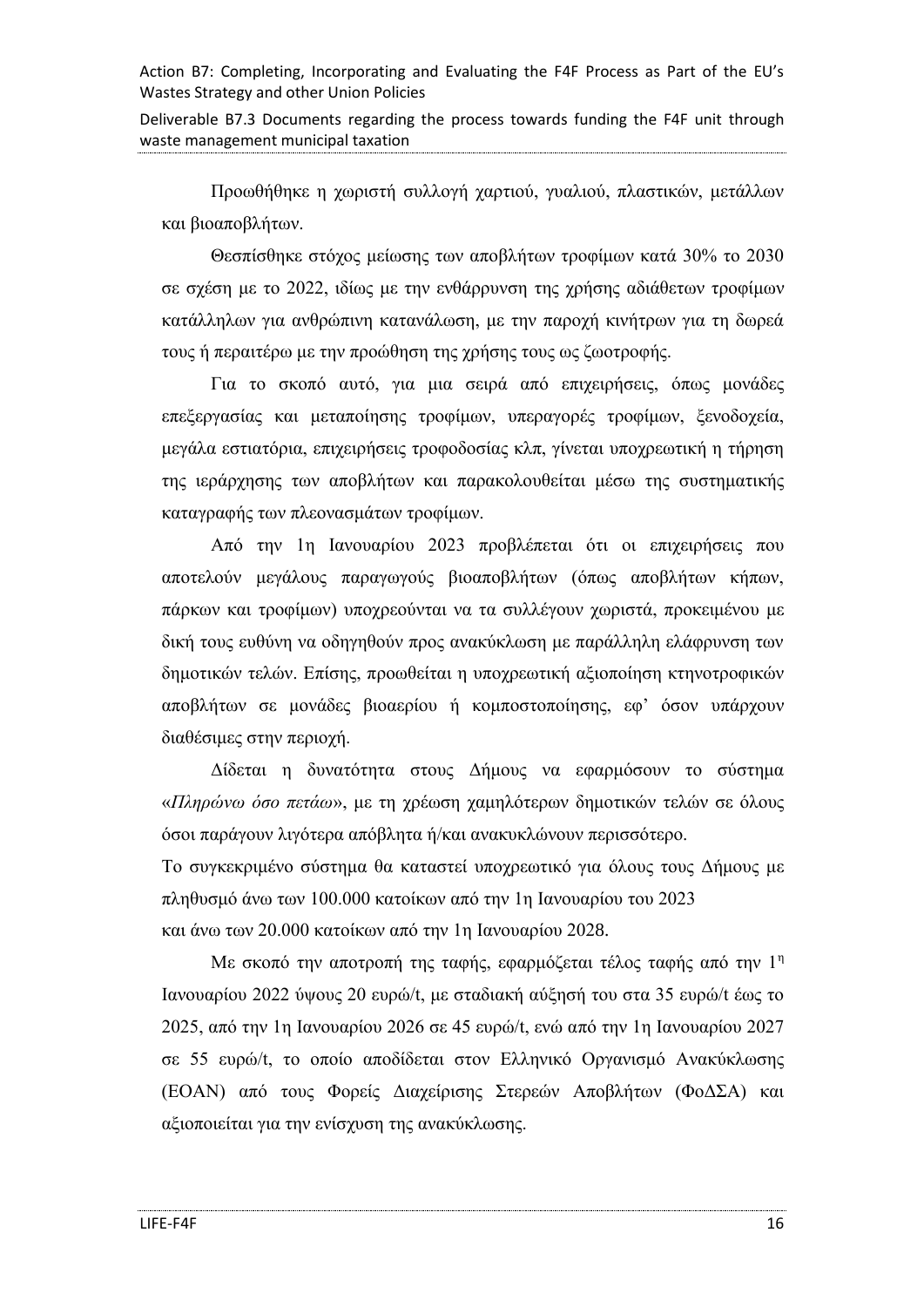Deliverable B7.3 Documents regarding the process towards funding the F4F unit through waste management municipal taxation

# <span id="page-16-0"></span>*2. Περίληψη Τροποποιήσεων, Προσθηκών και Αλλαγών – Σκοπιμότητα.*

Με το παρόν **επιδιώκεται και σκοπείται** η διαμόρφωση και η διατύπωση συγκεκριμένων προτάσεων για την τροποποίηση, τον περαιτέρω εκσυγχρονισμό και την περαιτέρω βελτίωση του υφιστάμενου νομοθετικού πλαισίου ως προς τη συλλογή, επεξεργασία και διαχείριση συγκεκριμένα των αποβλήτων τροφίμων και υπολειμμάτων τροφίμων που προέρχονται από τους Φορείς του άρθρου 50 παρ. 2 του Ν. 4819/2021, ήτοι τις επιχειρήσεις μαζικής εστίασης, ανεξαρτήτως δυναμικότητας, και ειδικότερα:

**(α)** Την προσθήκη στους «Ορισμούς» του Ν. 4819/2021 και του όρου «*Υπολείμματα τροφίμων*», δηλαδή τα υπολείμματα τροφίμων που προέρχονται από τους Φορείς του άρθρου 50 παρ. 2 του Ν. 4819/2021, σύμφωνα και με τη σχετική πυραμίδα διαχείρισης της Ευρωπαϊκής Ένωσης (Ιεράρχηση Υλικών από Τρόφιμα και Ποτά της EFFPA).

**(β)** Αναφορικά με τους φορείς του άρθρου 50 παρ. 2 του Ν. 4819/2021, ήτοι τις επιχειρήσεις μαζικής εστίασης, ανεξαρτήτως δυναμικότητας (ενδεικτικά, ξενοδοχεία, εστιατόρια κλπ), ως βάση υπολογισμού θα μπορεί να επιλέγεται από τους φορείς αυτούς όχι απαραιτήτως η πραγματική ποσότητα των παραγομένων αποβλήτων τροφίμων και υπολειμμάτων τροφίμων, αλλά η ποσότητα των πραγματικά απορριπτομένων αποβλήτων τροφίμων και υπολειμμάτων τροφίμων.

Περαιτέρω, για λόγους ισονομίας και ενιαίας πολιτικής και αντιμετώπισης του θέματος, ο σχεδιασμός και το πλαίσιο εφαρμογής του *συστήματος «πληρώνω όσο πετάω»* να μην καθορίζονται με Απόφαση του οικείου Ο.Τ.Α., αλλά να καθορίζονται κεντρικά και ενιαία για όλους τους Ο.Τ.Α., μέσω της έκδοσης σχετικής Κοινής Υουργικής Αποφάσεως, για την οποία θα πρέπει να ορισθεί συγκεκριμένη καταληκτική ημερομηνία.

**(γ)** Αναφορικά με τον τρόπο υπολογισμού της χρέωσης, σύμφωνα και με την Αρχή «*ο ρυπαίνων πληρώνει*», σε σχέση με τους Φορείς του άρθρου 50 παρ. 2 του Ν. 4819/2021, ήτοι τις επιχειρήσεις μαζικής εστίασης, ανεξαρτήτως δυναμικότητας, οι Φορείς αυτοί να έχουν την επιλογή και τη δυνατότητα να απευθύνονται σε **εγκεκριμένα και αδειδοτημένα και νομίμως λειτουργούντα**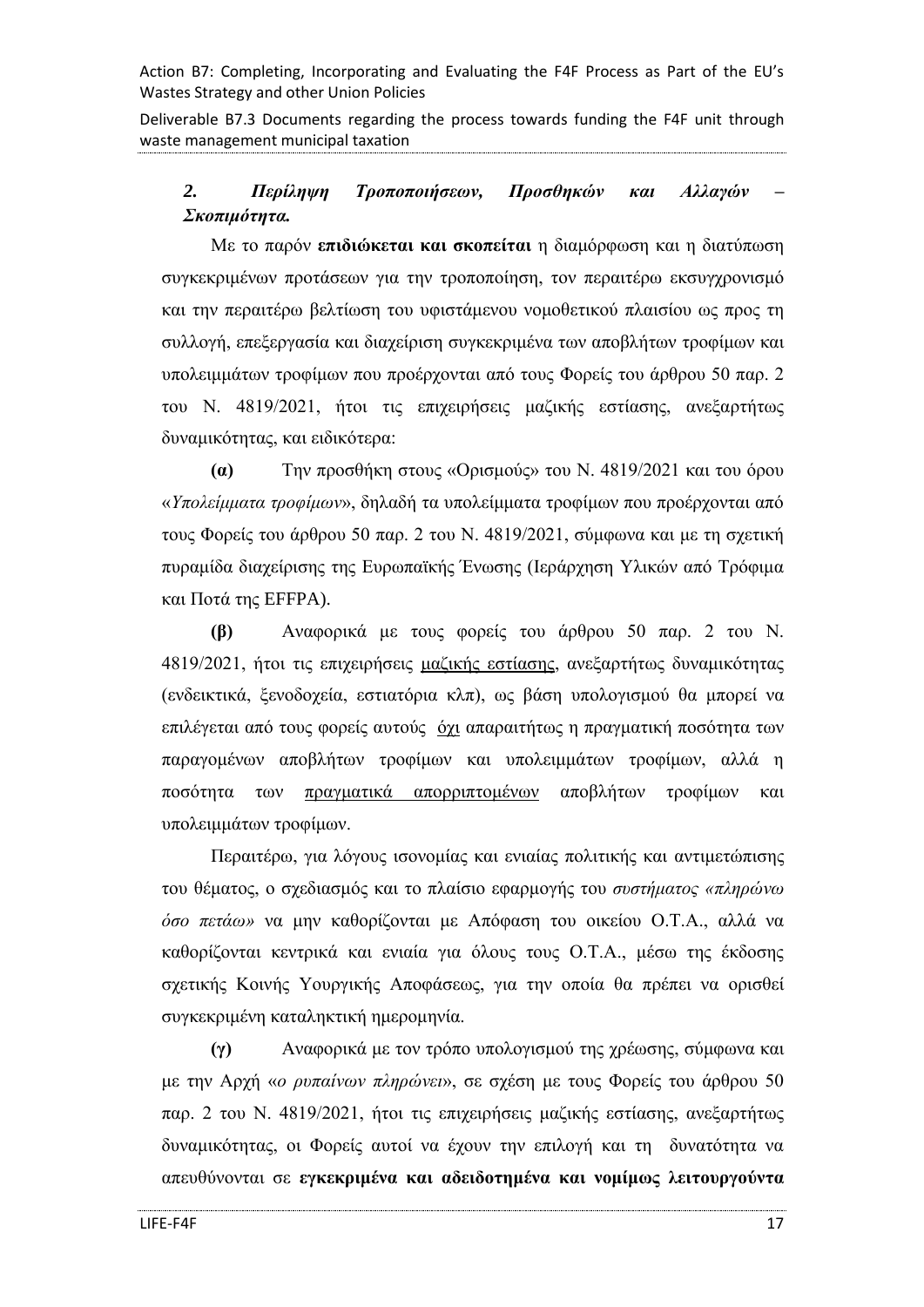Deliverable B7.3 Documents regarding the process towards funding the F4F unit through waste management municipal taxation

εναλλακτικά ιδιωτικά συστήματα-φορείς συλλογής και διαχείρισης βιοαποβλήτων, με καινοτόμες και σύγχρονες διαδικασίες (π.χ. προώθηση της χρήσης τους ως ζωοτροφές), και να χρεώνονται απευθείας από τα εν λόγω συστήματα – φορείς, χωρίς την εμπλοκή και την ανάμιξη των ήδη βεβαρημένων Δήμων.

#### <span id="page-17-0"></span>**ΙΙ.Επιμέρους Άρθρα του Ν. 4819/2021.**

- Σύμφωνα με το Άρθρο 1 «*Αντικείμενο και πεδίο εφαρμογής*» του άνω Ν. 4819/2021 (Άρθρο 1 της Οδηγίας 2008/98/ΕΚ, όπως έχει τροποποιηθεί με την παρ. 1 του άρθρου 1 της Οδηγίας (ΕΕ) 2018/851),

«*Με τον παρόντα θεσπίζεται ενιαίο πλαίσιο για τη διαχείριση των αποβλήτων με έμφαση στην πρόληψη, την προετοιμασία για επαναχρησιμοποίηση και την ανακύκλωσή τους. Θεσπίζονται μέτρα για την προστασία του περιβάλλοντος και της ανθρώπινης υγείας που αποσκοπούν στην πρόληψη της παραγωγής αποβλήτων, τη μείωση των αρνητικών συνεπειών της παραγωγής και της διαχείρισης αποβλήτων, την αύξηση της ανακύκλωσης, τον περιορισμό του συνολικού αντικτύπου της χρήσης των πόρων και τη βελτίωση της αποδοτικότητάς τους με στόχο τη μετάβαση σε μια κυκλική οικονομία. Παράλληλα, περιέχονται διατάξεις που αφορούν στην οργάνωση και λειτουργία του Ελληνικού Οργανισμού Ανακύκλωσης (Ε.Ο.ΑΝ.), ενώ ρυθμίζονται και άλλα συναφή ζητήματα*».

- Κατά το Άρθρο 2 «*Εξαιρέσεις από το πεδίο εφαρμογής*» του εν λόγω Νόμου (Άρθρο 2 της Οδηγίας 2008/98/ΕΚ, όπως έχει τροποποιηθεί με την παρ. 2 του άρθρου 1 της Οδηγίας (ΕΕ) 2018/851),

«*1. Εξαιρούνται από το πεδίο εφαρμογής του παρόντος:*

*α) τα αέρια απόβλητα που εκλύονται στην ατμόσφαιρα,*

*β) τα επιτόπου εδάφη, που περιλαμβάνουν ρυπασμένες γαίες που δεν έχουν ακόμα εκσκαφθεί, και τα κτίρια που συνδέονται μόνιμα με εδάφη,*

*γ) μη ρυπασμένη γη και άλλα φυσικά υλικά που έχουν εκσκαφθεί κατά τη διάρκεια κατασκευαστικών δραστηριοτήτων, εφόσον είναι βέβαιο ότι το υλικό αυτό θα χρησιμοποιηθεί για την κατασκευή στη φυσική του κατάσταση, στον χώρο από τον οποίο έγινε η εκσκαφή,*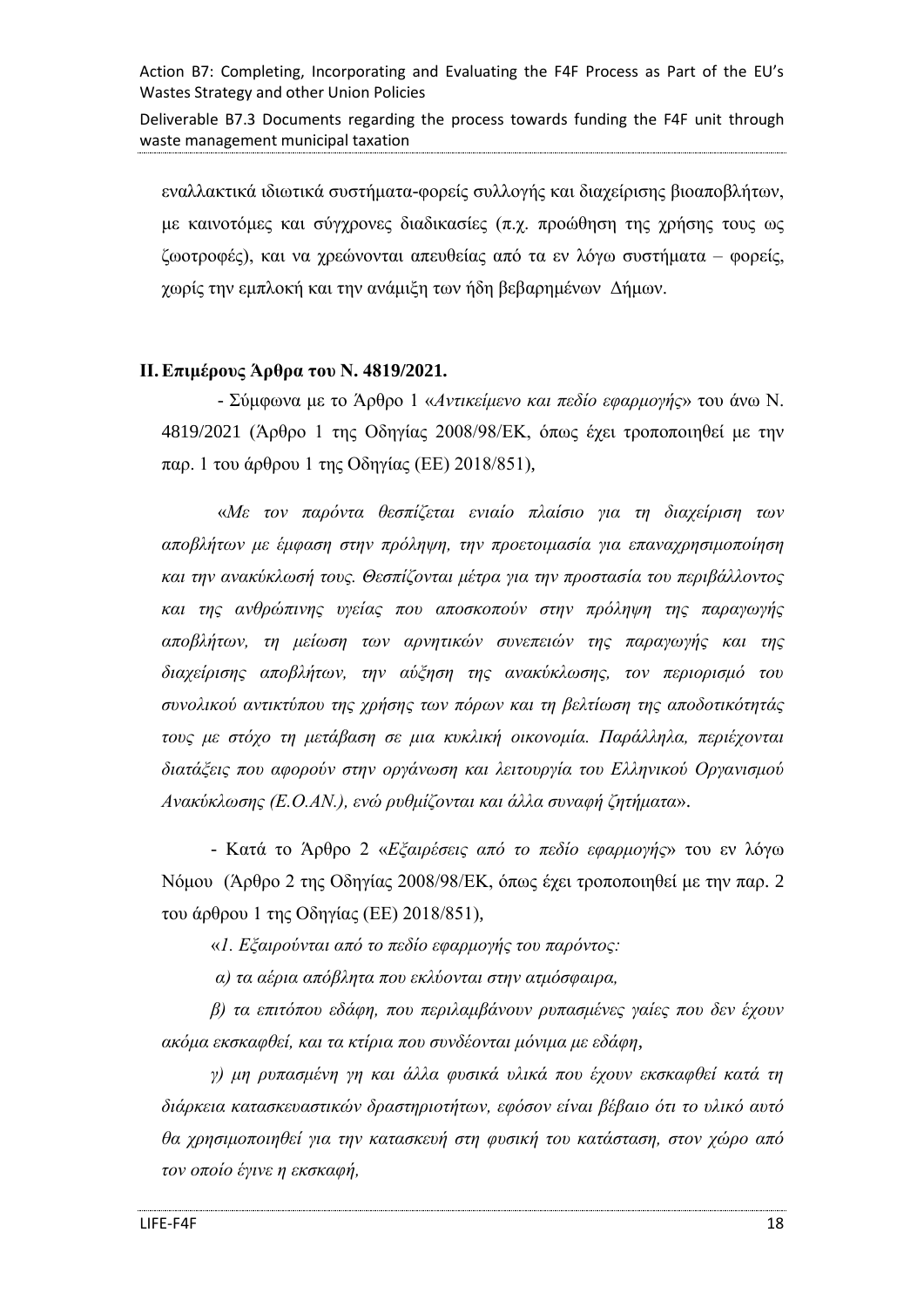Deliverable B7.3 Documents regarding the process towards funding the F4F unit through waste management municipal taxation

*δ) τα ραδιενεργά απόβλητα,*

*ε) τα αποχαρακτηρισμένα εκρηκτικά,*

*στ) τα περιττώματα, εφόσον δεν καλύπτονται από την περ. β` της παρ. 2, το άχυρο και άλλα φυσικά ακίνδυνα υλικά που προέρχονται από τη γεωργία ή τη δασοκομία, τα οποία χρησιμοποιούνται στη γεωργία ή τη δασοκομία ή για την παραγωγή ενέργειας από βιομάζα με διαδικασίες ή μεθόδους που δεν επιβαρύνουν το περιβάλλον και δεν θέτουν σε κίνδυνο την ανθρώπινη υγεία.*

*2. Εξαιρούνται από το πεδίο εφαρμογής του παρόντος, μόνο εφόσον η διαχείρισή τους διέπεται από άλλες ευρωπαϊκές νομοθετικές πράξεις ή εθνικές διατάξεις που μεταφέρουν οδηγίες στην εθνική έννομη τάξη:*

*α) τα λύματα,*

*β) τα ζωικά υποπροϊόντα, συμπεριλαμβανομένων των μεταποιημένων προϊόντων που καλύπτονται από τον Κανονισμό (ΕΚ) αριθμ. 1069/2009 του Ευρωπαϊκού Κοινοβουλίου και του Συμβουλίου της 21ης Οκτωβρίου 2009 περί υγειονομικών κανόνων για ζωικά υποπροϊόντα και παράγωγα προϊόντα που δεν προορίζονται για κατανάλωση από τον άνθρωπο και για την κατάργηση του κανονισμού (ΕΚ) αριθμ. 1774/2002 (κανονισμός για τα ζωικά υποπροϊόντα) (L 300), εκτός από εκείνα που προορίζονται για αποτέφρωση, υγειονομική ταφή ή χρήση σε εγκαταστάσεις βιοαερίου ή κομποστοποίησης ή λιπασματοποίησης,*

*γ) τα πτώματα ζώων, τα οποία αποθνήσκουν εκτός σφαγείων, συμπεριλαμβανομένων ζώων που θανατώνονται για την εξάλειψη επιζωοτιών και διατίθενται σύμφωνα με τον κανονισμό (ΕΚ) αριθμ. 1069/2009,*

*δ) τα απόβλητα που προκύπτουν από εργασίες έρευνας, εξόρυξης, επεξεργασίας και αποθήκευσης ορυκτών πόρων και από τις εργασίες εκμετάλλευσης λατομείων που καλύπτονται από την υπό στοιχεία 39624/2209/Ε103/25.9.2009 (Β` 2076) κοινή απόφαση των Υπουργών Εσωτερικών, Οικονομίας και Οικονομικών, Ανάπτυξης και Περιβάλλοντος, Χωροταξίας και Δημοσίων Έργων [Οδηγία 2006/21/ΕΚ του Ευρωπαϊκού Κοινοβουλίου και του Συμβουλίου της 15ης Μαρτίου 2006, σχετικά με τη διαχείριση των αποβλήτων της εξορυκτικής βιομηχανίας (L 102)],*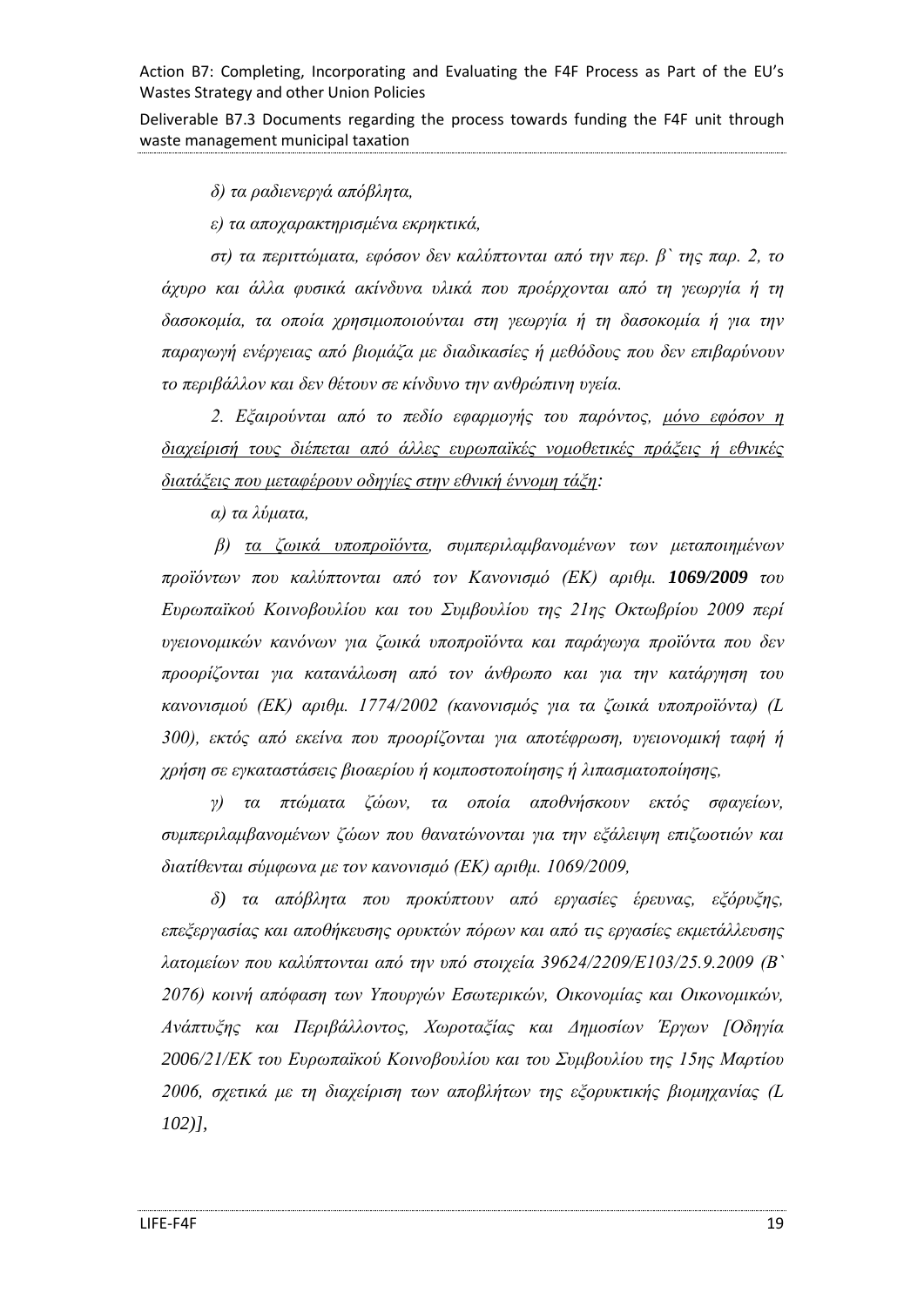Deliverable B7.3 Documents regarding the process towards funding the F4F unit through waste management municipal taxation

*ε) ουσίες που προορίζονται για χρήση ως πρώτες ύλες ζωοτροφών, όπως ορίζονται στην περ. ζ` της παρ. 2 του άρθρου 3 του Κανονισμού (ΕΚ) αριθμ. 767/2009 του Ευρωπαϊκού Κοινοβουλίου και του Συμβουλίου της 13ης Ιουλίου 2009, για τη διάθεση στην αγορά και τη χρήση ζωοτροφών, την τροποποίηση του Κανονισμού (ΕΚ) αριθμ. 1831/2003 του Ευρωπαϊκού Κοινοβουλίου και του Συμβουλίου, και την κατάργηση των Οδηγιών 79/373/ΕΟΚ του Συμβουλίου, 80/511/ΕΟΚ της Επιτροπής, 82/471/ΕΟΚ του Συμβουλίου, 83/228/ΕΚ του Συμβουλίου, 93/74/ΕΟΚ του Συμβουλίου, 93/113/ΕΚ του Συμβουλίου, 96/25/ΕΚ του Συμβουλίου και της Απόφασης 2004/217/ΕΚ της Επιτροπής (L 229) και δεν είναι ούτε περιέχουν ζωικά παραπροϊόντα*».

- Σύμφωνα με το Άρθρο 3 «*Ορισμοί*» του Ν. 4819/2021 (Άρθρο 3 της Οδηγίας 2008/98/ΕΚ, όπως έχει τροποποιηθεί με την παρ. 3 του άρθρου 1 της Οδηγίας (ΕΕ) 2018/851),

«*Στη διαχείριση των αποβλήτων ισχύουν οι ακόλουθοι ορισμοί, με την επιφύλαξη όσων ορίζονται σε ειδικές διατάξεις νόμου:*

*1. «Απόβλητα»: κάθε ουσία ή αντικείμενο, το οποίο ο κάτοχός του απορρίπτει ή προτίθεται ή υποχρεούται να απορρίψει.*

*2. «Επικίνδυνα απόβλητα»: τα απόβλητα που εμφανίζουν μία ή περισσότερες από τις επικίνδυνες ιδιότητες που αναφέρονται στο Παράρτημα III του Μέρους Β`.*

*2α. «Μη επικίνδυνα απόβλητα»: τα απόβλητα που δεν καλύπτονται από την παρ. 2.*

*2β. «Αστικά απόβλητα (ΑΑ)»:*

*α) Τα ανάμεικτα απόβλητα και τα απόβλητα που συλλέγονται από τα νοικοκυριά, μεταξύ άλλων χαρτί και χαρτόνι, γυαλί, μέταλλα, πλαστικά, βιολογικά απόβλητα, ξύλο, προϊόντα κλωστοϋφαντουργίας, απόβλητα συσκευασίας, απόβλητα ηλεκτρικού και ηλεκτρονικού εξοπλισμού, απόβλητα ηλεκτρικών στηλών και συσσωρευτών και ογκώδη απόβλητα, συμπεριλαμβανομένων στρωμάτων και επίπλων.*

*β) Τα ανάμεικτα απόβλητα και τα απόβλητα που συλλέγονται χωριστά από άλλες πηγές, όταν είναι παρόμοια ως προς τη φύση και τη σύνθεση με τα οικιακά απόβλητα.*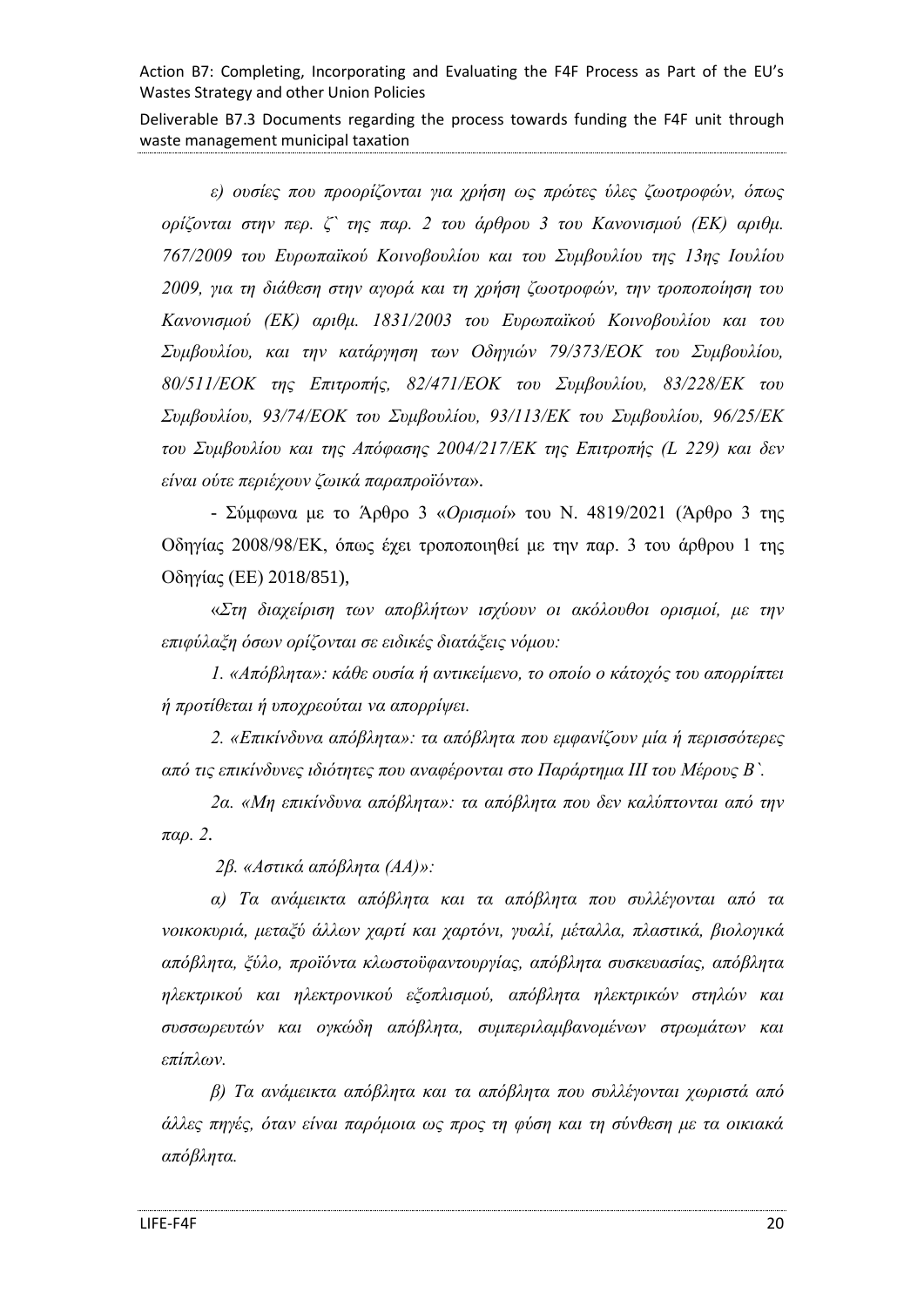Deliverable B7.3 Documents regarding the process towards funding the F4F unit through waste management municipal taxation

*Στα αστικά απόβλητα δεν περιλαμβάνονται απόβλητα παραγωγής, γεωργίας, δασοκομίας, αλιείας, σηπτικών δεξαμενών και απόβλητα από δίκτυα αποχέτευσης και επεξεργασίας αποβλήτων, συμπεριλαμβανομένης της ιλύος καθαρισμού λυμάτων, οχήματα στο τέλος του κύκλου ζωής τους ή απόβλητα από κατασκευές και κατεδαφίσεις.*

*Ο ορισμός αυτός ισχύει με την επιφύλαξη του καταμερισμού των ευθυνών για τη διαχείριση των αποβλήτων μεταξύ δημόσιων και ιδιωτικών φορέων.*

*2γ. «Απόβλητα κατασκευών και κατεδαφίσεων»: Τα απόβλητα που προέρχονται από κατασκευές και από κατεδαφίσεις.*

*2δ. «Απόβλητα Εκσκαφών, Κατασκευών και Κατεδαφίσεων (ΑΕΚΚ)»: Τα απόβλητα που προέρχονται από εκσκαφές, κατασκευές και κατεδαφίσεις.*

*3. «Απόβλητα έλαια»: Τα ορυκτέλαια ή τα συνθετικά λιπαντικά ή τα βιομηχανικά έλαια που δεν είναι πλέον κατάλληλα για τη χρήση, για την οποία αρχικώς προορίζονταν, όπως τα χρησιμοποιημένα έλαια κινητήρων εσωτερικής καύσης, τα έλαια κιβωτίων ταχυτήτων, τα λιπαντικά έλαια, τα έλαια για στροβίλους και τα υδραυλικά έλαια.*

*4. «Βιολογικά απόβλητα»: Τα βιοαποδομήσιμα απόβλητα κήπων και πάρκων, τα απόβλητα τροφίμων και μαγειρείων από σπίτια, γραφεία, εστιατόρια, χονδρεμπόριο, κυλικεία, παρόχους υπηρεσιών εστίασης και χώρους πωλήσεων λιανικής και τα συναφή απόβλητα από εγκαταστάσεις μεταποίησης τροφίμων.*

*4α. «Απόβλητα τροφίμων»: Όλα τα τρόφιμα, όπως ορίζονται στο άρθρο 2 του Κανονισμού (ΕΚ) αριθμ. 178/2002 του Ευρωπαϊκού Κοινοβουλίου και του Συμβουλίου της 28ης Ιανουαρίου 2002 για τον καθορισμό των γενικών αρχών και απαιτήσεων της νομοθεσίας για τα τρόφιμα, για την ίδρυση της Ευρωπαϊκής Αρχής για την Ασφάλεια των Τροφίμων και τον καθορισμό διαδικασιών σε θέματα ασφαλείας των τροφίμων (L 31), τα οποία έχουν καταστεί απόβλητα.*

*5. «Παραγωγός αποβλήτων»: Κάθε πρόσωπο, του οποίου οι δραστηριότητες παράγουν απόβλητα, δηλαδή αρχικός παραγωγός αποβλήτων, ή κάθε πρόσωπο που πραγματοποιεί εργασίες προεπεξεργασίας, ανάμειξης ή άλλες, οι οποίες οδηγούν σε μεταβολή της φύσης ή της σύνθεσης των αποβλήτων αυτών.*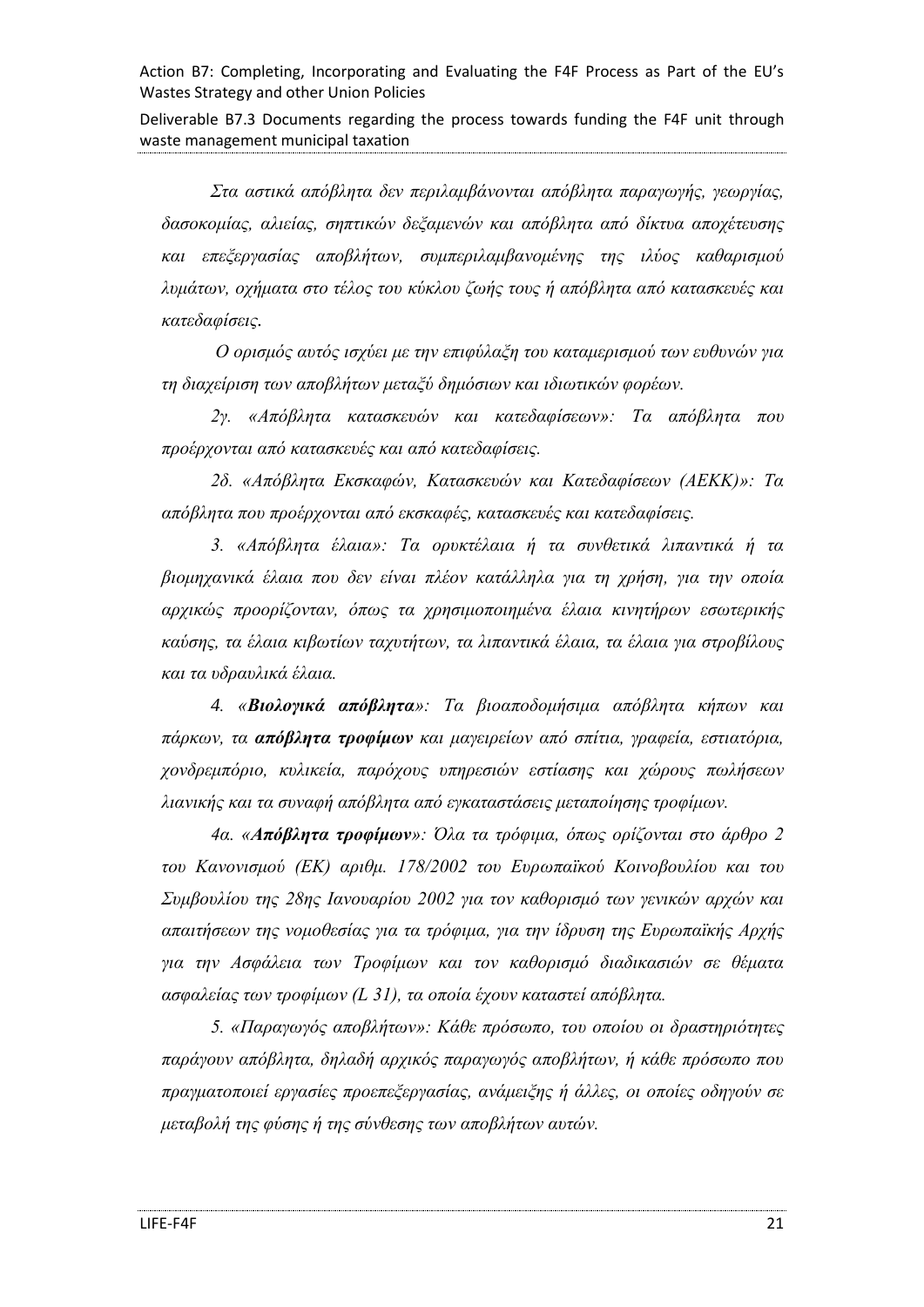Deliverable B7.3 Documents regarding the process towards funding the F4F unit through waste management municipal taxation

*6. «Κάτοχος αποβλήτων»: Ο παραγωγός αποβλήτων ή το φυσικό ή νομικό πρόσωπο, στην κατοχή του οποίου ευρίσκονται τα απόβλητα….*

*9. «Διαχείριση αποβλήτων»: Η συλλογή, μεταφορά, ανάκτηση, συμπεριλαμβανομένης της διαλογής, και διάθεση αποβλήτων, συμπεριλαμβανομένων της εποπτείας των εργασιών αυτών και της μετέπειτα φροντίδας των χώρων διάθεσης, καθώς και των ενεργειών στις οποίες προβαίνουν οι έμποροι ή οι μεσίτες.*

*10. «Συλλογή»: Η συγκέντρωση αποβλήτων, συμπεριλαμβανομένης της προκαταρκτικής διαλογής και της προκαταρκτικής αποθήκευσης αποβλήτων με σκοπό τη μεταφορά τους σε εγκατάσταση επεξεργασίας αποβλήτων.*

*11. «Χωριστή συλλογή»: Η συλλογή κατά την οποία μια ροή αποβλήτων διατηρείται χωριστά με βάση τον τύπο και τη φύση για να διευκολυνθεί η ειδική επεξεργασία*….

*25. «Σύστημα Εναλλακτικής Διαχείρισης (ΣΕΔ)»: η οργάνωση, σε ατομική ή συλλογική βάση, της εναλλακτικής διαχείρισης αποβλήτων σύμφωνα με τα προβλεπόμενα στο οικείο ΠΔΕΠ. Τα ΣΕΔ εξυπηρετούν αποκλειστικά σκοπούς δημόσιου συμφέροντος.*

*26. «Φορέας Συλλογικού Συστήματος Εναλλακτικής Διαχείρισης (ΣΣΕΔ)»: Το νομικό πρόσωπο που λειτουργεί υπό τον τύπο ανώνυμης εταιρείας ή εταιρείας περιορισμένης ευθύνης ή ιδιωτικής κεφαλαιουχικής εταιρίας ή ομόρρυθμης ή ετερόρρυθμης εταιρείας ή αστικής εταιρείας και έχει ως αποκλειστικό σκοπό την οργάνωση και λειτουργία ΣΕΔ σε συλλογική βάση (ΣΣΕΔ).*

*27. «Φορέας Ατομικού Συστήματος Εναλλακτικής Διαχείρισης ΣΕΔ»: Το φυσικό ή νομικό πρόσωπο που είναι παραγωγός συσκευασιών ή παραγωγός ή διαχειριστής άλλων προϊόντων και οργανώνει και λειτουργεί για τα απόβλητά του ΣΕΔ σε ατομική βάση (ΑΣΕΔ).…».*

- Κατά το Άρθρο 36 «*Κόστος*» του ίδιου ως άνω Ν. 4819/2021 (Άρθρο 14 της Οδηγίας 2008/98/ΕΚ, όπως έχει αντικατασταθεί με την παρ. 15 του άρθρου 1 της Οδηγίας (ΕΕ) 2018/851),

«*Σύμφωνα με την αρχή «ο ρυπαίνων πληρώνει», το κόστος διαχείρισης των αποβλήτων, συμπεριλαμβανομένου του κόστους της απαιτούμενης υποδομής και της*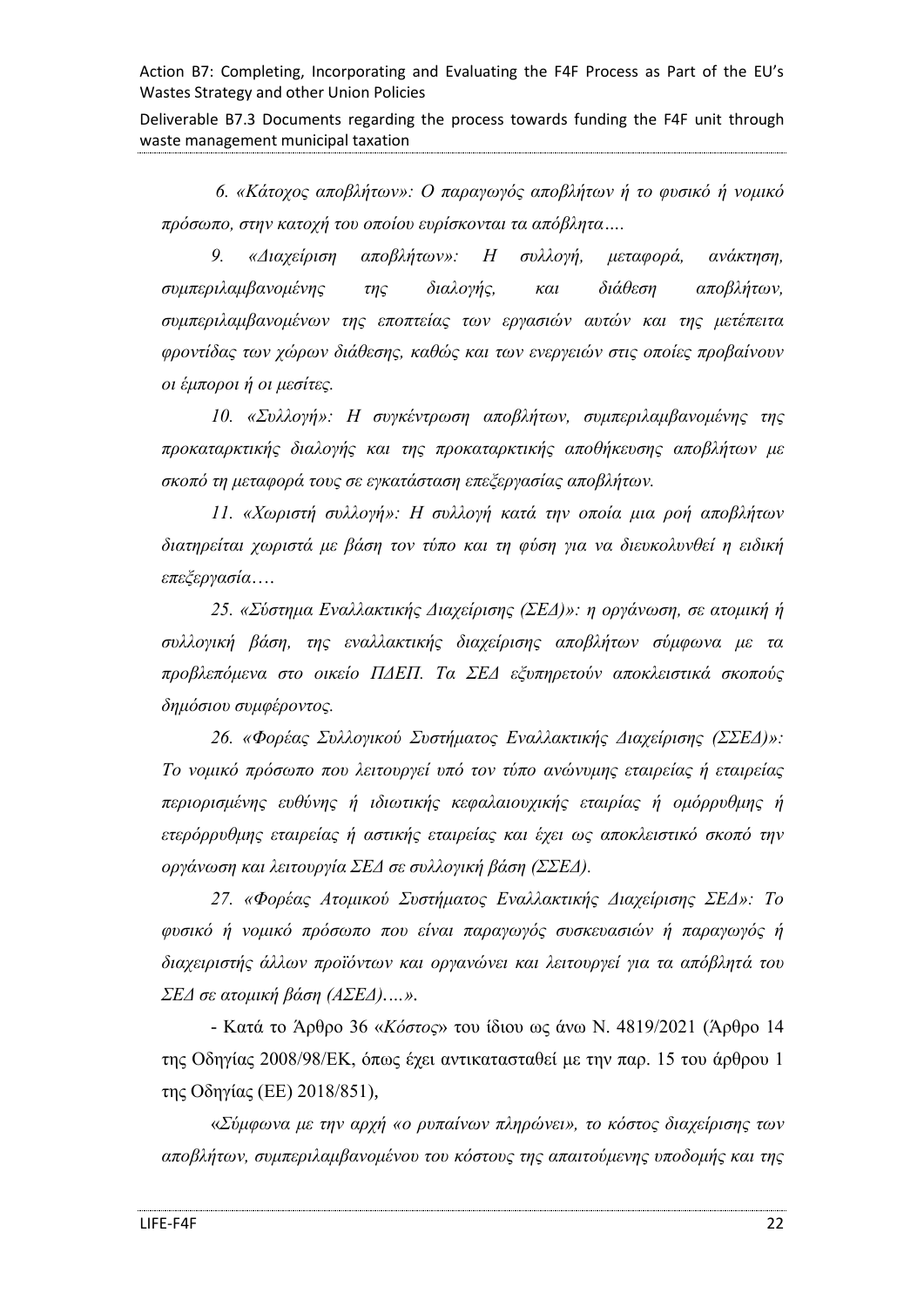Deliverable B7.3 Documents regarding the process towards funding the F4F unit through waste management municipal taxation

*λειτουργίας της, βαρύνει τον αρχικό παραγωγό των αποβλήτων ή τον τρέχοντα ή τους προηγούμενους κατόχους αποβλήτων*».

- Με το Άρθρο 37 του Ν. 4819/2021 (Άρθρο 14 της Οδηγίας 2008/98/ΕΚ, όπως έχει τροποποιηθεί με την παρ. 4 του άρθρου 1 και την παρ. 15 του άρθρου 1 της Οδηγίας (ΕΕ) 2018/851) θεσπίστηκε το σύστημα «*πληρώνω όσο πετάω*» ως εξής:

«*1. Ως σύστημα «πληρώνω όσο πετάω» νοείται το σύστημα με το οποίο οι παραγωγοί αποβλήτων χρεώνονται με βάση την πραγματική ποσότητα των παραγόμενων από αυτούς αποβλήτων.*

*Σε εφαρμογή του συστήματος αυτού, ο υπολογισμός του ενιαίου ανταποδοτικού τέλους καθαριότητας και φωτισμού του άρθρου 1 του ν. 25/1975 (Α` 74) μπορεί να γίνεται και στη βάση της παραγωγής αποβλήτων ανά νοικοκυριό ή κτιριακό συγκρότημα, επαγγελματική δραστηριότητα, πολεοδομική ή δημοτική ενότητα, υπό την προϋπόθεση ότι ο οικείος Ο.Τ.Α. α` βαθμού διαθέτει σύστημα μέτρησης των παραγομένων αποβλήτων ή για κάποιο από τα ρεύματα των παραγόμενων αποβλήτων.*

*Προς τον σκοπό αυτόν, με απόφαση του δημοτικού συμβουλίου του Ο.Τ.Α. α` βαθμού, επιλέγεται η εφαρμογή του συστήματος της παρούσας και καθορίζονται, πέραν των συντελεστών του άρθρου 1 του ν. 25/1975 τα εξής:*

*α) τα ρεύματα των αποβλήτων για τα οποία εφαρμόζεται το σύστημα της παρούσας,*

*β) ο καθορισμός των υποχρέων προς απόδοση του τέλους,*

*γ) οι μονάδες μέτρησης (βάρος ή όγκος) και η αντίστοιχη τιμή μονάδος, η οποία μπορεί να διαφοροποιείται ανά κατηγορίες αποβλήτων,*

*δ) η αναλογία των ανταποδοτικών τελών που υπολογίζονται κατά το άρθρο 1 σε σχέση με αυτά που εντάσσονται στο παρόν,*

*ε) οι τρόποι υπολογισμού, είσπραξης ή επιστροφής του μέρους του τέλους που υπολογίζεται βάσει των παραγόμενων αποβλήτων και*

*στ) κάθε θέμα σχετικό με την εφαρμογή του συστήματος της παρούσας.*

*2. Από την 1η Ιανουαρίου 2023 οι Ο.Τ.Α. α` βαθμού με πληθυσμό άνω των είκοσι χιλιάδων (20.000) κατοίκων, υπό την προϋπόθεση ότι βρίσκεται σε λειτουργία*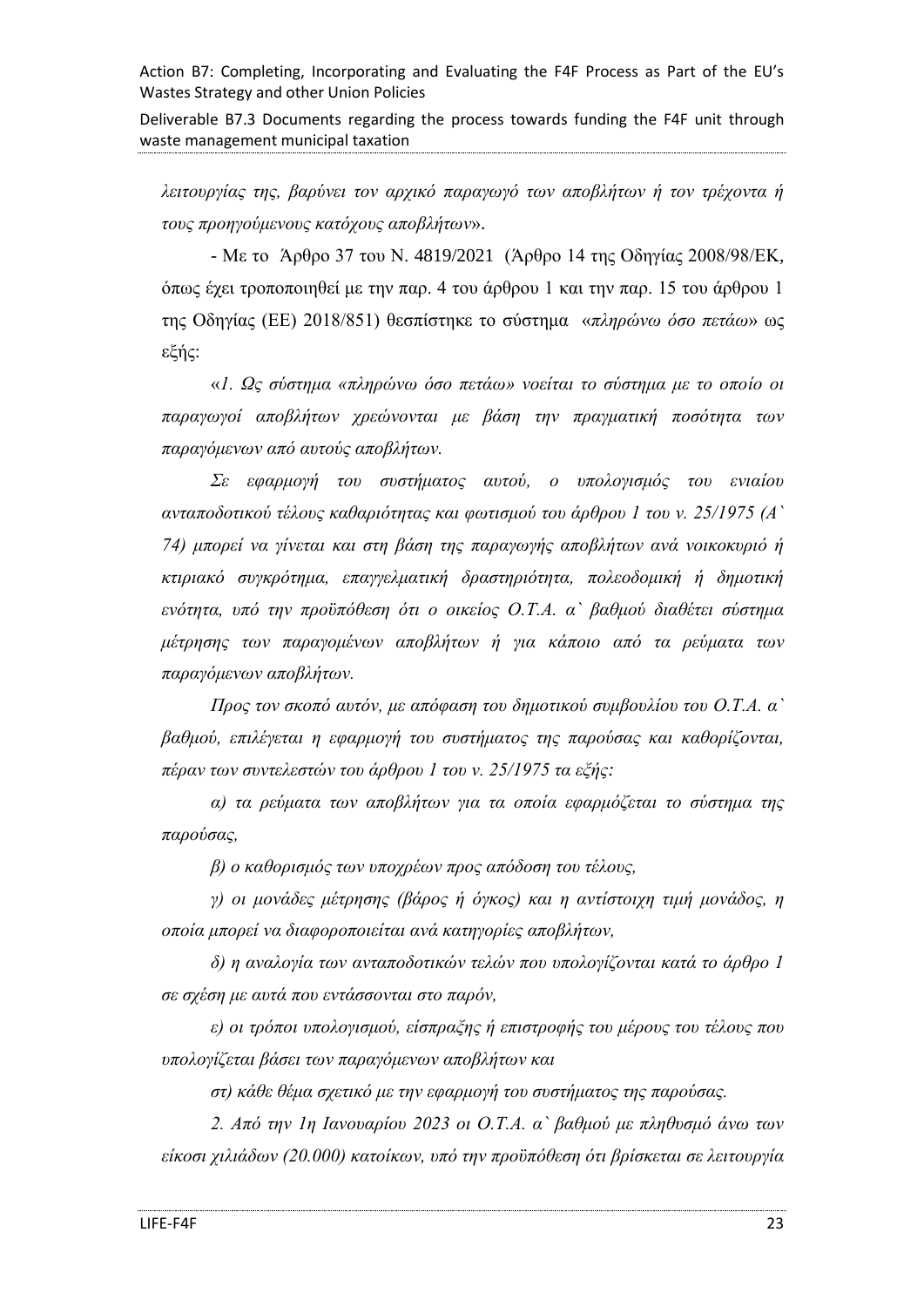Deliverable B7.3 Documents regarding the process towards funding the F4F unit through waste management municipal taxation

*Μονάδα Επεξεργασίας Βιοαποβλήτων (ΜΕΒΑ) ή ιδιωτική ΜΕΒΑ που εξυπηρετεί τον οικείο Ο.Τ.Α. α` βαθμού, υποχρεούνται να εφαρμόσουν το σύστημα της παρ. 1 για τα βιολογικά απόβλητα που παράγονται από τους φορείς της παρ. 2 του άρθρου 50, σύμφωνα με την παρ. 1. Για την εφαρμογή του εν λόγω συστήματος, οι Ο.Τ.Α. α' βαθμού:*

*α) υποχρεούνται να διαθέτουν σύστημα μέτρησης των παραγομένων βιολογικών αποβλήτων από τους φορείς της παρ. 2 του άρθρου 50 και*

*β) καθορίζουν, με την απόφαση της παρ. 1, τα προβλεπόμενα στις περ. γ`, δ`, ε` και στ` της παρ. 1.*

*3. Από την 1η Ιανουαρίου 2023 οι Ο.Τ.Α. α` βαθμού με πληθυσμό άνω των δέκα χιλιάδων (10.000) κατοίκων, υποχρεούνται να εφαρμόσουν το σύστημα της παρ. 1 για τα αστικά απόβλητα που παράγονται από τα κύρια ξενοδοχειακά καταλύματα άνω των εκατό (100) κλινών της περ. α` της παρ. 2 του άρθρου 1 του ν. 4276/2014 (Α` 155), καθώς και από τις βιομηχανικές εγκαταστάσεις που λειτουργούν εντός των ορίων της αρμοδιότητάς τους, οι φορείς λειτουργίας των οποίων καθίστανται υπόχρεοι για την απόδοση του τέλους, σύμφωνα με την παρ. 1. Στις βιομηχανικές εγκαταστάσεις συμπεριλαμβάνονται και οι πτηνοκτηνοτροφικές εγκαταστάσεις. Για την εφαρμογή του εν λόγω συστήματος, οι Ο.Τ.Α. α' βαθμού:*

*α) υποχρεούνται να διαθέτουν σύστημα μέτρησης των παραγομένων αστικών αποβλήτων από τους φορείς της παρούσας και*

*β) καθορίζουν, με την απόφαση της παρ. 1, τα προβλεπόμενα στις περ. α`, γ`, δ`, ε` και στ` της παρ. 1.*

*4. Από την 1η Ιανουαρίου 2023 οι Ο.Τ.Α. α` βαθμού με πληθυσμό άνω των εκατό χιλιάδων (100.000) κατοίκων υποχρεούνται να εφαρμόσουν το σύστημα της παρ. 1.*

5*. Από την 1η Ιανουαρίου 2028 οι Ο.Τ.Α. α` βαθμού με πληθυσμό άνω των είκοσι χιλιάδων (20.000) κατοίκων υποχρεούνται να εφαρμόσουν το σύστημα της παρ. 1*».

- Σύμφωνα με το Άρθρο 39 «Κανόνες κοστολόγησης και τιμολόγησης ΦοΔΣΑ» του άνω Νόμου,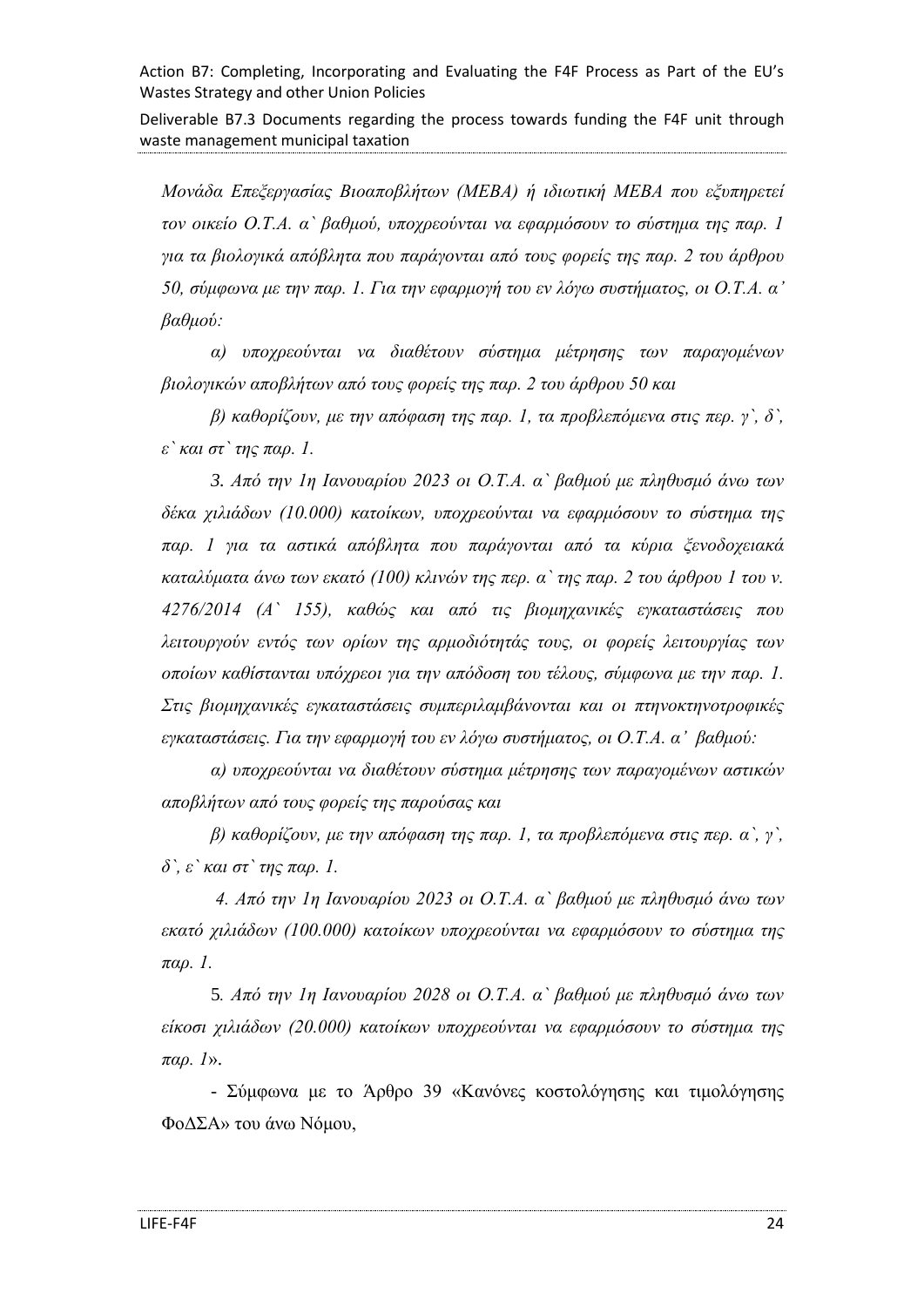Deliverable B7.3 Documents regarding the process towards funding the F4F unit through waste management municipal taxation

«*Οι ΦοΔΣΑ, κατά τη διαμόρφωση του κανονισμού τιμολόγησης, προσδιορίζουν τα τέλη που καταβάλλονται από τους Ο.Τ.Α. ανά παρεχόμενη υπηρεσία σε συνάρτηση με την απόδοση της διαλογής στην πηγή, την εκτροπή οργανικών αποβλήτων από την υγειονομική ταφή, τη συλλογή αποβλήτων συσκευασιών ανά κάτοικο και την πραγματοποιηθείσα ανακύκλωση σε σύνδεση με τους στόχους ανά Ο.Τ.Α., όπως αυτοί προσδιορίζονται βάσει του Τοπικού Σχεδίου και του οικείου ΠΕΣΔΑ. Η τιμολόγηση αποσκοπεί στην πλήρη ανάκτηση του κόστους, όπως αυτό προσδιορίζεται σύμφωνα με τα προβλεπόμενα στην απόφαση της παρ. 16 του άρθρου 72*».

Κατά το Άρθρο 41 «*Ευθύνη για τη διαχείριση των αποβλήτων*» του Ν. 4819/2021 (Άρθρο 15 της Οδηγίας 2008/98/ΕΚ),

«*1. Οι αρχικοί παραγωγοί ή άλλοι κάτοχοι αποβλήτων πραγματοποιούν οι ίδιοι την επεξεργασία των αποβλήτων ή αναθέτουν την επεξεργασία σε έμπορο ή σε οργανισμό ή σε επιχείρηση που εκτελεί εργασίες επεξεργασίας αποβλήτων ή μέσω διακανονισμού με δημόσιο ή ιδιωτικό οργανισμό συλλογής αποβλήτων σύμφωνα με τα άρθρα 4 και 35.*

*2. Όταν τα απόβλητα μεταφέρονται από τον αρχικό παραγωγό ή κάτοχο σε ένα ή περισσότερα νομικά πρόσωπα, που αναφέρονται στην παρ. 1, για προκαταρκτική επεξεργασία, αυτό δεν συνεπάγεται, κατά γενικό κανόνα, απαλλαγή από την ευθύνη για τη διεξαγωγή μιας εργασίας πλήρους ανάκτησης ή διάθεσης*».

- Σύμφωνα με το Άρθρο 50 «*Βιολογικά απόβλητα (βιοαπόβλητα)*» του ίδιου ως άνω Νόμου (Άρθρο 22 της Οδηγίας 2008/98/ΕΚ, όπως έχει αντικατασταθεί με την παρ. 19 του άρθρου 1 της Οδηγίας (ΕΕ) 2018/851),

«*1. Έως τις 31 Δεκεμβρίου 2022 και με την επιφύλαξη των παρ. 2 και 3 του άρθρου 23, τα βιολογικά απόβλητα υποχρεωτικά είτε διαχωρίζονται και ανακυκλώνονται στην πηγή είτε συλλέγονται χωριστά και δεν αναμιγνύονται με άλλα είδη αποβλήτων, προκειμένου να υποβάλλονται σε ανακύκλωση, συμπεριλαμβανομένης της κομποστοποίησης και της χώνευσης, κατά τρόπον ώστε να εξασφαλίζεται υψηλό επίπεδο περιβαλλοντικής προστασίας και το προϊόν που προκύπτει από αυτή να πληροί τα σχετικά πρότυπα υψηλής ποιότητας. Επιτρέπεται η κοινή με τα βιολογικά απόβλητα συλλογή αποβλήτων με παρόμοιες ιδιότητες*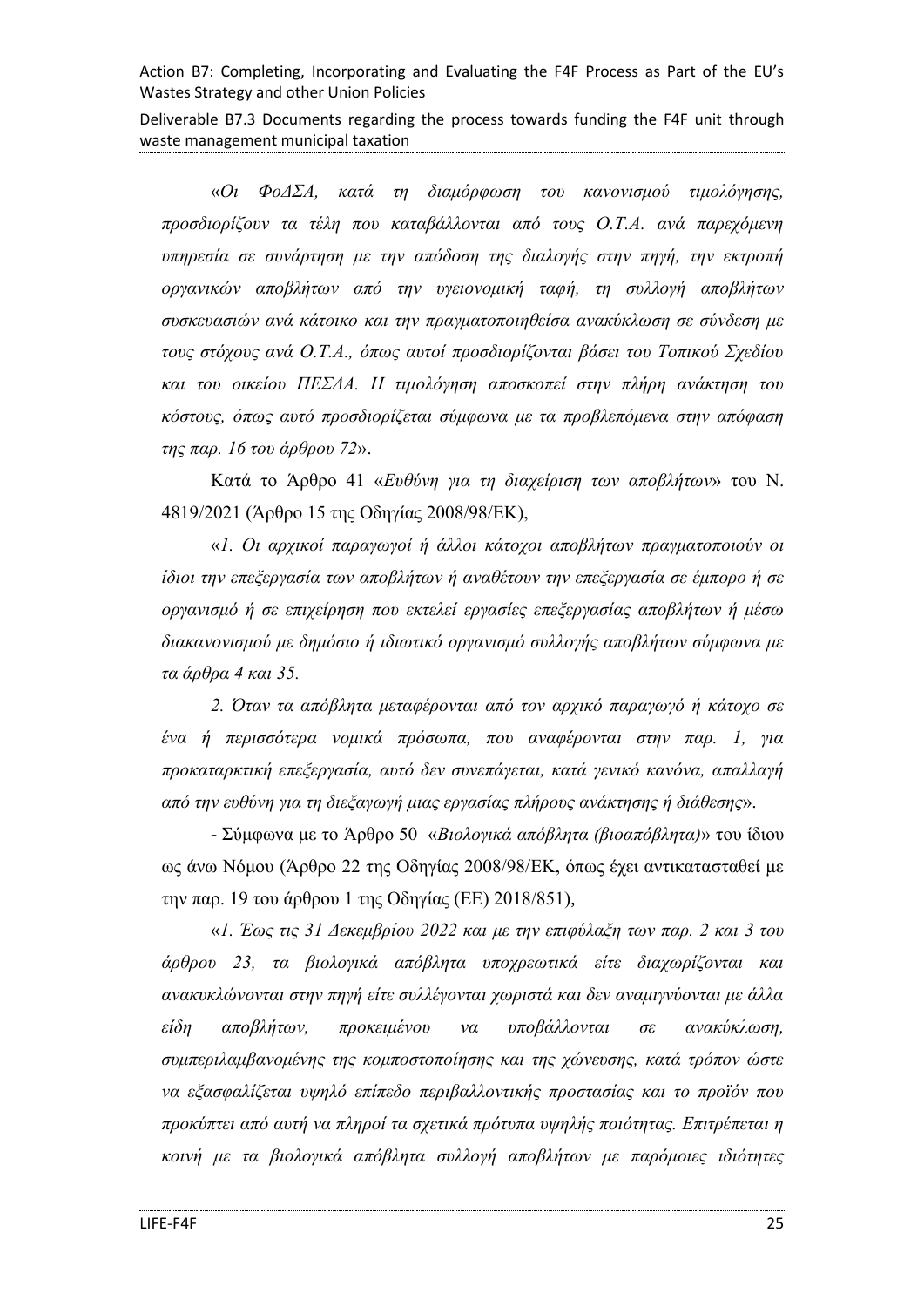Deliverable B7.3 Documents regarding the process towards funding the F4F unit through waste management municipal taxation

*βιοαποδόμησης και κομποστοποίησης σύμφωνα με τα σχετικά ευρωπαϊκά πρότυπα ή ενδεχόμενα ισοδύναμα εθνικά πρότυπα για τις συσκευασίες που μπορούν να ανακτηθούν μέσω κομποστοποίησης και βιοαποδόμησης. Για τον σκοπό αυτόν οι Ο.Τ.Α. α` βαθμού μεριμνούν για την οργάνωση και λειτουργία της χωριστής συλλογής και μεταφοράς τους.*

*2. Οι φορείς των επιχειρήσεων μαζικής εστίασης, ανεξαρτήτως δυναμικότητας, κατά την έννοια των παρ. 5Δ, 5Δ1, 5Δ2, 5Δ3 και 5Δ4 του άρθρου 2 της υπ' αρ. 47829/23.06.2017 (Β` 2161) απόφασης του Υπουργού Υγείας, όπως εκάστοτε ισχύει, υποχρεούνται να διασφαλίζουν τη χωριστή συλλογή των βιοαποβλήτων που προκύπτουν από τη δραστηριότητά τους με την επιφύλαξη των διατάξεων περί ζωικών προϊόντων, διαθέτοντας εντός της επιχείρησής τους περιέκτες επαρκούς χωρητικότητας. Ως φορέας επιχείρησης νοείται κατά περίπτωση ο κάτοχος της αντίστοιχης άδειας ίδρυσης και λειτουργίας της επιχείρησης ή της γνωστοποίησης της έναρξης λειτουργίας της επιχείρησης κατά την υπ` αρ. 16228/2017 (Β` 1723) κοινή απόφαση των Υπουργών Εσωτερικών, Οικονομίας και Ανάπτυξης, Υγείας, Πολιτισμού και Αθλητισμού, Περιβάλλοντος και Ενέργειας, όπως εκάστοτε ισχύει.*

*3. Με την επιφύλαξη της παρ. 4, οι φορείς των επιχειρήσεων της παρ. 2 υποχρεούνται να εφαρμόσουν άμεσα την παρ. 2 υπό την προϋπόθεση ότι έχει εκκινήσει η υλοποίηση της χωριστής συλλογής βιοαποβλήτων από τον οικείο δήμο.*

*4. Από 1ης.1.2023:*

*α) οι εγκαταστάσεις που αδειοδοτούνται περιβαλλοντικά (κατηγορία Α` ή Β` του ν. 4014/2011, Α` 209) και παράγουν απόβλητα τροφίμων φυτικής προέλευσης που ανήκουν στην κατηγορία 02 του ΕΚΑ, όπως οι μονάδες επεξεργασίας και μεταποίησης τροφίμων,*

*β) οι λαχαναγορές κατηγορίας Α ή Β του ν. 4014/2011 (δραστηριότητα με αύξοντα αριθμό 25 της 6ης Ομάδας της υπ` αρ. 37674/2016 (Β` 2471) απόφασης του Υπουργού Περιβάλλοντος και Ενέργειας),*

*γ) οι υπεραγορές τροφίμων (super market) κατηγορίας Α του ν. 4014/2011 (δραστηριότητα με αύξοντα αριθμό 23 της 6ης Ομάδας της υπ` αρ. 37674/2016*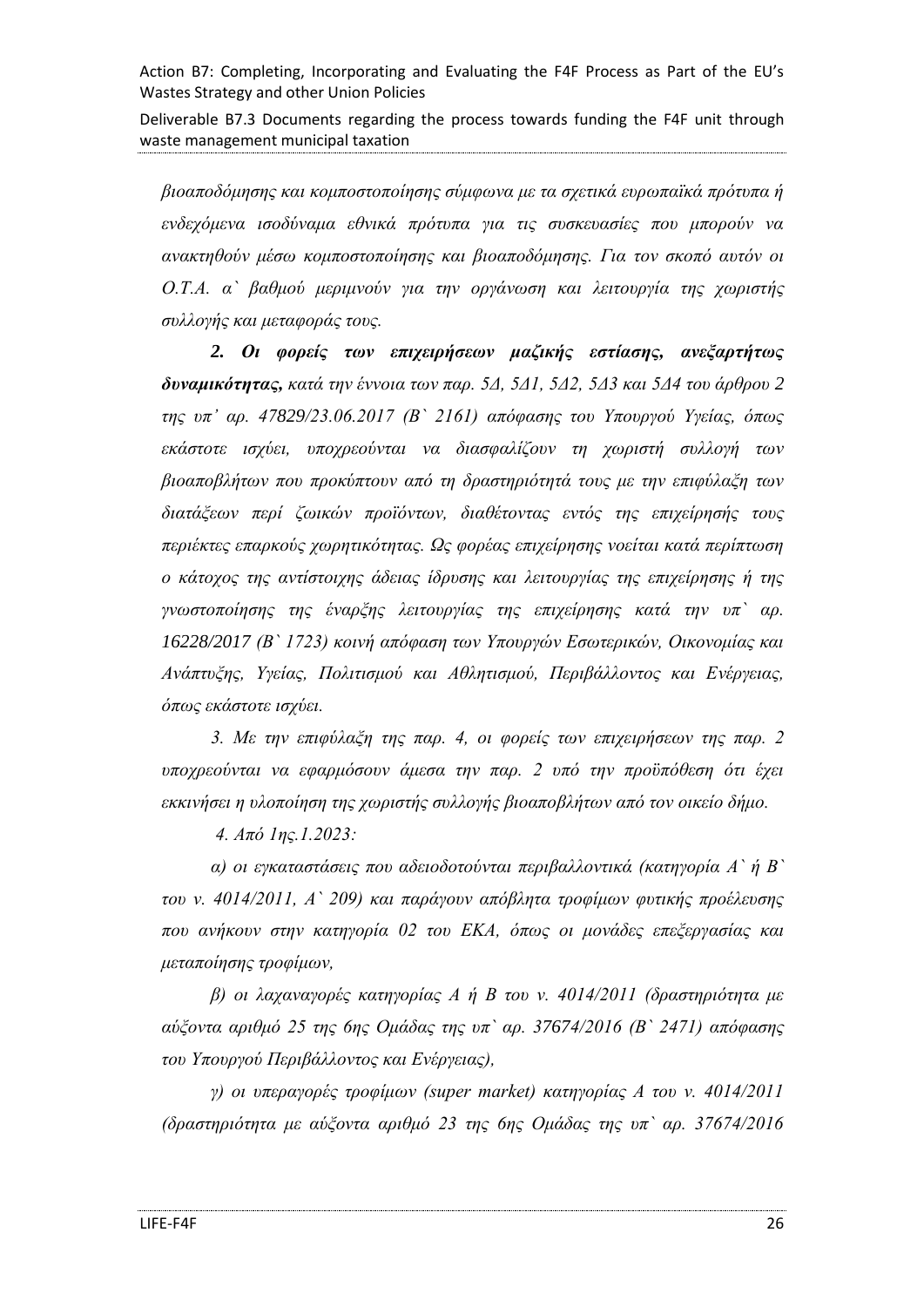Deliverable B7.3 Documents regarding the process towards funding the F4F unit through waste management municipal taxation

*υπουργικής απόφασης), όπως ορίζονται στην παρ. 5.Γ του άρθρου 2 της υπ` αρ. 47829/23.6.2017 υπουργικής απόφασης,*

*δ) τα κύρια ξενοδοχειακά καταλύματα άνω των εκατό (100) κλινών της περ. α) της παρ. 2 του άρθρου 1 του ν. 4276/2014 (Α` 155), υποχρεούνται να μεριμνούν για τη συλλογή και μεταφορά, εφόσον απαιτείται, των βιοαποβλήτων τους με σκοπό τη διασφάλιση της εφαρμογής της παρ. 1 του άρθρου 20, με την επιφύλαξη της νομοθεσίας για τα ζωϊκά υποπροϊόντα. Για τον σκοπό αυτόν συνεργάζονται με επιχειρήσεις συλλογής μεταφοράς βιοαποβλήτων που είναι καταχωρισμένες στο ΗΜΑ ή με τον οικείο Ο.Τ.Α. Από την ανωτέρω υποχρέωση εξαιρούνται οι μονάδες των περ. α` έως δ` εάν δεν υπάρχει σε λειτουργία Μονάδα Επεξεργασίας Βιοαποβλήτων (ΜΕΒΑ) ή ιδιωτική ΜΕΒΑ που εξυπηρετεί τον οικείο Ο.Τ.Α. α` βαθμού και υπό την επιφύλαξη των ειδικότερων όρων της ΑΕΠΟ της.*

*5. Ελέγχους για την τήρηση όσων προβλέπονται στο παρόν άρθρο μπορούν να διεξάγουν και: α) οι περιβαλλοντικοί ελεγκτές, όπως ορίζονται στην παρ. 5 του άρθρου 20 του ν. 4014/2011 και οι οποίοι ενεργούν κατόπιν εντολής των ελεγκτικών υπηρεσιών των Ο.Τ.Α. ή του Υπουργείου Περιβάλλοντος και Ενέργειας, β) το Υπουργείο Αγροτικής Ανάπτυξης και Τροφίμων και γ) ο Ενιαίος Φορέας Ελέγχου Τροφίμων*».

### <span id="page-26-0"></span>**ΙΙΙ. Προβληματισμοί – Ανάλυση – Αιτιολόγηση - Προτάσεις.**

### <span id="page-26-1"></span>*Α. Ως προς τα «υπολείμματα τροφίμων».*

### **1. Εισαγωγικά - Αιτιολόγηση.**

Στο Άρθρο 3 «*Ορισμοί*» του Ν. 4819/2021 γίνεται λόγος μόνο για τα βιολογικά απόβλητα, μέρος των οποίων αποτελούν και τα απόβλητα τροφίμων και μαγειρείων από σπίτια, γραφεία, εστιατόρια, χονδρεμπόριο, κυλικεία, παρόχους υπηρεσιών εστίασης και χώρους πωλήσεων λιανικής και τα συναφή απόβλητα από εγκαταστάσεις μεταποίησης τροφίμων.

Πουθενά, όμως, στο Νόμο αυτό δεν γίνεται αναφορά και δεν ορίζεται στο Άρθρο 3 αυτού η εξίσου πολύ σημαντική για την κυκλική οικονομία κατηγορία των υπολειμμάτων τροφίμων, προερχομένων από τους Φορείς του άρθρου 50 παρ.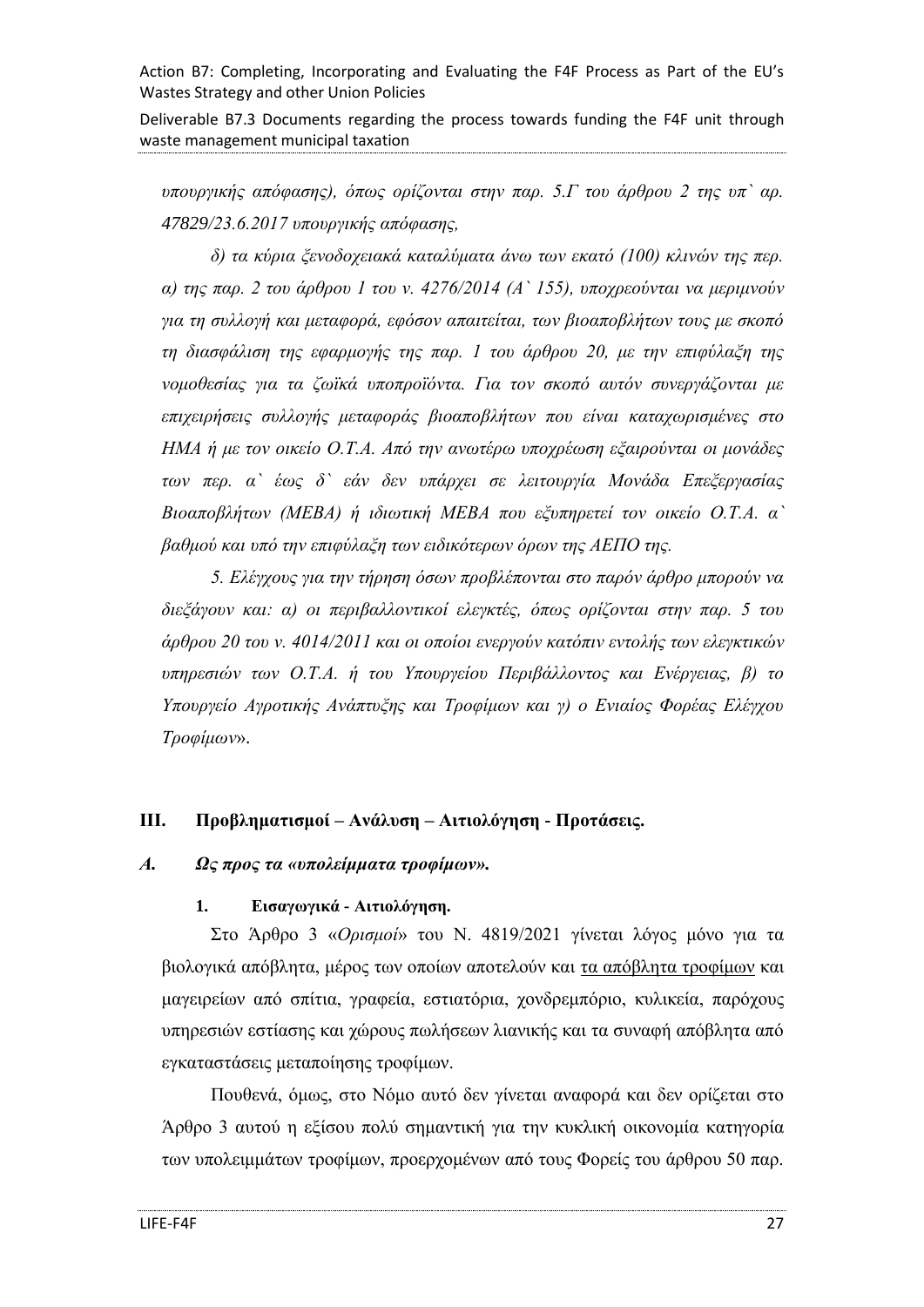Deliverable B7.3 Documents regarding the process towards funding the F4F unit through waste management municipal taxation

2 του Ν. 4819/2021, ήτοι τις επιχειρήσεις μαζικής εστίασης, ανεξαρτήτως δυναμικότητας (ενδεικτικά, ξενοδοχεία, εστιατόρια κλπ).

Τα εν λόγω υπολείμματα τροφίμων, προερχόμενα από τους Φορείς αυτούς, σε καμμία περίπτωση δεν μπορούν να θεωρηθούν απόβλητα, αλλά, **αντιθέτως**, όπως προκύπτει και από σχετική πυραμίδα διαχείρισης της Ευρωπαϊκής Ένωσης (Ιεράρχηση Υλικών από Τρόφιμα και Ποτά της EFFPA), σύμφωνα με την οποία η πρόληψη θεωρείται ως η πιο αποδεκτή επιλογή σε σχέση με τις ενέργειες ανακύκλωσης και απόθεσης αποβλήτων, η σκοπούμενη πρόληψη μπορεί να επιτευχθεί, μεταξύ άλλων, και με την επαναδιάθεση υπολειμμάτων τροφίμων στους ανθρώπους, σε αδύναμες / ευαίσθητες οικονομικά / κοινωνικά ομάδες ανθρώπων, ενδεχομένως σε κοινωνίες του Τρίτου Κόσμου, αλλά και, κατόπιν σχετικής επεξεργασίας, να διατεθούν ως συστατικό για την παραγωγή ζωοτροφών.

#### **2. Πρόταση Προσθήκης - Τροποποίησης.**

Κατόπιν των ανωτέρω, **θεωρούμε** ότι θα πρέπει **να προστεθεί** στο Άρθρο 3 «*Ορισμοί*» του Ν. 4819/2021 παράγραφος ως εξής:

«*Υπολείμματα τροφίμων: Τα υπολείμματα τροφίμων που προέρχονται από τους Φορείς του άρθρου 50 παρ. 2 του Ν. 4819/2021, ήτοι τις επιχειρήσεις μαζικής εστίασης, ανεξαρτήτως δυναμικότητας, τα οποία δύνανται, κατόπιν σχετικής επεξεργασίας από εγκεκριμένους, πιστοποιημένους και νομίμως λειτουργούντες και αδειοδοτημένους προς τούτο Φορείς, είτε να διατεθούν σε ανθρώπους για κατανάλωση είτε ως πρώτη ύλη για την παραγωγή συστατικών ζωοτροφών*».

<span id="page-27-0"></span>*Β. Ως προς την Αρχή «ο ρυπαίνων πληρώνει» σε σχέση με τους Φορείς του άρθρου 50 παρ. 2 του Ν. 4819/2021, ήτοι τις επιχειρήσεις μαζικής εστίασης, ανεξαρτήτως δυναμικότητας.*

#### **1. Εισαγωγικά**

**Αναφορικά με τους φορείς του άρθρου 50 παρ. 2 του Ν. 4819/2021, ήτοι τις επιχειρήσεις μαζικής εστίασης, ανεξαρτήτως δυναμικότητας (ενδεικτικά, ξενοδοχεία, εστιατόρια κλπ), ως βάση υπολογισμού θα μπορεί να επιλέγεται από τους φορείς αυτούς όχι απαραιτήτως η πραγματική ποσότητα των**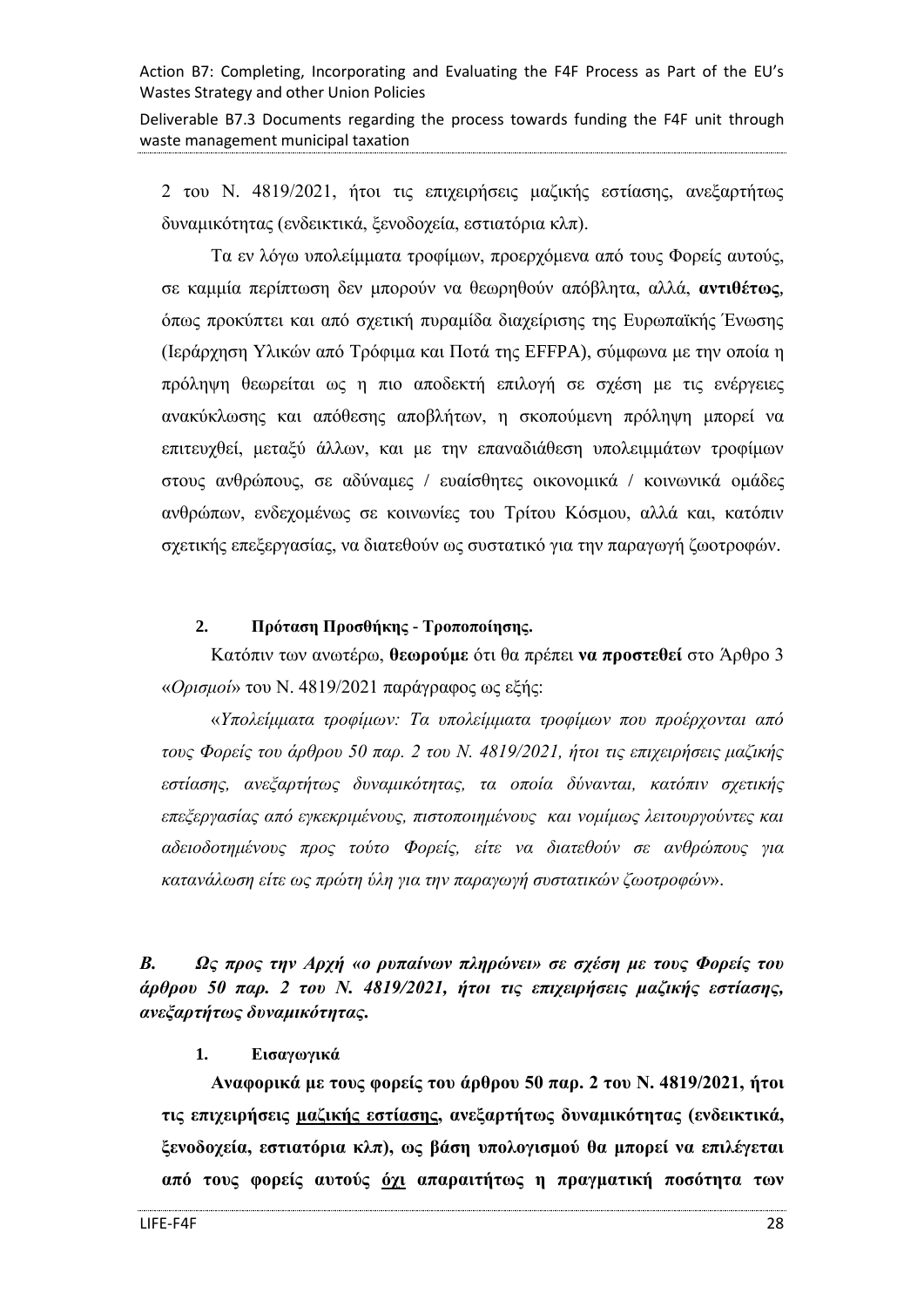Deliverable B7.3 Documents regarding the process towards funding the F4F unit through waste management municipal taxation

**παραγομένων αποβλήτων τροφίμων και υπολειμμάτων τροφίμων, αλλά η ποσότητα των πραγματικά απορριπτομένων αποβλήτων τροφίμων και υπολειμμάτων τροφίμων.**

Όπως αναφέρουμε και ανωτέρω, σύμφωνα με το Άρθρο 36 «*Κόστος*» του Ν. 4819/2021, το οποίο εισάγει το σύστημα «ο ρυπαίνων πληρώνει», το κόστος διαχείρισης των αποβλήτων, συμπεριλαμβανομένου του κόστους της απαιτούμενης υποδομής και της λειτουργίας της, βαρύνει τον αρχικό παραγωγό των αποβλήτων ή τον τρέχοντα ή τους προηγούμενους κατόχους αποβλήτων.

Με το Άρθρο 37 του Ν. 4819/2021 θεσπίστηκε το σύστημα «*πληρώνω όσο πετάω*» ως εξής:

«*1. Ως σύστημα «πληρώνω όσο πετάω» νοείται το σύστημα με το οποίο οι παραγωγοί αποβλήτων χρεώνονται με βάση την πραγματική ποσότητα των παραγόμενων από αυτούς αποβλήτων.*

*Σε εφαρμογή του συστήματος αυτού, ο υπολογισμός του ενιαίου ανταποδοτικού τέλους καθαριότητας και φωτισμού του άρθρου 1 του ν. 25/1975 (Α` 74) μπορεί να γίνεται και στη βάση της παραγωγής αποβλήτων ανά νοικοκυριό ή κτιριακό συγκρότημα, επαγγελματική δραστηριότητα, πολεοδομική ή δημοτική ενότητα, υπό την προϋπόθεση ότι ο οικείος Ο.Τ.Α. α` βαθμού διαθέτει σύστημα μέτρησης των παραγομένων αποβλήτων ή για κάποιο από τα ρεύματα των παραγόμενων αποβλήτων.*

*Προς τον σκοπό αυτόν, με απόφαση του δημοτικού συμβουλίου του Ο.Τ.Α. α' βαθμού, επιλέγεται η εφαρμογή του συστήματος της παρούσας και καθορίζονται, πέραν των συντελεστών του άρθρου 1 του ν. 25/1975 τα εξής:*

*α) τα ρεύματα των αποβλήτων για τα οποία εφαρμόζεται το σύστημα της παρούσας,*

*β) ο καθορισμός των υποχρέων προς απόδοση του τέλους,*

*γ) οι μονάδες μέτρησης (βάρος ή όγκος) και η αντίστοιχη τιμή μονάδος, η οποία μπορεί να διαφοροποιείται ανά κατηγορίες αποβλήτων,*

*δ) η αναλογία των ανταποδοτικών τελών που υπολογίζονται κατά το άρθρο 1 σε σχέση με αυτά που εντάσσονται στο παρόν,*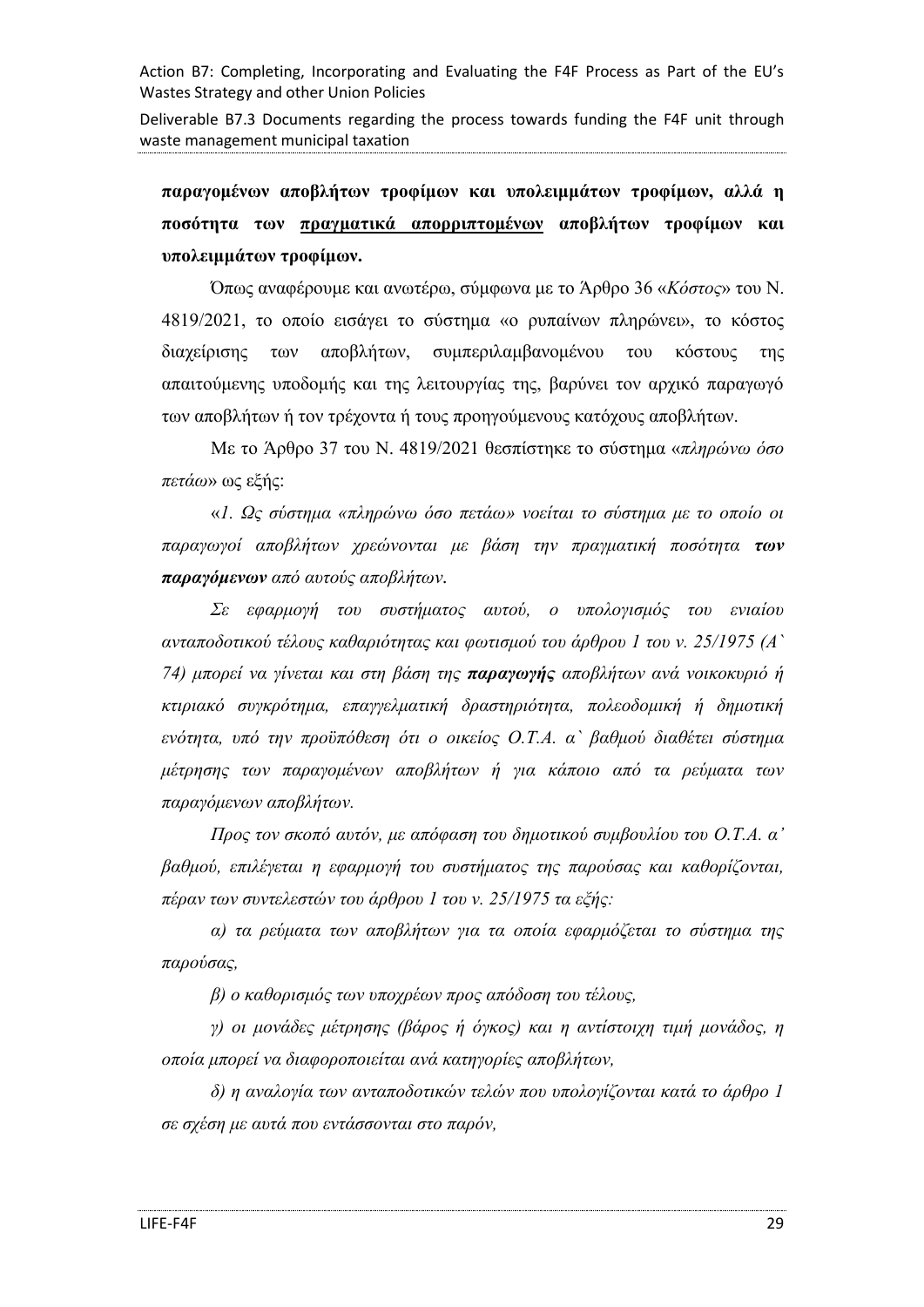Deliverable B7.3 Documents regarding the process towards funding the F4F unit through waste management municipal taxation

*ε) οι τρόποι υπολογισμού, είσπραξης ή επιστροφής του μέρους του τέλους που υπολογίζεται βάσει των παραγόμενων αποβλήτων και*

*στ) κάθε θέμα σχετικό με την εφαρμογή του συστήματος της παρούσας.*

*2. Από την 1η Ιανουαρίου 2023 οι Ο.Τ.Α. α` βαθμού με πληθυσμό άνω των είκοσι χιλιάδων (20.000) κατοίκων, υπό την προϋπόθεση ότι βρίσκεται σε λειτουργία Μονάδα Επεξεργασίας Βιοαποβλήτων (ΜΕΒΑ) ή ιδιωτική ΜΕΒΑ που εξυπηρετεί τον οικείο Ο.Τ.Α. α` βαθμού, υποχρεούνται να εφαρμόσουν το σύστημα της παρ. 1 για τα βιολογικά απόβλητα που παράγονται από τους φορείς της παρ. 2 του άρθρου 50, σύμφωνα με την παρ. 1. Για την εφαρμογή του εν λόγω συστήματος, οι Ο.Τ.Α. α' βαθμού:*

*α) υποχρεούνται να διαθέτουν σύστημα μέτρησης των παραγομένων βιολογικών αποβλήτων από τους φορείς της παρ. 2 του άρθρου 50 και*

*β) καθορίζουν, με την απόφαση της παρ. 1, τα προβλεπόμενα στις περ. γ`, δ`, ε` και στ` της παρ. 1.*

*3. Από την 1η Ιανουαρίου 2023 οι Ο.Τ.Α. α` βαθμού με πληθυσμό άνω των δέκα χιλιάδων (10.000) κατοίκων, υποχρεούνται να εφαρμόσουν το σύστημα της παρ. 1 για τα αστικά απόβλητα που παράγονται από τα κύρια ξενοδοχειακά καταλύματα άνω των εκατό (100) κλινών της περ. α` της παρ. 2 του άρθρου 1 του ν. 4276/2014 (Α` 155), καθώς και από τις βιομηχανικές εγκαταστάσεις που λειτουργούν εντός των ορίων της αρμοδιότητάς τους, οι φορείς λειτουργίας των οποίων καθίστανται υπόχρεοι για την απόδοση του τέλους, σύμφωνα με την παρ. 1. Στις βιομηχανικές εγκαταστάσεις συμπεριλαμβάνονται και οι πτηνοκτηνοτροφικές εγκαταστάσεις. Για την εφαρμογή του εν λόγω συστήματος, οι Ο.Τ.Α. α' βαθμού:*

*α) υποχρεούνται να διαθέτουν σύστημα μέτρησης των παραγομένων αστικών αποβλήτων από τους φορείς της παρούσας και*

*β) καθορίζουν, με την απόφαση της παρ. 1, τα προβλεπόμενα στις περ. α`, γ`, δ`, ε` και στ` της παρ. 1*»*.*

Η παράγραφος 15 του άρθρου 1 της Οδηγίας (ΕΕ) 2018/851, η οποία εισήχθη στο εθνικό Δίκαιο με το άνω άρθρο 37 του Ν. 4819/2021, έχει ως εξής:

«*1. Σύμφωνα με την αρχή «ο ρυπαίνων πληρώνει», το κόστος διαχείρισης των αποβλήτων, συμπεριλαμβανομένου του κόστους της απαιτούμενης υποδομής και*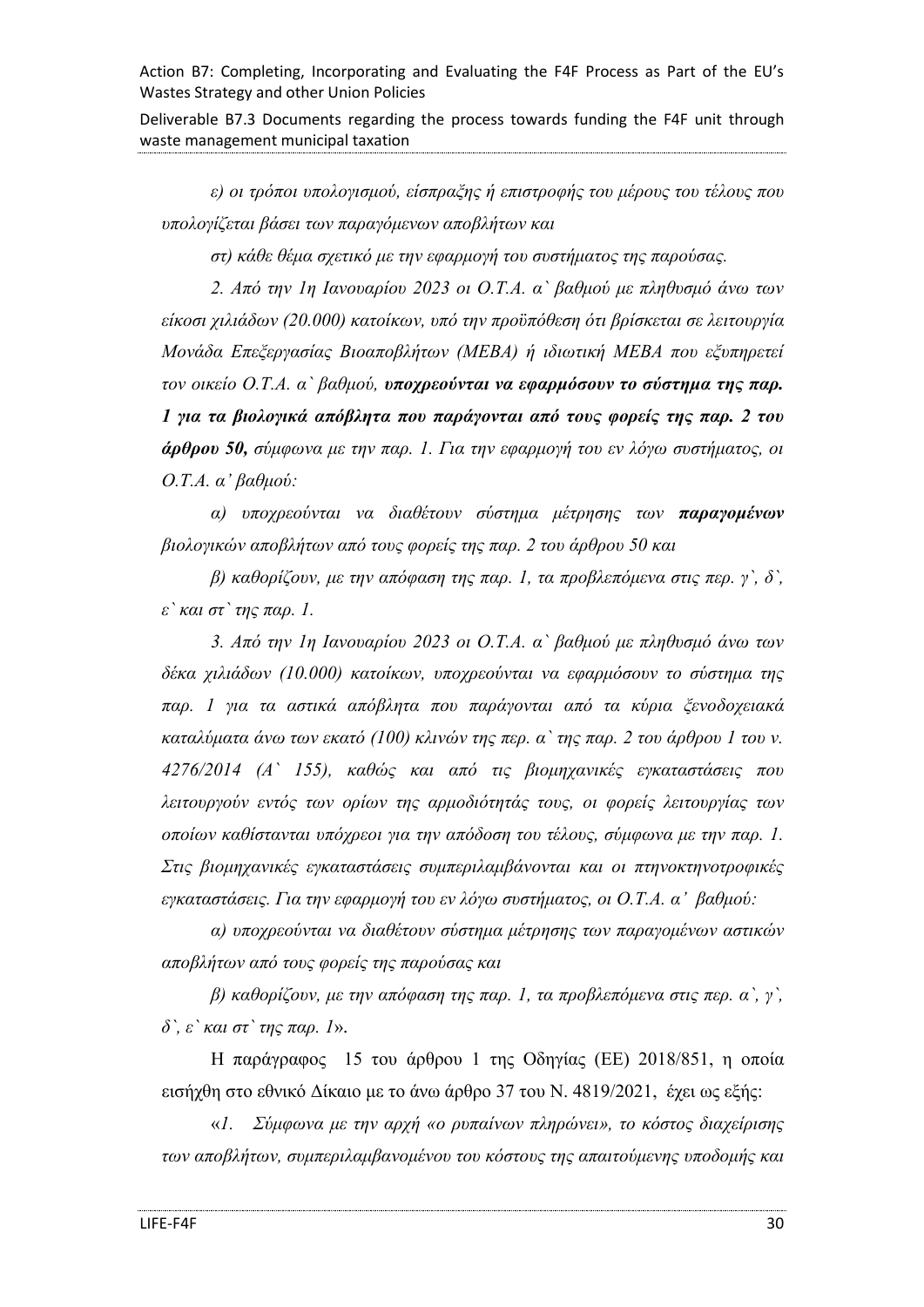Deliverable B7.3 Documents regarding the process towards funding the F4F unit through waste management municipal taxation

*της λειτουργίας της, βαρύνει τον αρχικό παραγωγό αποβλήτων ή τον τρέχοντα ή τους προηγούμενους κατόχους αποβλήτων.*

*2. Με την επιφύλαξη των άρθρων 8 και 8α, τα κράτη μέλη μπορούν να αποφασίζουν ότι το κόστος διαχείρισης των αποβλήτων βαρύνει εν μέρει ή πλήρως τον παραγωγό του προϊόντος από τον οποίο προέρχονται τα απόβλητα, και ότι το σχετικό κόστος μπορεί να επιμερίζεται στους διανομείς του προϊόντος*».

### **2. Αιτιολόγηση Πρότασης Τροποποίησης.**

(i) Στα πλαίσια της σκοπούμενης από τις Ευρωπαϊκές Οδηγίες 2018/851 και 2018/852, αλλά και, κατ' επέκταση, από το Ν. 4819/2021, πρόληψης παραγωγής αποβλήτων, αύξησης της ανακύκλωσης και μειώσεως της υγειονομικής ταφής, με σημεία αναφοράς και βασικά εργαλεία την ανακύκλωση και την κυκλική οικονομία, αλλά και

(ii) Με δεδομένο ότι τα νοικοκυριά ή επαγγελματικοί χώροι δεν διαθέτουν την απαιτούμενη οργάνωση και χρόνο και δεν μπορούν να υποστηρίξουν οικονομικά τη διάθεση των αποβλήτων τους σε εναλλακτικά συστήματα και καινοτόμες διεργασίες ανάκτησης και αξιοποίησης,

**θεωρούμε** ότι από την υποχρεωτικότητα του άνω περιγραφόμενου τρόπου χρέωσης, σύμφωνα και με την Αρχή «*ο ρυπαίνων πληρώνει*», είναι δυνατόν και ευχερές να εξαιρεθούν οι Φορείς του άρθρου 50 παρ. 2 του Ν. 4819/2021, ήτοι οι επιχειρήσεις μαζικής εστίασης, ανεξαρτήτως δυναμικότητας (ενδεικτικά, ξενοδοχεία, εστιατόρια κλπ), και συγκεκριμένα να τους παρέχεται η επιλογή, ώστε η κατά τα ανωτέρω χρέωση να μπορεί να γίνεται με βάση όχι υποχρεωτικώς τα πραγματικά παραγόμενα από αυτούς απόβλητα τροφίμων και υπολείμματα τροφίμων, αλλά και με βάση τα πραγματικά απορριπτόμενα από αυτούς απόβλητα τροφίμων και υπολείμματα τροφίμων, εφ' όσον το επιλέξουν. Αυτή η αλλαγή:

**(α) αφ' ενός θα αναγκάσει τους άνω Φορείς** να εφαρμόζουν τα εργαλεία της ανακύκλωσης και της κυκλικής οικονομίας, περιορίζοντας αισθητά τον όγκο των πράγματι απορριπτομένων αποβλήτων τροφίμων και υπολειμμάτων τροφίμων, προκειμένου να έχουν τη μικρότερη δυνατή χρέωση, και

**(β) αφ' ετέρου** θα δώσει τη δυνατότητα στους εν λόγω Φορείς παραγωγούς να μπορούν να επιλέγουν τη διάθεση των αποβλήτων τροφίμων και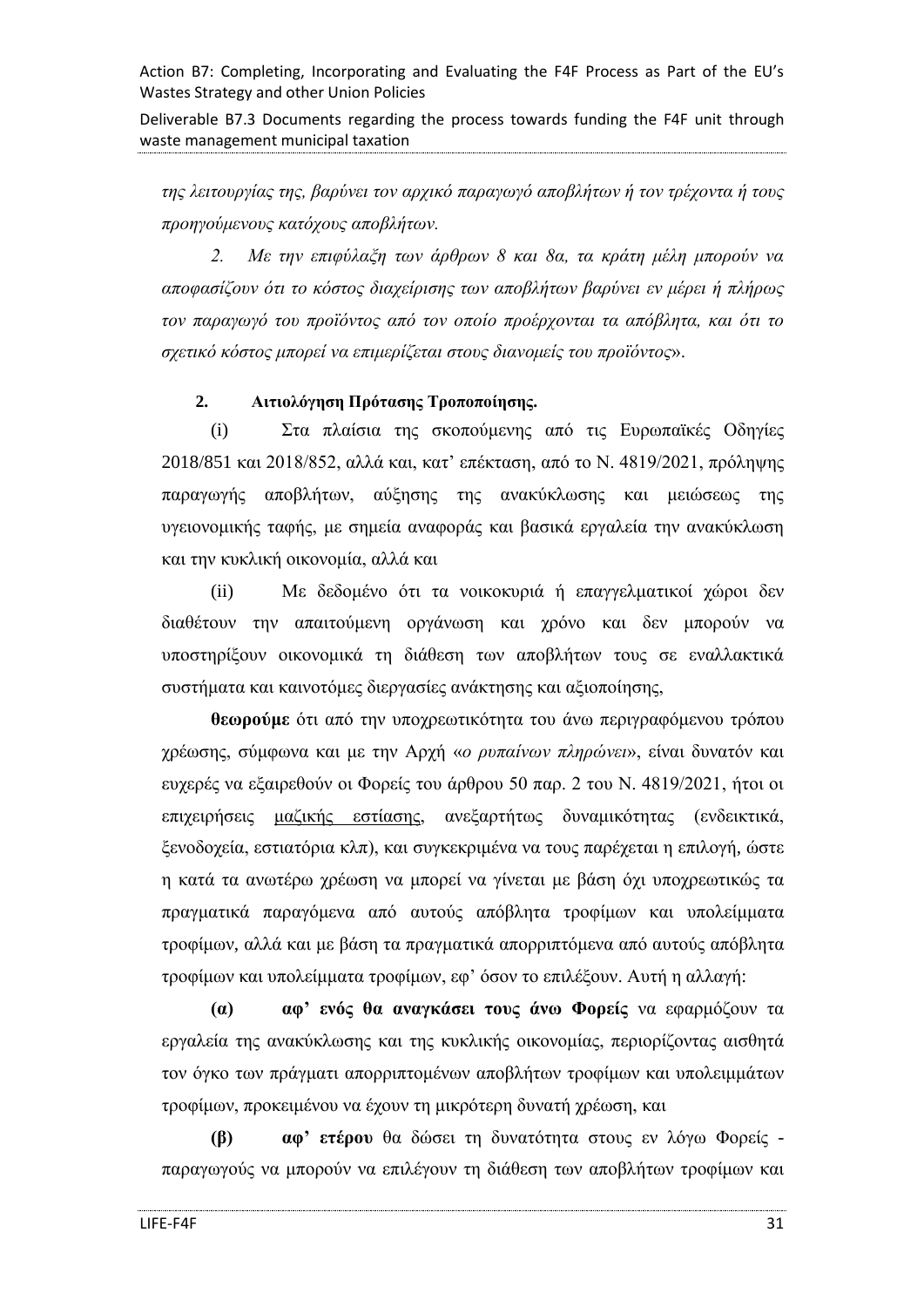Deliverable B7.3 Documents regarding the process towards funding the F4F unit through waste management municipal taxation

υπολειμμάτων τροφίμων τους και **σε εγκεκριμένους και πιστοποιημένους** κατά Νόμο ιδιώτες Φορείς, οι οποίοι διαθέτουν **την απαραίτητη άδεια** για τη συλλογή, επεξεργασία και διαχείριση αποβλήτων τροφίμων και υπολειμμάτων τροφίμων και οι οποίοι χρησιμοποιούν **εναλλακτικά συστήματα** και εφαρμόζουν **καινοτόμες διεργασίες ανάκτησης και αξιοποίησης** και όχι αποκλειστικά και μόνο στους Δήμους ή σε νομικά πρόσωπα αυτών ή σε Φορείς αυτών, που πιθανόν να έχουν συστήματα διαχείρισης χαμηλότερης προτεραιότητας και ίσου ή μεγαλύτερου κόστους, με δεδομένο, μάλιστα, ότι, σύμφωνα και το ίδιο το Άρθρο 37 του Ν. 4819/2021, με Απόφαση του οικείου Δημοτικού Συμβουλίου καθορίζονται οι υπόχρεοι προς απόδοση του σχετικού τέλους, δηλαδή έγκειται στη διακριτική ευχέρεια του κάθε αρμόδιου Δημοτικού Συμβουλίου.

Στο σημείο αυτό επισημαίνεται ότι, με Απόφαση του οικείου Δημοτικού Συμβουλίου, καθορίζονται, εκτός των άλλων, τα ρεύματα των αποβλήτων για τα οποία εφαρμόζεται το άνω σύστημα, καθώς και οι μονάδες μέτρησης (βάρος ή όγκος) και η αντίστοιχη τιμή μονάδος, η οποία μπορεί να διαφοροποιείται ανά κατηγορίες αποβλήτων.

### **3. Πρόταση Τροποποίησης.**

Κατόπιν των ανωτέρω, προτείνουμε την τροποποίηση του Άρθρου 37 του Ν. 4819/2021 και συγκεκριμένα την τροποποίηση των παραγράφων 2 και 3 και την προσθήκη 6ης παραγράφου ως εξής (**οι προσθήκες και αλλαγές με σκιαγράμμιση**):

«*2. Από την 1η Ιανουαρίου 2023 οι Ο.Τ.Α. α` βαθμού με πληθυσμό άνω των είκοσι χιλιάδων (20.000) κατοίκων, υπό την προϋπόθεση ότι βρίσκεται σε λειτουργία Μονάδα Επεξεργασίας Βιοαποβλήτων (ΜΕΒΑ) ή ιδιωτική ΜΕΒΑ που εξυπηρετεί τον οικείο Ο.Τ.Α. α` βαθμού, υποχρεούνται να εφαρμόσουν το σύστημα της παρ. 1 για τα βιολογικά απόβλητα και τα υπολείμματα τροφίμων που απορρίπτονται από τους φορείς της παρ. 2 του άρθρου 50, σύμφωνα με την παρ. 1. Για την εφαρμογή του εν λόγω συστήματος, οι Ο.Τ.Α. α' βαθμού:*

*α) υποχρεούνται να διαθέτουν σύστημα μέτρησης των απορριπτόμενων βιολογικών αποβλήτων και υπολειμμάτων τροφίμων από τους φορείς της παρ. 2 του άρθρου 50 και*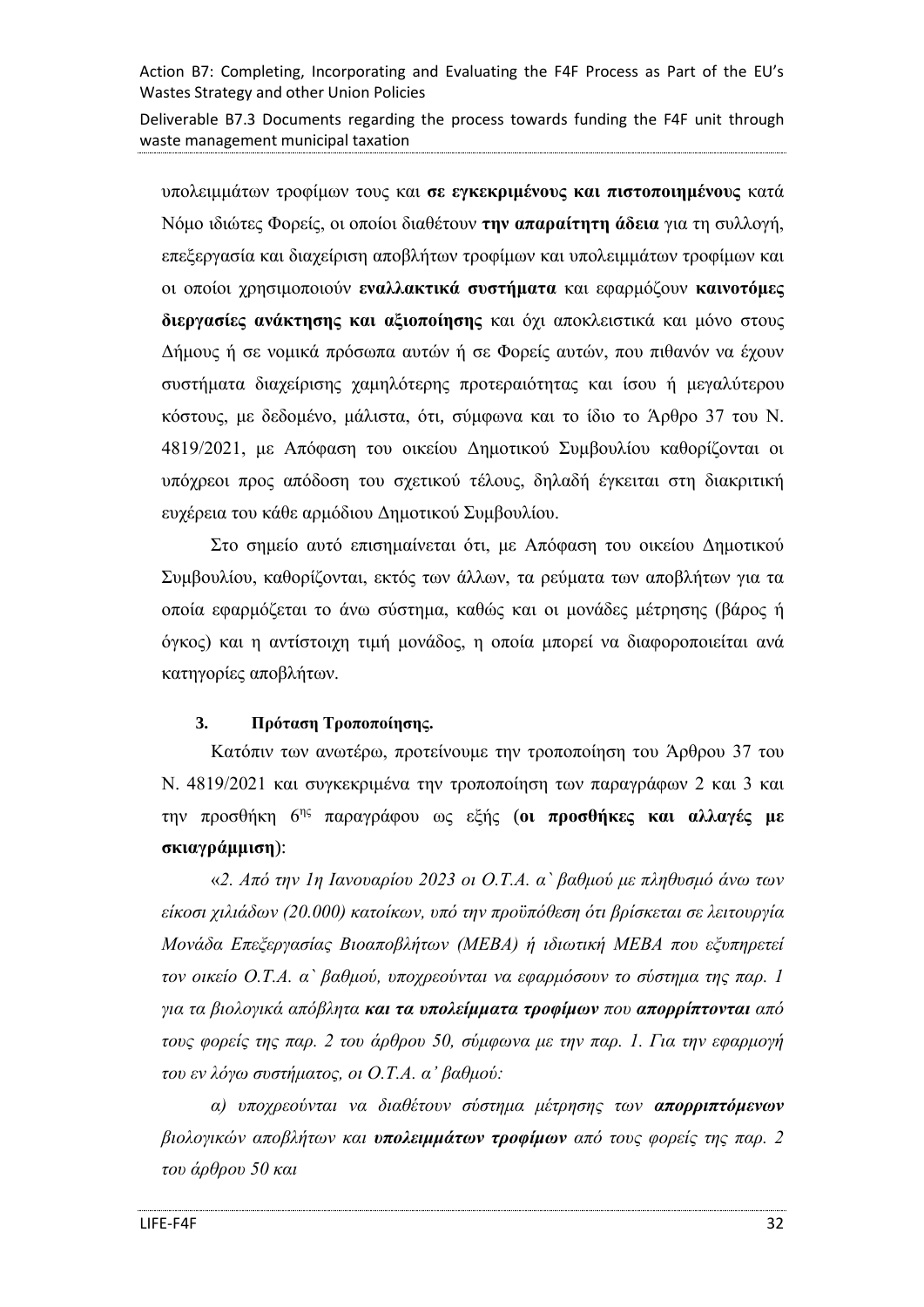Deliverable B7.3 Documents regarding the process towards funding the F4F unit through waste management municipal taxation

*β) καθορίζουν, με την απόφαση της παρ. 1, τα προβλεπόμενα στις περ. γ`, δ`, ε` και στ` της παρ. 1.*

*3. Από την 1η Ιανουαρίου 2023 οι Ο.Τ.Α. α` βαθμού με πληθυσμό άνω των δέκα χιλιάδων (10.000) κατοίκων, υποχρεούνται να εφαρμόσουν το σύστημα της παρ. 1 για τα αστικά απόβλητα, τα απόβλητα τροφίμων και τα υπολείμματα τροφίμων που απορρίπτονται από τα κύρια ξενοδοχειακά καταλύματα άνω των εκατό (100) κλινών της περ. α' της παρ. 2 του άρθρου 1 του ν. 4276/2014 (Α` 155), καθώς και για τα αστικά απόβλητα που παράγονται από τις βιομηχανικές εγκαταστάσεις που λειτουργούν εντός των ορίων της αρμοδιότητάς τους, οι φορείς λειτουργίας των οποίων καθίστανται υπόχρεοι για την απόδοση του τέλους, σύμφωνα με την παρ. 1. Στις βιομηχανικές εγκαταστάσεις συμπεριλαμβάνονται και οι πτηνοκτηνοτροφικές εγκαταστάσεις. Για την εφαρμογή του εν λόγω συστήματος, οι Ο.Τ.Α. α' βαθμού:*

*α) υποχρεούνται να διαθέτουν σύστημα μέτρησης των παραγομένων αστικών αποβλήτων από τους φορείς της παρούσας και*

*β) καθορίζουν, με την απόφαση της παρ. 1, τα προβλεπόμενα στις περ. α`, γ`, δ`, ε` και στ` της παρ. 1*…*.*

*…6. Κατ' εξαίρεση, για τους Φορείς του άρθρου 50 παρ. 2 του παρόντος, ήτοι για τις επιχειρήσεις μαζικής εστίασης, ανεξαρτήτως δυναμικότητας, ο υπολογισμός του ενιαίου ανταποδοτικού τέλους καθαριότητας και φωτισμού του άρθρου 1 του ν. 25/1975 (Α` 74) μπορεί να γίνεται, εφ' όσον το επιλέξουν, και στη βάση της απόρριψης αποβλήτων τροφίμων και υπολειμμάτων τροφίμων, υπό την προϋπόθεση ότι είτε ο οικείος Ο.Τ.Α. α' βαθμού διαθέτει σύστημα μέτρησης των απορριπτόμενων αποβλήτων ή για κάποιο από τα ρεύματα των απορριπτόμενων αποβλήτων, είτε ο παραγωγός αποβλήτων διαθέτει πιστοποιημένο και ελεγχόμενο σύστημα μέτρησης αποβλήτων*».

Περαιτέρω, **για λόγους ισονομίας και ενιαίας πολιτικής και αντιμετώπισης του θέματος**, **θεωρούμε** ότι ο σχεδιασμός και το πλαίσιο εφαρμογής του *συστήματος «πληρώνω όσο πετάω»* δεν θα πρέπει να καθορίζονται με Απόφαση του οικείου Ο.Τ.Α., αλλά να καθορίζονται κεντρικά και ενιαία για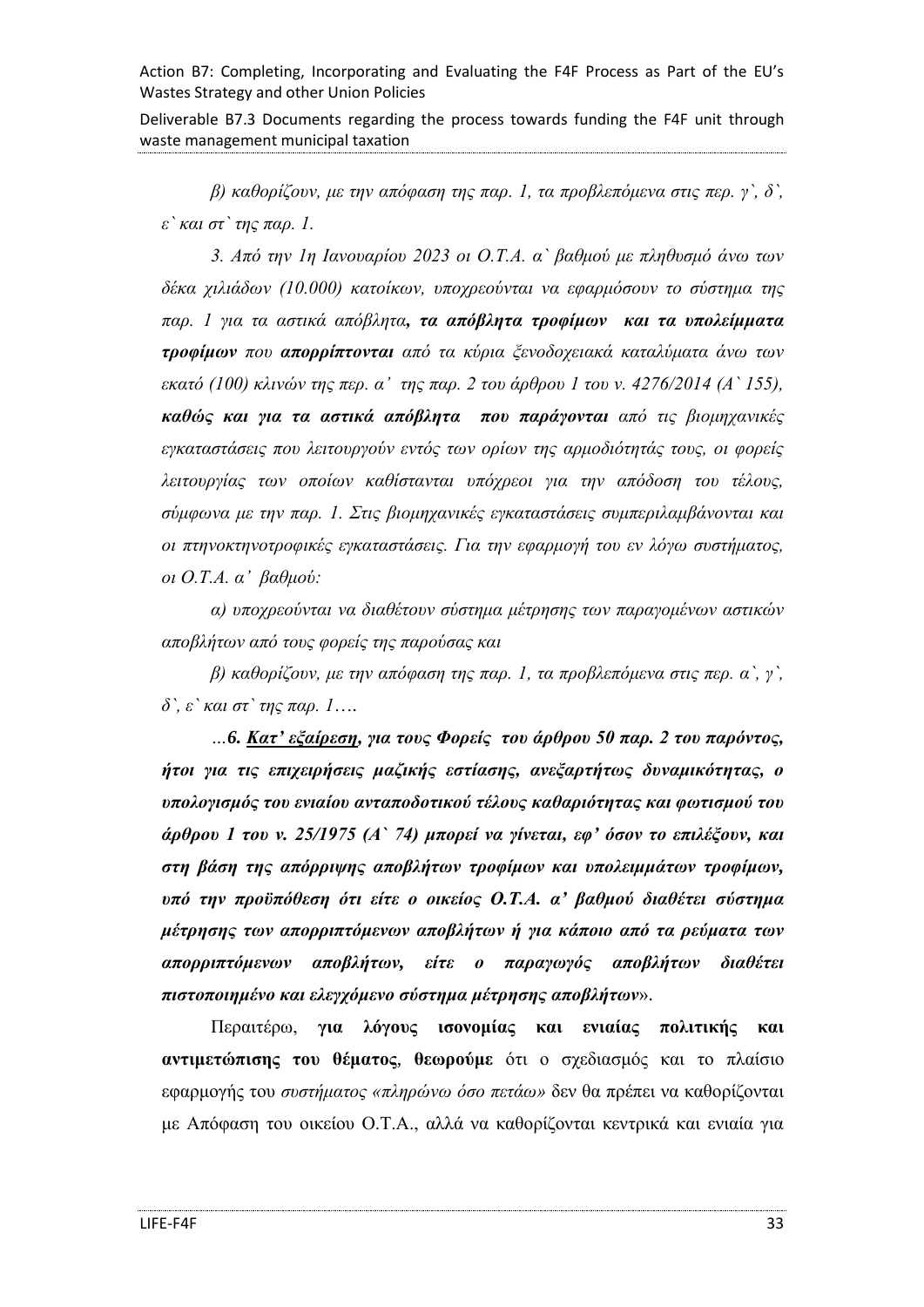Deliverable B7.3 Documents regarding the process towards funding the F4F unit through waste management municipal taxation

όλους τους Ο.Τ.Α., μέσω της έκδοσης σχετικής Κοινής Υουργικής Αποφάσεως, για την οποία θα πρέπει να ορισθεί συγκεκριμένη καταληκτική ημερομηνία.

<span id="page-33-0"></span>*Γ. Αναφορικά με τον τρόπο υπολογισμού της χρέωσης, σύμφωνα και με την Αρχή «ο ρυπαίνων πληρώνει», σε σχέση με τους Φορείς του άρθρου 50 παρ. 2 του Ν. 4819/2021, ήτοι τις επιχειρήσεις μαζικής εστίασης, ανεξαρτήτως δυναμικότητας.*

### **1. Αιτιολόγηση Πρότασης Τροποποίησης.**

Ο πρόσφατος Ν. 4819/2021, για την εφαρμογή του συστήματος «*πληρώνω όσο πετάω*» και για τη σχετική χρέωση, «*καταφεύγει*» στο γνώριμο ενιαίο ανταποδοτικό τέλος καθαριότητας και φωτισμού του άρθρου 1 του Ν. 25/1975 (Α' 74), το οποίο, ως γνωστόν, επιβάλλεται σε κάθε ακίνητο που βρίσκεται εντός της διοικητικής περιφέρειας των Δήμων και προορίζεται αποκλειστικά για την κάλυψη των πάσης φύσεως δαπανών που αφορούν την παροχή των υπηρεσιών της αποκομιδής και διαχείρισης των απορριμμάτων, του ηλεκτροφωτισμού των οδών, των πλατειών και του συνόλου των κοινοχρήστων χώρων, καθώς και κάθε άλλης, παγίως παρεχόμενης από τους Δήμους, υπηρεσίας, που σχετίζεται ή είναι συναφής με αυτές.

Επειδή, ωστόσο, οι Ευρωπαϊκές Οδηγίες 2018/851 και 2018/852, και, κατ' επέκταση, ο Ν. 4819/2021, θεσπίζουν ένα ενιαίο πλαίσιο για τη διαχείριση των αποβλήτων, με έμφαση στην πρόληψη, την προετοιμασία για επαναχρησιμοποίηση και την ανακύκλωσή τους, και δεν περιορίζονται στα απορρίμματα, όπως τα εννοούσε ο Νομοθέτης του Ν. 25/1975, ήτοι σχεδόν μισό αιώνα πριν, είναι πλέον **άτοπο και αναχρονιστικό** η εφαρμογή του συστήματος «*πληρώνω όσο πετάω*», στα πλαίσια της ανακύκλωσης και της κυκλικής οικονομίας, να γίνεται ακόμα μέσω του ενιαίου ανταποδοτικού τέλους καθαριότητας και φωτισμού.

**Και ναι μεν** σύμφωνα με το άρθρο 228 «*Αρμοδιότητες των Δήμων επί Αστικών Στερεών Αποβλήτων*» παρ. 1 περ. ε' του Ν. 4555/2018 «*Μεταρρύθμιση θεσμικού πλαισίου Τοπικής Αυτοδιοίκησης, Εμβάθυνση της Δημοκρατίας, ΦΟΣΔΑ, Ιθαγένεια κλπ*»,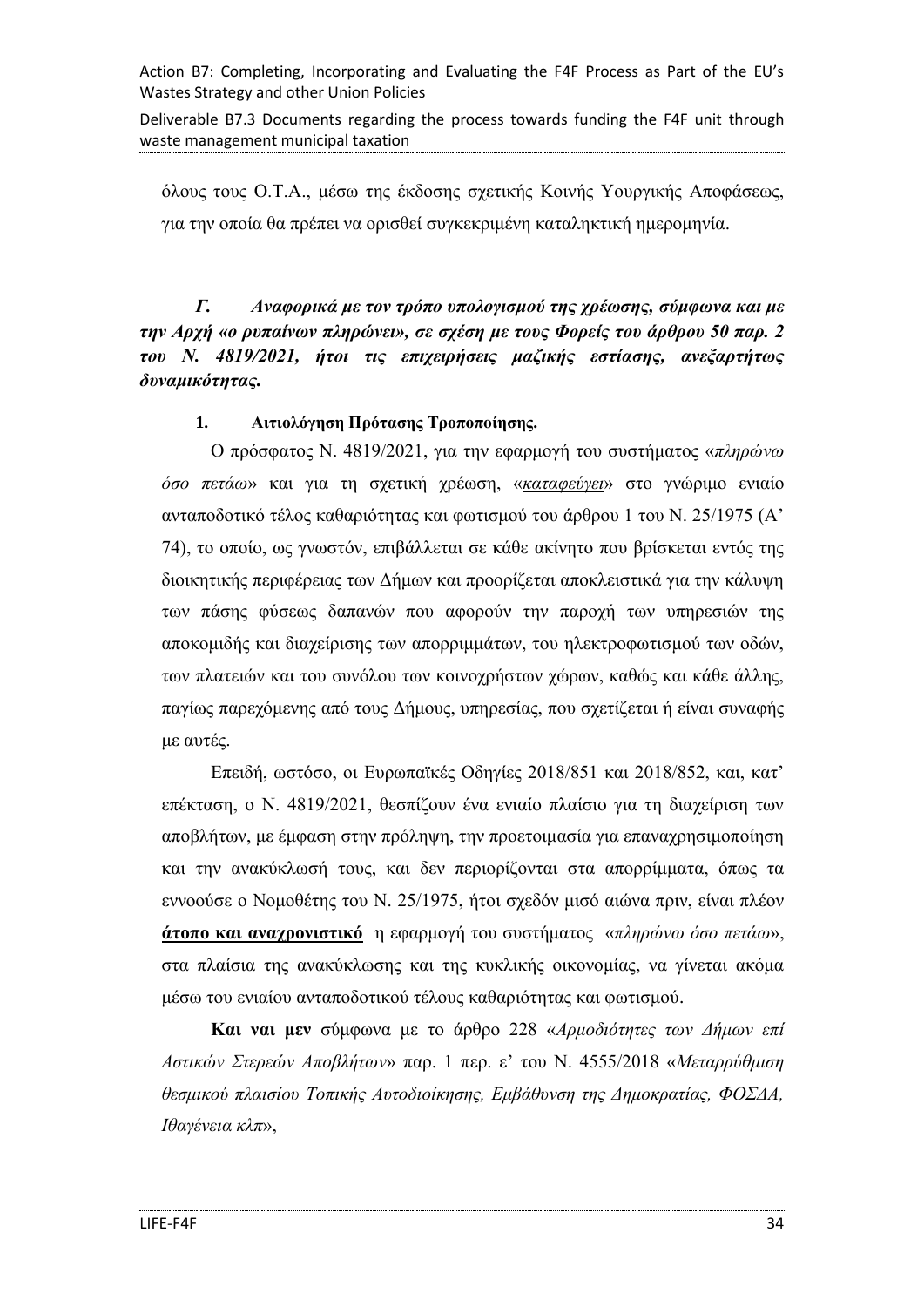Deliverable B7.3 Documents regarding the process towards funding the F4F unit through waste management municipal taxation

«*Οι Ο.Τ.Α. α' βαθμού έχουν τις εξής αρμοδιότητες: α. … β. … γ. …. δ. … ε. την οργάνωση και εφαρμογή χωριστής συλλογής βιοαποβλήτων που προέρχονται ιδίως από χώρους εστίασης, νοικοκυριά, μεγάλους παραγωγούς και πράσινα απόβλητα πάρκων και κήπων*…»,

αλλά η πρόβλεψη αυτή **αφ' ενός** δεν καλύπτει τα υπολείμματα τροφίμων που αναφέρουμε ανωτέρω και **αφ' ετέρου** αφορά μόνο τη συλλογή και όχι την επεξεργασία και, κυρίως, τη διαχείριση των βιολογικών αποβλήτων (και κατ' επέκταση των αποβλήτων τροφίμων).

**Εξ' άλλου**:

**(α)** Σύμφωνα με το Άρθρο 41 «*Ευθύνη για τη διαχείριση των αποβλήτων*» του Ν. 4819/2021 (Άρθρο 15 της Οδηγίας 2008/98/ΕΚ),

«*1. Οι αρχικοί παραγωγοί ή άλλοι κάτοχοι αποβλήτων πραγματοποιούν οι ίδιοι την επεξεργασία των αποβλήτων ή αναθέτουν την επεξεργασία σε έμπορο ή σε οργανισμό ή σε επιχείρηση που εκτελεί εργασίες επεξεργασίας αποβλήτων ή μέσω διακανονισμού με δημόσιο ή ιδιωτικό οργανισμό συλλογής αποβλήτων σύμφωνα με τα άρθρα 4 και 35.*

*2. Όταν τα απόβλητα μεταφέρονται από τον αρχικό παραγωγό ή κάτοχο σε ένα ή περισσότερα νομικά πρόσωπα, που αναφέρονται στην παρ. 1, για προκαταρκτική επεξεργασία, αυτό δεν συνεπάγεται, κατά γενικό κανόνα, απαλλαγή από την ευθύνη για τη διεξαγωγή μιας εργασίας πλήρους ανάκτησης ή διάθεσης*».

**(β)** Όπως αναφέρουμε και ανωτέρω, οι Φορείς Συλλογικού Συστήματος Εναλλακτικής Διαχείρισης (ΣΣΕΔ) αποτελούν νομικά πρόσωπα ιδιωτικού δικαίου που λειτουργούν υπό τον τύπο ανώνυμης εταιρείας ή εταιρείας περιορισμένης ευθύνης ή ιδιωτικής κεφαλαιουχικής εταιρίας ή ομόρρυθμης ή ετερόρρυθμης εταιρείας ή αστικής εταιρείας και έχουν ως αποκλειστικό σκοπό την οργάνωση και λειτουργία ΣΕΔ σε συλλογική βάση (ΣΣΕΔ).

Σύμφωνα με το Άρθρο 12 «*Ρυθμίσεις για τους φορείς ΣΕΔ*» του Ν. 4819/2021 (Άρθρο 8α της Οδηγίας 2008/98/ΕΚ, όπως έχει προστεθεί με την παρ. 9 του άρθρου 1 της Οδηγίας (ΕΕ) 2018/851),

«1*. Οι φορείς ΣΣΕΔ έχουν ως αποκλειστικό σκοπό την οργάνωση και λειτουργία ΣΣΕΔ εγκεκριμένου από τον Ε.Ο.ΑΝ. Επιτρέπεται η λειτουργία*